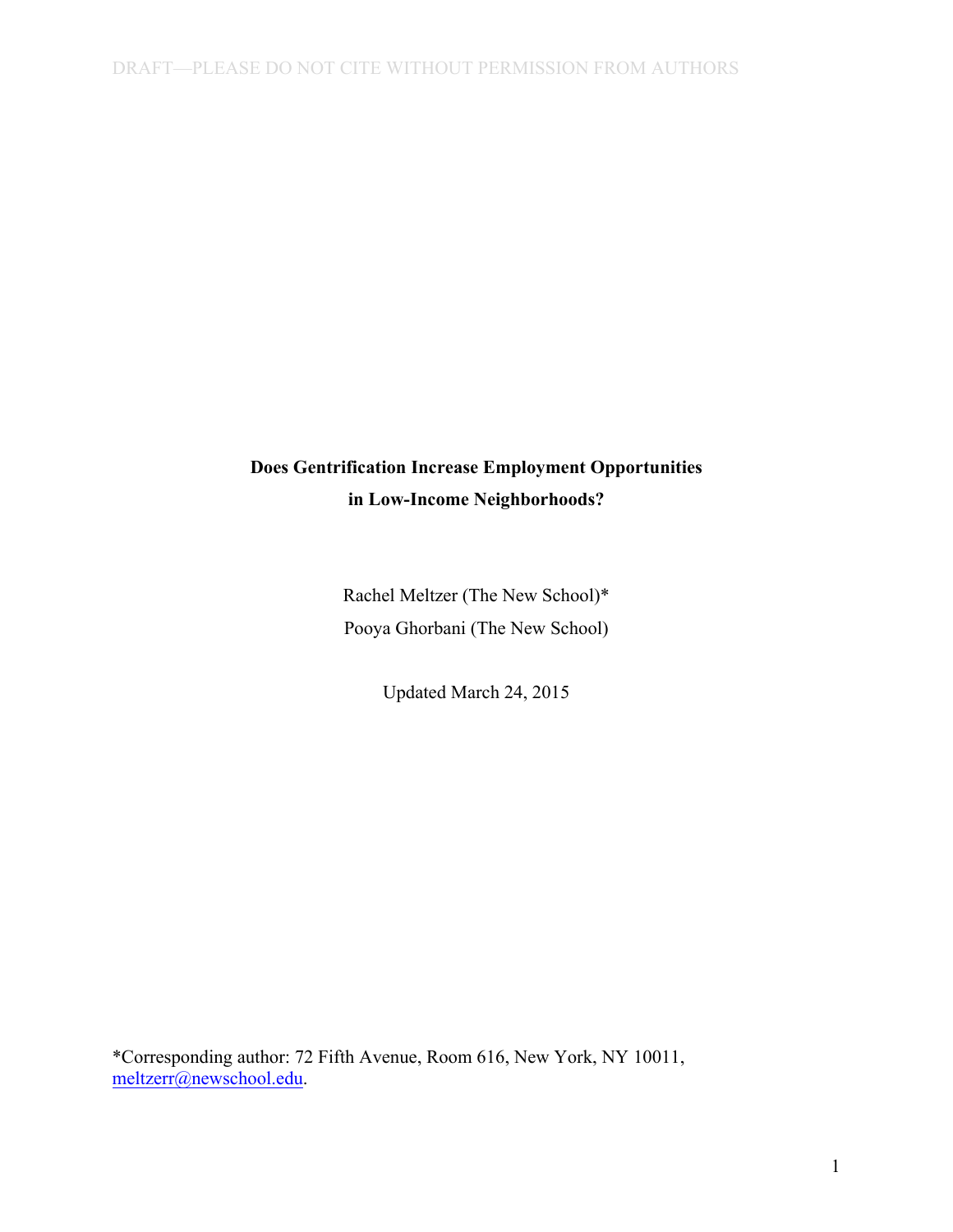# **Abstract**

 Gentrification is a term often associated with displacement and other negative byproducts of affluent in-movers altering the economic and demographic composition of a neighborhood. Empirical research on neighborhood change, however, has produced no conclusive evidence that incumbent residents are in fact displaced under circumstances of gentrification. The question is then, do these incumbent residents benefit from the economic and social changes that accompany gentrification? In this paper, we focus on low-income neighborhoods undergoing economic transitions (i.e. gentrification) and test whether or not the potential benefits from these changes stay within the community, in the form of employment opportunities for local residents. Our preliminary results suggest that gentrifying neighborhoods on average do not experience consistent, meaningful gains in local employment, compared to other comparable low-income neighborhoods that are not undergoing economic upgrading. In fact, there is some evidence that, as a share of all jobs in the census tract, the number of local jobs decreases under circumstances of gentrification; this appears to be driven by neighborhoods with higher shares of newer residents. That said, businesses that stay in place do tend to hire locally, compared to new businesses. At larger geographies (i.e. ZIP codes), however, the number of jobs going to local residents increases, and these jobs are primarily going to service sector, low-earners. Stratified models indicate that any local job gains are concentrated in larger neighborhoods with initially longer commute times for their workers (for both tract and ZIP analyses) and are weakly associated with higher unemployment rates; both of these findings suggest that gentrification is perhaps helping to fill an initial employment gap.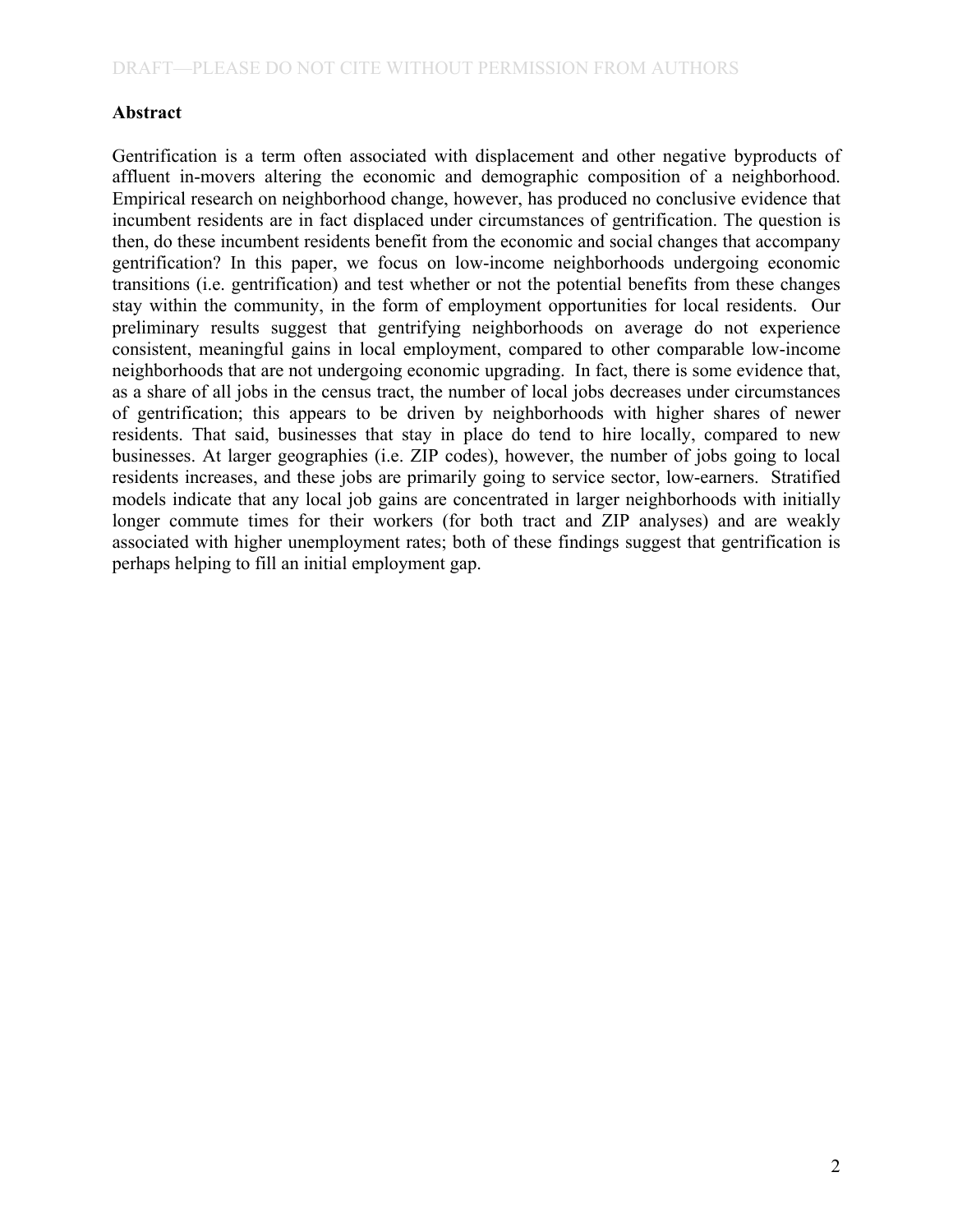#### **I. Introduction**

 Gentrification is a term often associated with displacement and other negative byproducts of affluent in-movers altering the economic and demographic composition of a neighborhood. Indeed, new investment in a community can bring increased pressure on rents and prices and niche services that cater more to the relatively new residents than the incumbent ones; these kinds of outcomes do not always bode well for longstanding community members. However, there is another side to gentrification, and one that can bring opportunity and quality of life to areas that were otherwise neglected (either by the market or public sector). These upsides have become increasingly more relevant, as the empirical research has produced no conclusive evidence that incumbent residents are in fact displaced under circumstances of gentrification. The question is then, do these incumbent residents benefit from the economic and social changes that accompany gentrification? undergoing economic transitions (i.e. gentrification) and test whether or not the potential benefits from these changes stay within the community, in the form of employment opportunities. The findings from this research can inform local economic development strategies on how to grow small businesses, generate accessible employment opportunities for local residents and ensure In this paper, we focus on low-income neighborhoods that the benefits of neighborhood change reach incumbent, often lower-income, households.

 The theoretical impact on employment opportunities for local residents is ambiguous. In the case where economic change brings in new and/or more local businesses, nearby existing residents will have the benefit of more information and lower search costs. All else equal, they should see more local employment opportunities—essentially a reversal of the spatial mismatch phenomenon. On the other hand, should neighborhood economic upgrading bring in new retailers that more productively use the existing commercial space or who exploit fartherreaching hiring networks (chains, for example), local existing residents, with potentially lower skill sets and smaller networks, will not be as competitively positioned for these jobs.

 In order to test these predictions, we build a dataset that tracks the universe of neighborhoods in New York City for nearly a decade (2002-2011) with information on retail turnover and contraction/expansion over time, demographic, economic, fiscal and built environment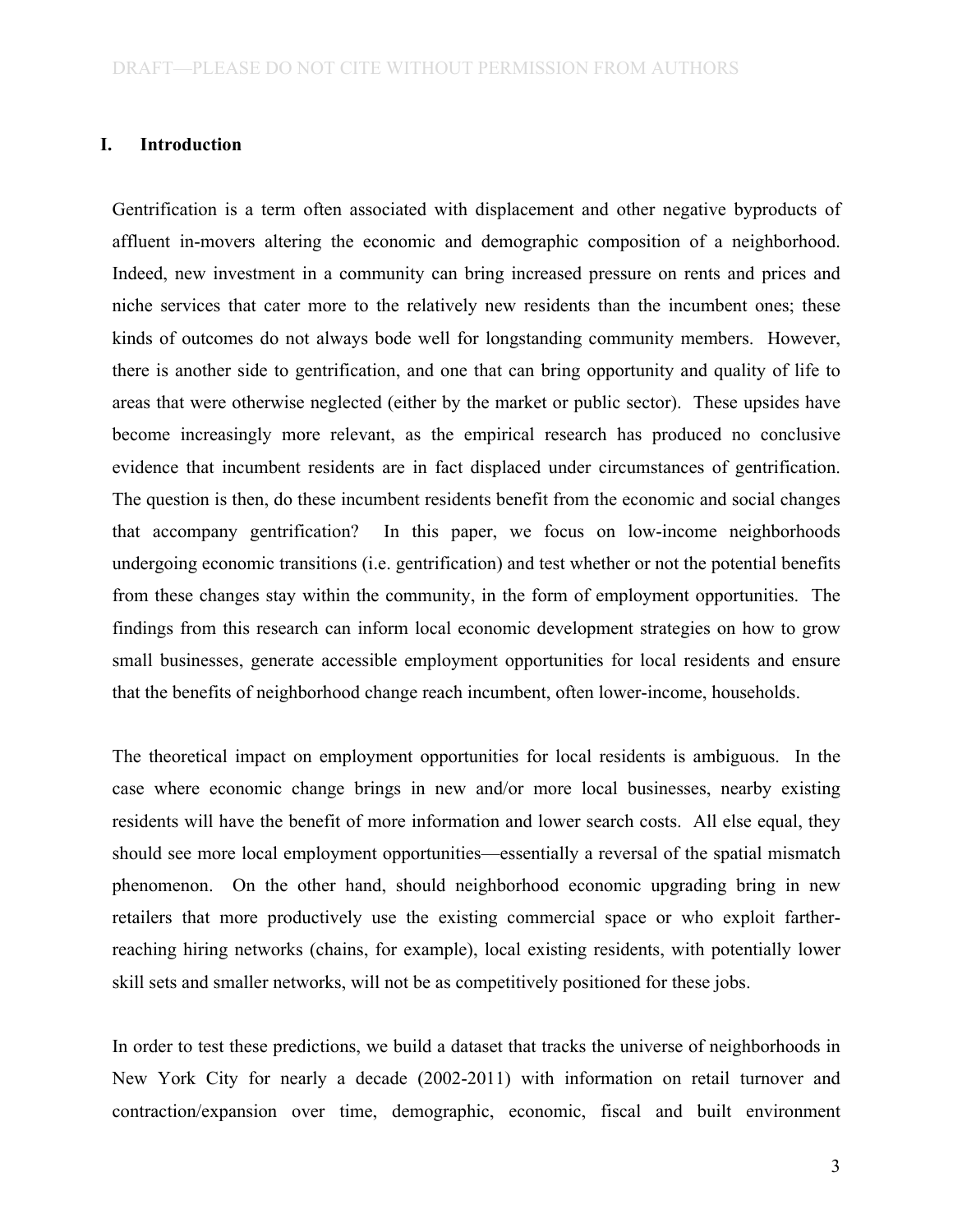characteristics, and employment and demographics of the local resident labor pool. We compare changes in local employment across low-income neighborhoods experiencing gentrification and those that are more stagnant or economically declining. Preliminary results suggest that gentrifying neighborhoods on average do not experience consistent, meaningful gains in local employment, compared to other comparable low-income neighborhoods that are not undergoing economic upgrading. In fact, there is some evidence that, as a share of all jobs in the census tract, the number of local jobs decreases under circumstances of gentrification. At larger geographies (i.e. ZIP codes), however, the number of jobs going to local residents increases (by between 52 and 77 per year), and these jobs are primarily in service sectors and going to low- and moderate-earners (i.e. those earning less than \$3,333 per month). Stratified models indicate a more pronounced negative effect on local jobs in neighborhoods with newer resident populations and more business churn. There is weak evidence to suggest that local jobs increase in the presence of businesses that stay in place and within the context of larger ZIP neighborhoods, perhaps suggesting stronger ties to the community and/or the ability to find jobs within a larger proximate market (and not immediately close to home). Local job gains are also concentrated in ZIP neighborhoods with initially longer commute times for their workers and are weakly associated with higher unemployment rates; both of these findings suggest that gentrification is perhaps helping to fill an initial employment gap.

 The paper proceeds in the following way. Section II sets up the theoretical framework for the analysis and Section III summarizes the relevant empirical work to date. Section IV describes the data for the analysis and Section V the empirical strategy. Section VI presents the preliminary results from the analysis. Finally, Section VII concludes and discusses next steps in the analysis.

## **II. Theoretical motivation**

While the entry of new money and investment into a community can "price out" incumbent, opportunities for local residents. One potential upside to gentrification is increased local employment opportunities; the extent of this benefit will depend on whether or not and to what degree these new jobs actually go to local residents. However, the impact of neighborhood typically lower-income residents, this increased economic activity can also bring new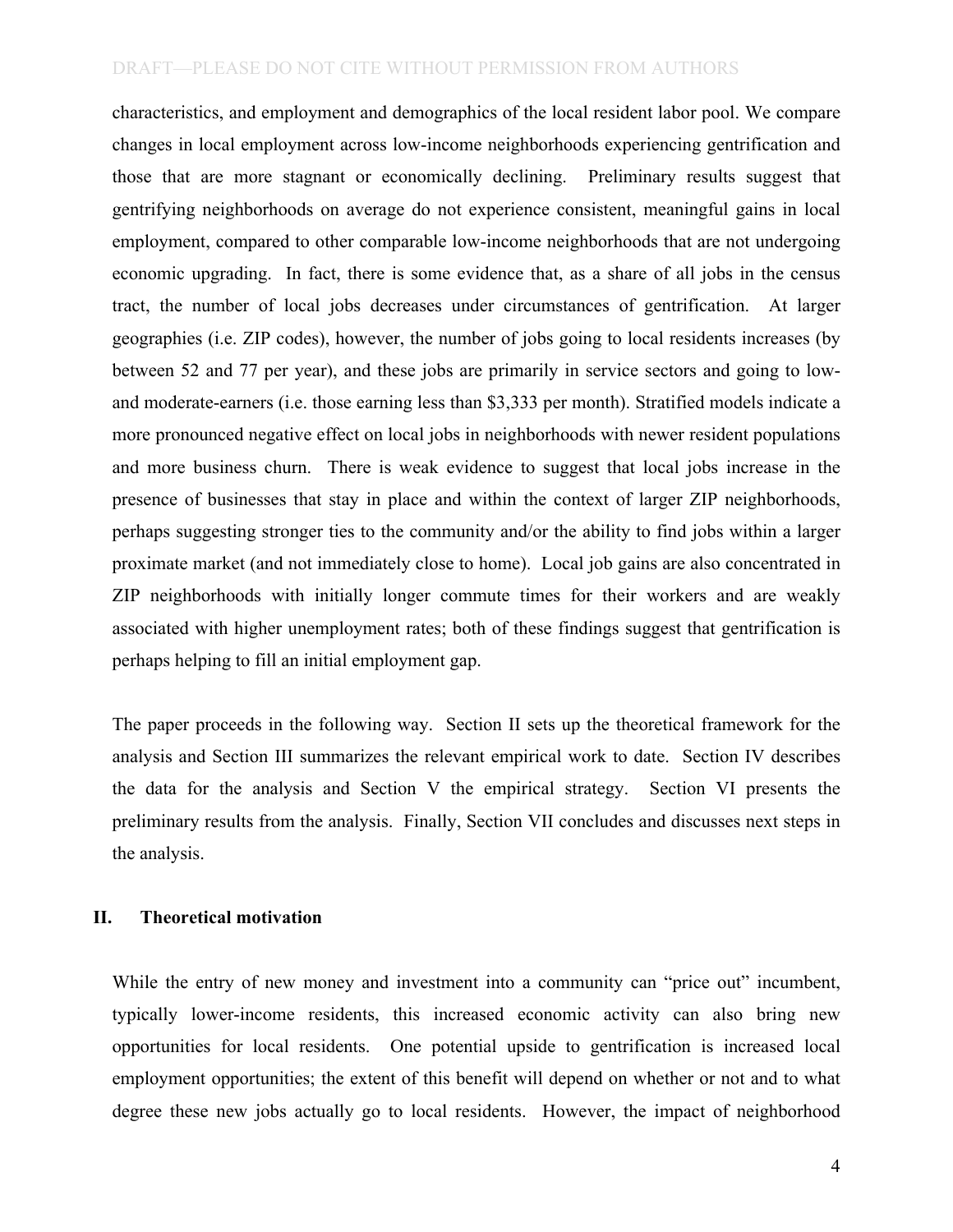economic upgrading on employment opportunities for local residents is theoretically ambiguous. Here we assume that both potential outcomes, of increased or decreased/stagnant opportunity, rely on the baseline assumption of some degree of spatial mismatch (holding all else equal). experiencing either social or spatial isolation from job opportunities and the question is how an injection of affluence and overall investment can help to localize those employment Specifically, lower-income communities, prior to any gentrification processes, should be opportunities.

 Economic upgrading not only brings in a different, more affluent and educated, resident profile, but it also ushers in services that did not previously enter those markets (Meltzer and Schuetz 2012; Meltzer and Capperis 2014). Both of these additions to the community can facilitate access to localized employment opportunities. First, it is possible that the residential integration of relatively more affluent and educated households could impose both direct and indirect positive externalities on incumbent residents, who also tend to be lower-income and less educated. Indirect effects, akin to peer effects, would come simply out of exposure to this new population, whether or not any direct interaction took place (Ellen and Turner 1997). More likely is the employment opportunity that comes out of direct contact with a new, perhaps more networked or more enterprising neighbors (Ioannides and Loury 2004). Both would result in a positive impact on access to employment opportunities, the direct more significantly than the indirect. Whether or not the employment opportunity is local remains ambiguous, unless the new neighbor is also more likely to personally hire in his or her home.

 A perhaps more convincing scenario is where economic change brings in new and/or more local business establishments, i.e. those entities that actually hire. The hiring of local residents by these businesses may be more likely for various reasons. First, the likelihood to hire locally will depend on the type of business. More service-oriented businesses, or those that do not require technical or more advanced skill training, will more likely be able to hire from a local pool that may not have higher or more technical levels of educational attainment. Second, the search costs for both the businesses and local residents are lower; information about the employment opportunities is accessible and transparent (i.e. local residents can see when a new business is opening up) and advertising for available positions can penetrate the local community immediately. Finally, government policies may require local hiring for new businesses,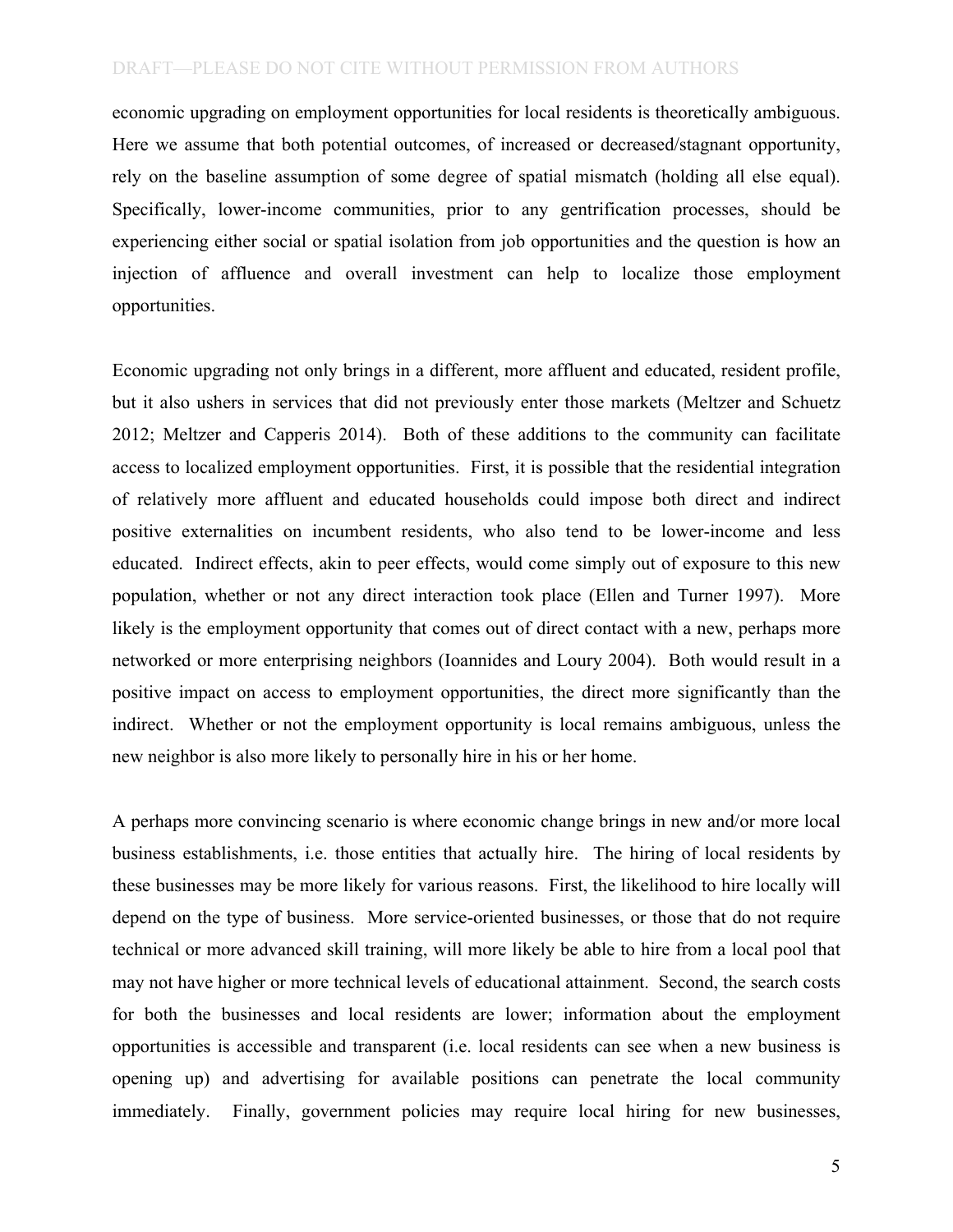especially those in brand new developments or renovations (that are also more likely to receive public subsidies or permitting). All else equal, these mechanisms predict increased local employment opportunities—essentially a reversal of the spatial mismatch phenomenon.

 On the other hand, physical integration may not translate to economic integration. Should neighborhood economic upgrading bring in new retailers that more productively use the existing commercial space (i.e. hire those with more technical training) or who exploit farther-reaching lower skill sets and smaller networks, will not be as competitively positioned for these jobs. In addition, local businesses may simply discriminate against potential local hires, based on race or hiring networks (chain establishments, for example), local existing residents, with potentially class, which would lower the chances of local employment (Lang and Lehmann 2012).

### **III. Empirical Literature Review**

 The literature on spatial mismatch and the geography of employment is rich and documents, for various races and ethnicities, the importance of not just spatial proximity to employment (for example, Kain 1968; Holzer 1991; Ihlanfeldt and Sjoquist. 1998; Raphael and Stoll 2002; Liu and Painter 2011), but social proximity (i.e. networks) as well (see Ioannides and Loury 2004 for a comprehensive critical summary). Fewer studies, however, have examined these relationships over time and, in particular, under circumstances of dramatic economic and demographic change. We discuss here the small body of work that relates directly to the current analysis.

### *The localized effects of gentrification*

 Gentrification, typically characterized as the arrival of relatively more affluent and educated households into neighborhoods that have historically been occupied by lower income and often minority households. This process is also usually accompanied by investment in the housing stock and local infrastructure. These physical changes, however, are usually not apace with the increased demand for occupying the space, placing pressure on prices and making it attractive for landlords to increase rents. Incumbent residents are immediately at risk of displacement, especially those who are renting, and this threat has been the focus of most of the gentrification literature thus far. Earlier investigations, whether they relied on case studies or microdata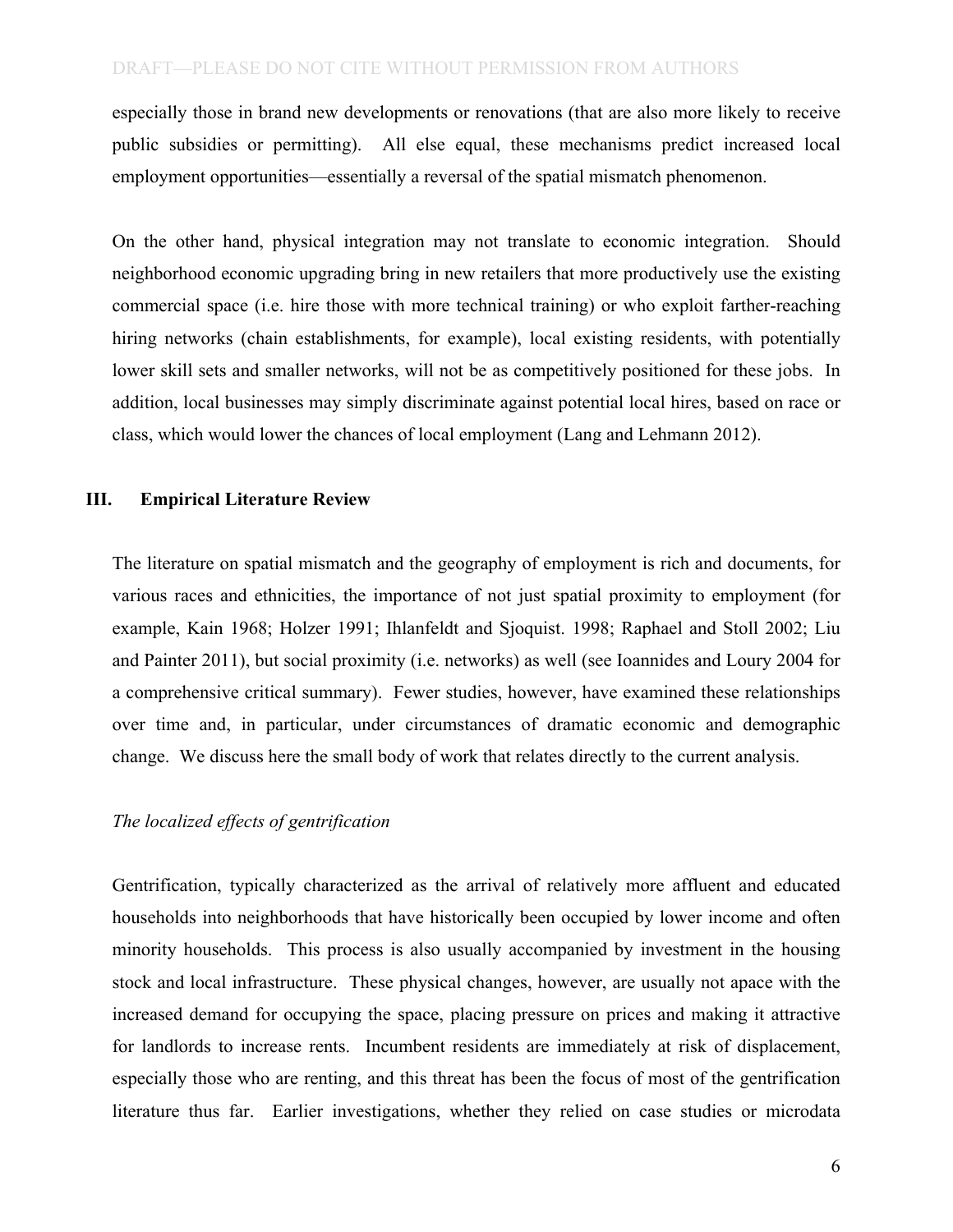(Vigdor 2002; Freeman and Braconi 2004), found no evidence of displacement for poor or minority households. Studies that were able to exploit even more comprehensive micro-level panel data corroborated these findings. McKinnish et. al. (2008) find no evidence of displacement of non-white households and that a disproportionate number of black householders, (2011) account for both in- and out-flows of residents, and still find no evidence of negative displacement effects. In fact, incumbent residents, under certain circumstances, experienced gains in income and reported higher levels of satisfaction with their neighborhoods, compared to other non-gentrifying low-income neighborhoods. This is also consistent with the findings from Sullivan and Shaw's (2011) study of retail gentrification in Portland, Oregon: black residents of the studied gentrifying neighborhood appreciated the convenience of the nearby retail (even with no college education, remain in upgrading low-income neighborhoods. Ellen and O'Regan though the satisfaction with the type of services provided was less enthusiastic).

#### *Localized economic opportunity and gentrification*

 Even though the empirical evidence indicates that incumbent residents tend to stay in their gentrifying neighborhoods, we know very little about how they experience the potential opportunities that accompany neighborhood change. Do existing residents benefit from local gains in services and employment opportunities? A handful of studies focus on changes in commercial services (i.e. retail), in neighborhoods undergoing economic and demographic transitions. The economically upgrading neighborhoods tend to experience higher growth rates in local retail establishments and employment (Meltzer and Schuetz 2012; Schuetz, Kolko and Meltzer 2012). In their case-study analysis of gentrifying neighborhoods in New York City, Zukin et al. (2009) also observe retail growth, but moreso for independently owned establishments compared to chain ones. Immergluck (1999) finds that neighborhoods that are relatively more minority and less affluent experience declines in commercial investment, as measured by changes in permit activity. Chapple and Jacobus (2009) observe retail revitalization most significantly in middle-income neighborhoods that are economically upgrading. Therefore, the literature implies that gentrifying neighborhoods do tend to witness an increase in retail services, likely due to the changing consumer population and the (perceived) increase in demand for goods and services in areas that were not previously seen as viable investments (Carree and Thurik 1996).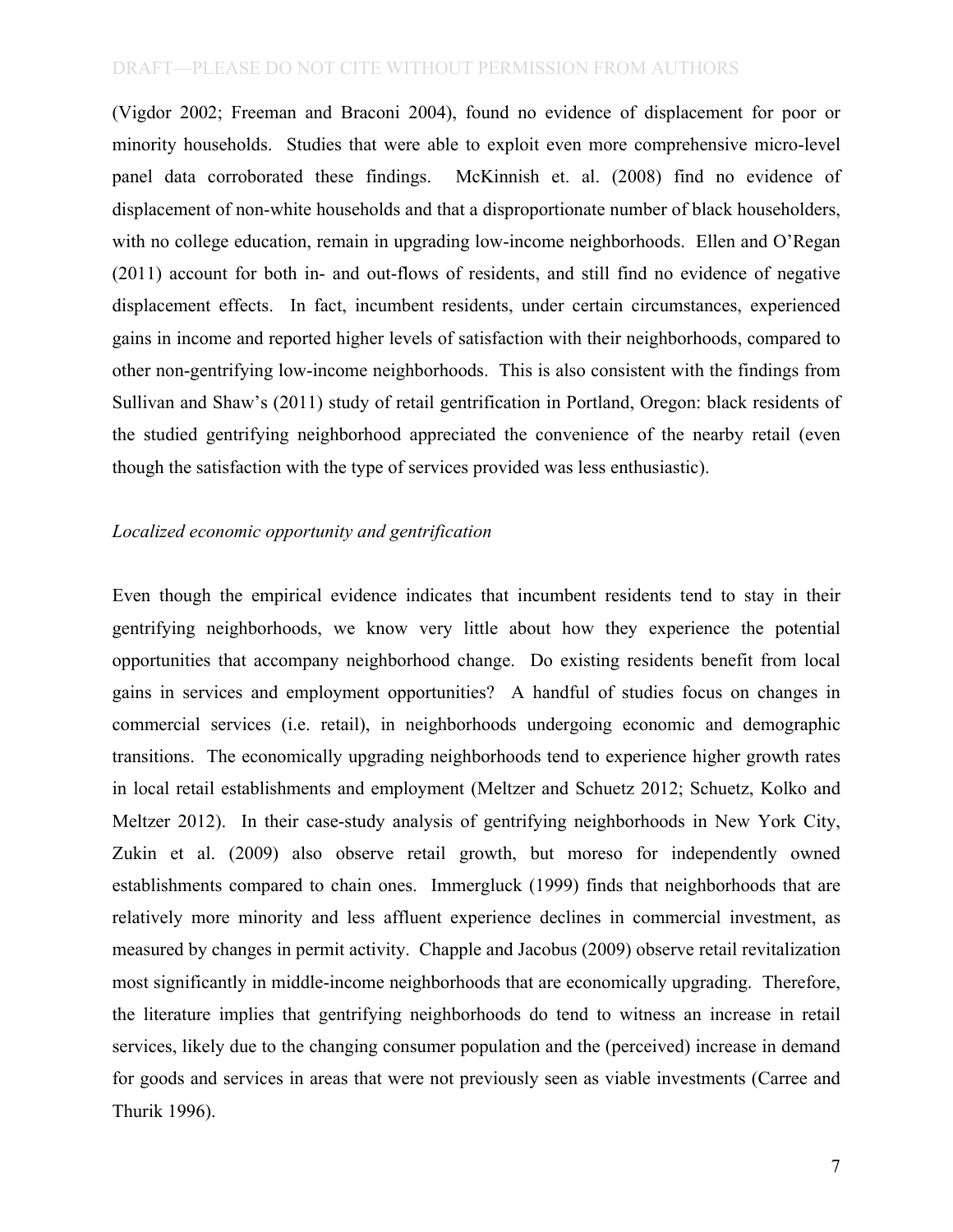Other studies have taken a different perspective, focusing instead on the production side of these economic outcomes. Curran (2004) conducts a case-study analysis in the Williamsburg neighborhood of Brooklyn, a historically manufacturing and blue-collar neighborhood that has, in recent years, undergone extensive gentrification. She finds evidence of gentrification-induced industrial displacement that has degraded local blue-collar work and forced much of it into the informal sector. Lester and Hartley (2014) also observe industrial restructuring in gentrifying neighborhoods, such that jobs in restaurants and retail services tend to replace those in goods neighborhoods. While Lester and Hartley conclude that gentrification is itself a catalyst for localized industrial restructuring, Kolko (2009) raises the important point that gentrification is also induced (and perpetuated) by the influx of affluent households who are presumably following higher paying jobs. In his study, Kolko focuses on neighborhoods located in or near the central business district and estimates the impact of changes in job pay on the average neighborhood income (his proxy for gentrification). His analysis sheds light on the influence of "newcomers" on local labor markets and how they too might be competing for neighborhood- based employment opportunities. No study to date tests whether or not these employment benefits are realized by incumbent residents, and how access to employment might vary by job type or broader neighborhood conditions. This link is crucial, as it more directly measures how the benefits of gentrification are retained by local community members, or simply exported to producing industries. Furthermore, gentrifying neighborhoods experienced both more rapid employment growth and more rapid industrial restructuring than other, non-gentrifying those without any longstanding community ties.

## **IV. Data**

 The data for this project are compiled from a number of sources. The core component is derived from the LEHD Origin-Destination Employment Statistics (LODES) dataset, which is publicly available from the Census Bureau. The LODES data contains information on the employment counts and live-work patterns of employees for every census block in New York City dating from  $2002$  to  $2011$ . neighborhood's span, we aggregate up this information into census tract and ZIP code counts for the analysis. We supplement this data with two other datasets. First, we attach neighborhood Since the census block is quite small and not consistent with a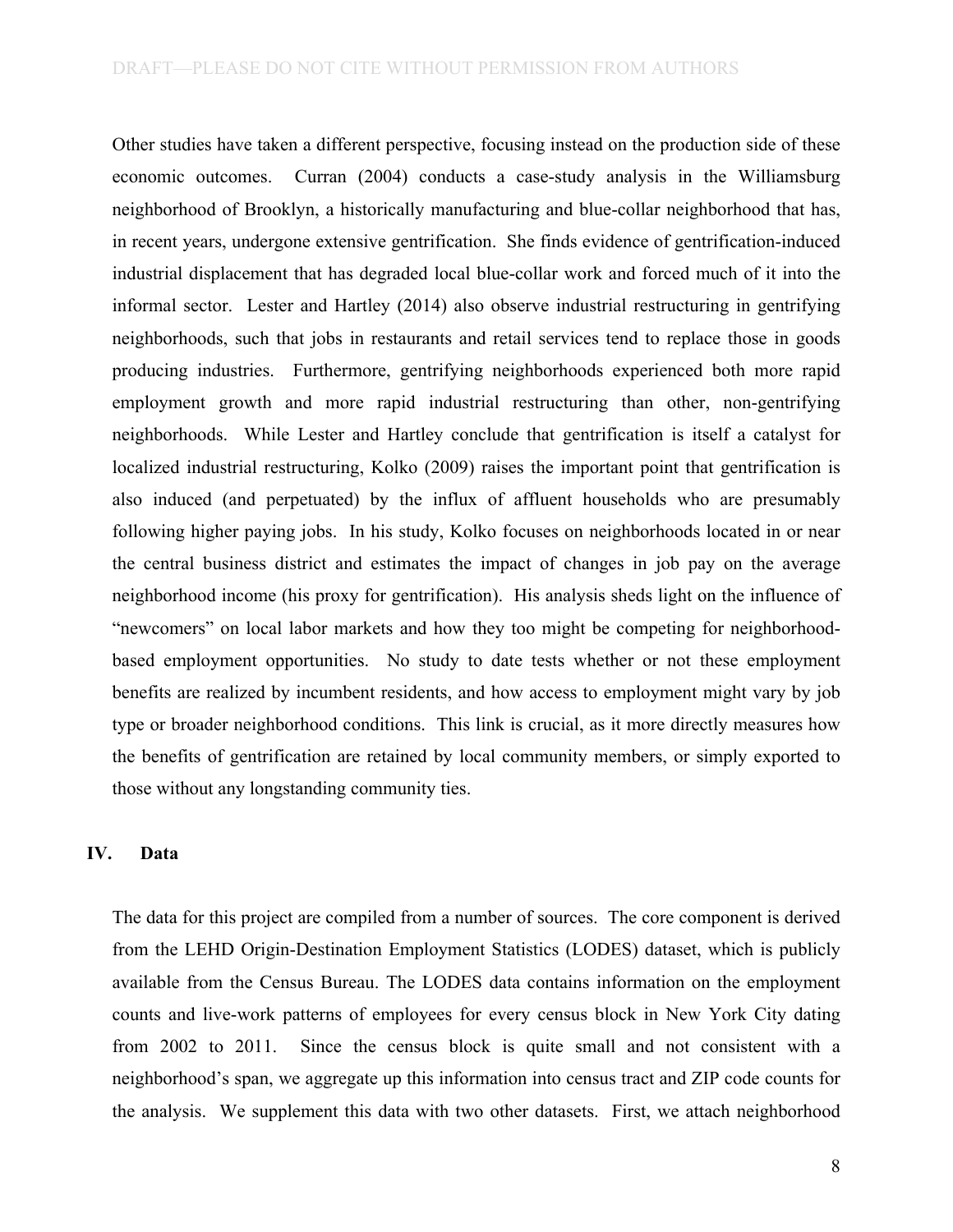(operationalized as either the census tract or ZIP code) characteristics from the Neighborhood Change Database. Geolytics' Neighborhood Change Database provides data for 1970 through 2010, normalized to consistent census tracts as defined in the 2010 census. We supplement these data with indicators from the Census and the American Community Survey's three-year estimates for larger geographies.<sup>1</sup> Second, we plan to merge in information from a proprietary data set, the National Establishment Time Series (NETS), which allows us to follow the universe of business establishments in New York City (including their sales revenues, employment and organizational structure) over two decades until the present time. This database is constructed by Walls and Associates, using information from the Dun & Bradstreet business register. Unlike publicly available government data on employment, the NETS dataset includes no suppression of employment in small industry or geographic cells and provides full street address information for each establishment. We geocode these businesses' addresses to tax parcels so that we can accurately attach census tracts and ZIP codes and then aggregate establishment and employment counts to obtain census tract and ZIP totals. In addition, industry is reported at the 6-digit North American Industry Classification System (NAICS) level to allow for a fine-grained distinction across retail and food services, and several variables, including one that indicates establishments according to firm structure. Finally, because the NETS data are longitudinal and establishment- specific, we can measure gross changes in the number of establishments and their employment (versus just net employment changes, which is what the publicly available ZIP code aggregates provide). We note that this data is not going to pick up informal hires and employment opportunities that are not recorded by the business establishment (and therefore by the government). Therefore, any count of employment or business enterprise is admittedly an undercount. We hope to mitigate any systematic tendency of such activity, i.e. across gentrifying neighborhood compared to those not upgrading as rapidly or at all, by controlling for other socioeconomic characteristics at the neighborhood level that are likely correlated with the as headquarters, branches, or standalone outlets, permit classification of establishments likelihood of these informal activities.

 We identify our study area as the New York-Newark, NY-NJ-CT-PA Combined Statistical Area and run analyses on both census tracts and ZIP codes that are populated as of 2000 and with

 $1$  Since the LODES data and Census data do not line up exactly with respect to timing, we assign proximate values as best as possible. For example, any LODES data point between 2006 and 2011 would be assigned to Census or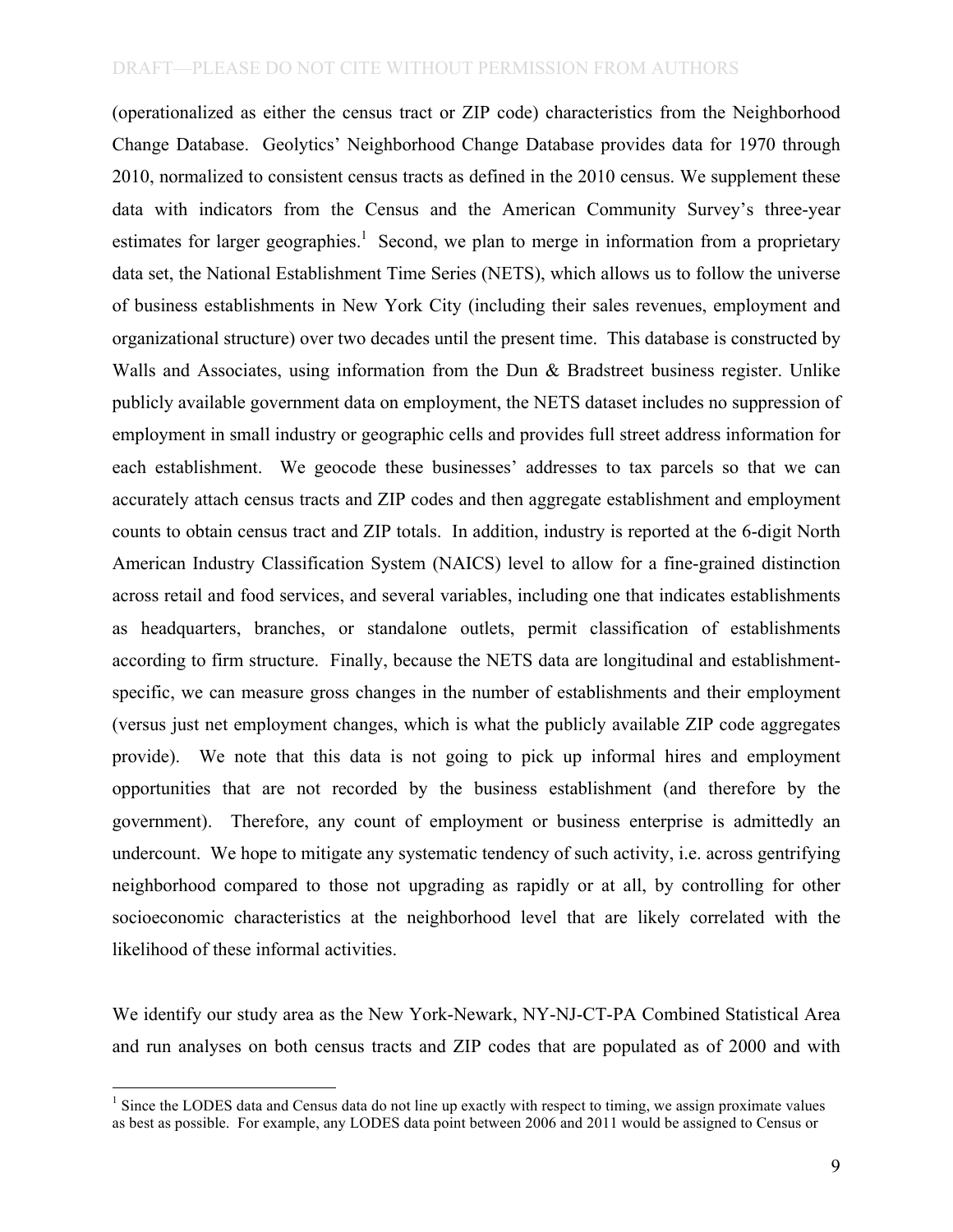valid income values throughout the study period. Ultimately, we end up with 50,889 tract-year municipalities. This larger sample includes both low- and moderate/high-income neighborhoods, while we restrict the sample for the analysis to low-income neighborhoods only. This process is observations and 11,079 ZIP-year observations, which span 10 years (2002-2011) and over 800 described in the next section.

## **V. Empirical Strategy**

## *Identification of gentrifying neighborhoods*

 In our analysis, we operationalize neighborhoods in two ways: as census tracts and as ZIP codes. The intuition behind using these two geographies is that they will constitute both smaller and larger definitions of live-work markets. We imagine that the ability to find work in the immediate neighborhood will vary by distance, and the implementation of both geographies is an attempt to capture this variation.<sup>2</sup> All of the results from the analysis will be presented for census tract and ZIP code geographies.

 We prioritize the economic dimension of gentrification in our measurement of it, and identify neighborhoods as gentrifying if they improve in their relative economic position over the course the of the study period. This is consistent with previous implementations (see Ellen and O'Regan 2008; McKinnish et.al. 2010; Meltzer and Schuetz 2012). We also note here that we will include other variables, such as education, housing values and housing production, which have been used to proxy for gentrifying neighborhoods in prior studies (see Freeman 2005; Lester and Hartley 2014), as covariates in our analysis; therefore, while they are not instrumental in identifying the gentrifying neighborhoods, they are accounted for as important correlates of neighborhood change. Specifically, we (i) identify neighborhoods as "low-income" if they have average household incomes that are in the bottom quintile of the neighborhood income distribution in 2000 (ii) out of those low-income neighborhoods, identify those whose relative average household income (compared to the broader MSA) has increased by the end of the study

 $2$  Ideally, we would construct a more flexible definition of "neighborhood" by drawing rings around the census tract centroids to pick up employment activity in geographically proximate tracts. We intend to do this in the next analytical iterations, but opted for the more crude approach presented here to see if any variation exists in the first place. place. 10<br>10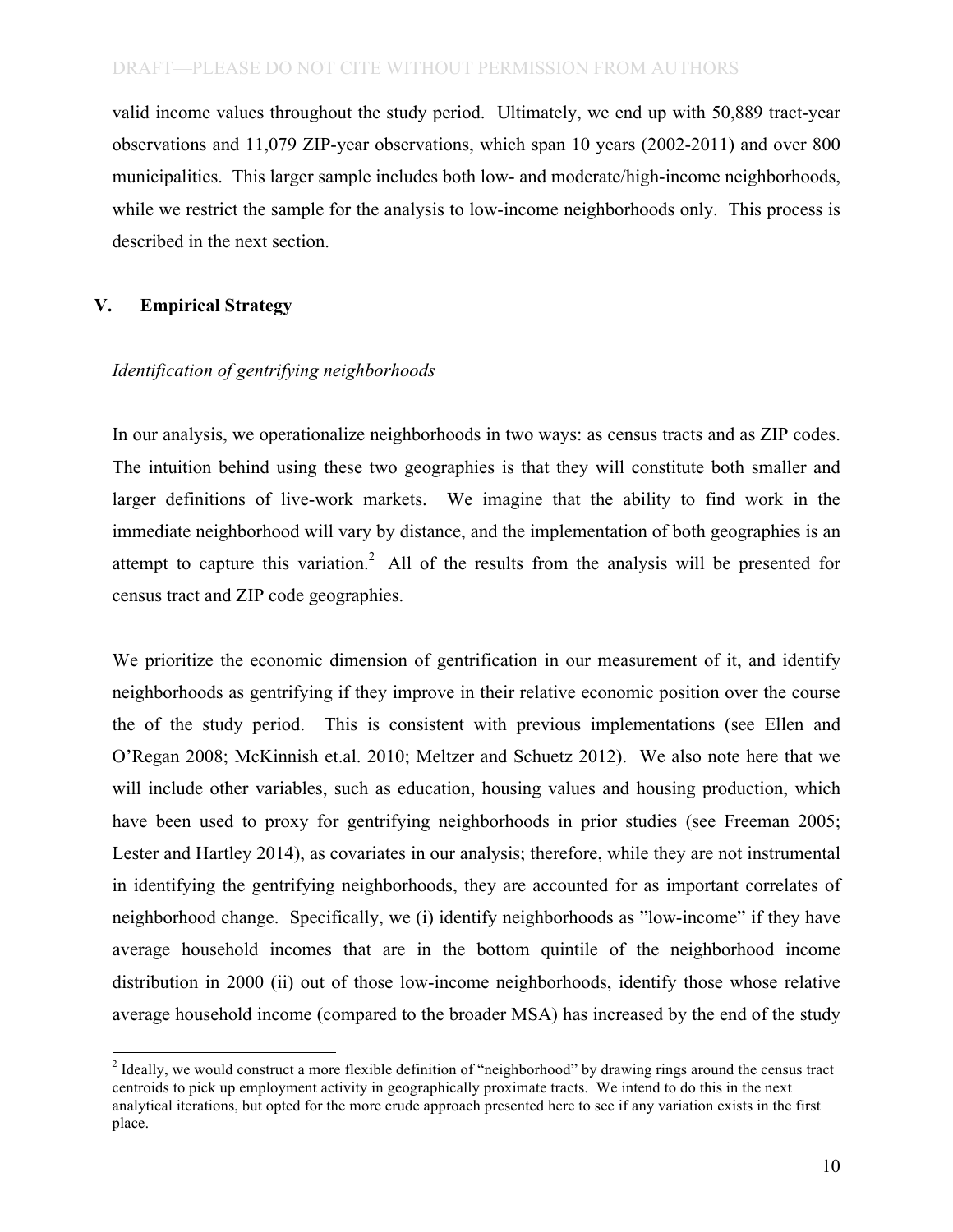period,  $2008<sup>3</sup>$  We also replicate all analyses with a less stringent definition of "low-income" and retain all neighborhoods with average household incomes in the bottom two quintiles of the sample distribution. We rely on relative measures of income, and how those change over time, to account for costs of living in a particular locality and the fact that macro metro area economic shifts may or may not be reflected equally at the neighborhood level (this is consistent with other studies such as Rosenthal 2008 and Ellen and O'Regan 2008). Out of all of the census tracts in the study area, just under 880 are designated as very low-income (i.e. bottom  $20<sup>th</sup>$  percent) and 1,756 are low-income (i.e. bottom  $40<sup>th</sup>$  percent); out of those low-income tracts, about 40 percent are identified as gentrifying over the study period. For ZIPS, 122 are designated as very lowincome (i.e. bottom  $20^{th}$  percent) and 244 are low-income (i.e. bottom  $40^{th}$  percent); out of those low-income tracts about 74 percent are identified as gentrifying over the study period. We also see that this income-based designation reflects other demographic disparities across low- and moderate/high-income neighborhoods. For example, in Table 1, we display demographics for low-income tracts against those same variables for higher-income tracts, as of 2000. Using the very low-income tracts as an example, we see that relatively higher income tracts have more local jobs, which is consistent with a spatial mismatch narrative for lower-income tracts. The higher income tracts also have more educated and older populations, fewer non-white households, fewer residents in poverty, lower unemployment rates and newer housing stock that tends to be owner-occupied. The residential population was more stable as of 2008 (with a lower share that had moved in the previous five years) and a workforce that tends to commute slightly less than that in the poorer neighborhoods. While the relatively higher income tracts experienced more growth in population between 2000 and 2008, the lower income neighborhoods saw higher rent and housing value increases over that same time period. Relatively higher income tracts tend to have more retail establishments and fewer non-retail establishments (like, professional services or goods-producing enterprises); they also have more businesses that stay in place over the course of the study period. The movement of businesses into and out of the neighborhoods is comparable, however. These are all characteristics that will be controlled for, at baseline, in the regression analyses that follow.

 $3$  We opt for average-income metrics, instead of median-income ones, for two main reasons: (1) unlike median database; since we want to compare results from models using census tracts to those using ZIP codes, this feature is series of interpolations, introducing additional noise into that metric. income, average income for the ZIP code can be constructed from the census tract components in the NCDB important; (2) due to the normalized boundaries in the NCDB database, median values are constructed through a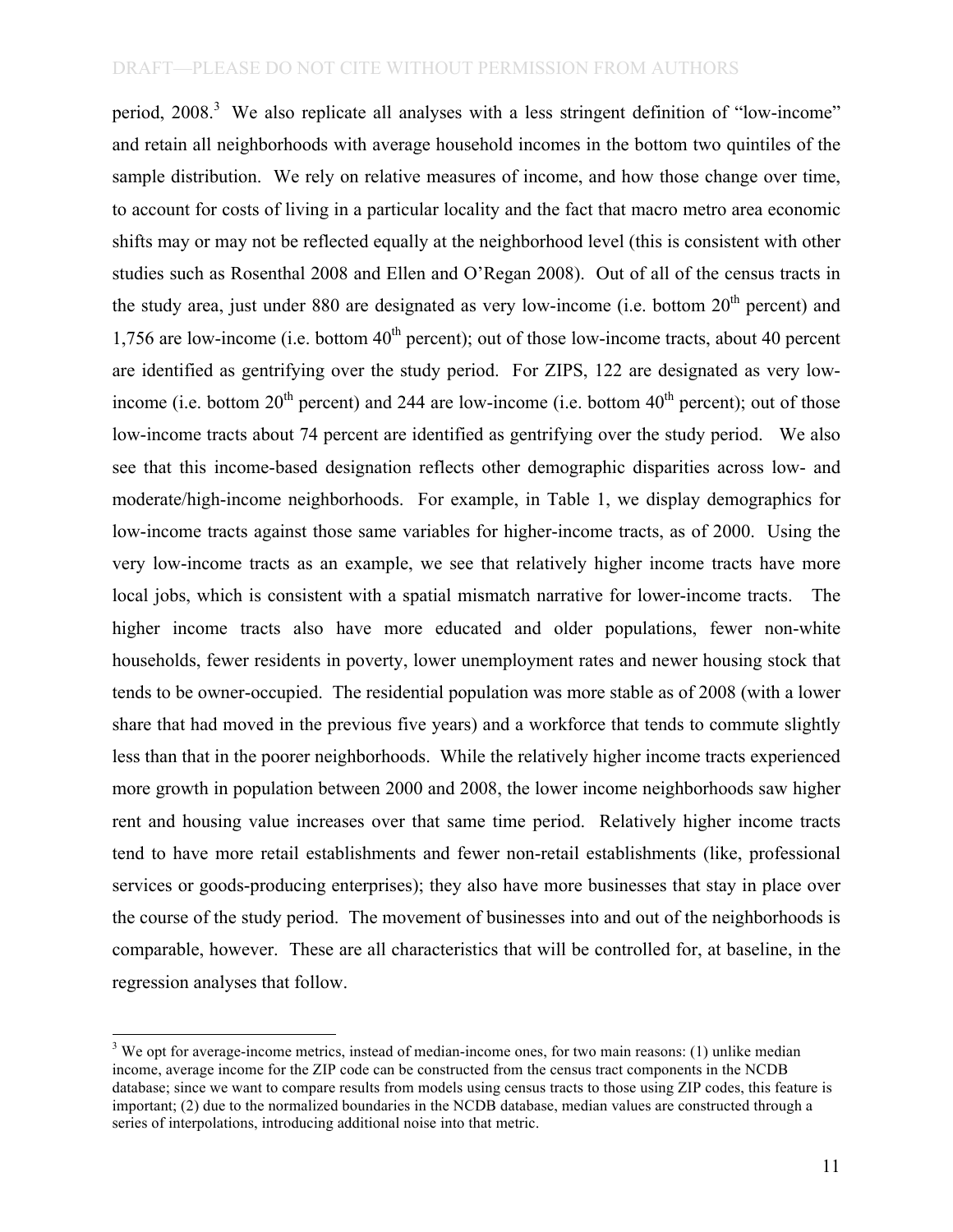#### *Estimation*

 relative household income position in 2000) and our estimation model generally takes the We run regressions only on those neighborhoods designated as "low-income" (based on their following form:

> $Local\_Jobs_{i,t} = \beta_0 + \beta_1(Gentrify_i) + \beta_2(Business_{i,t}) + \beta_3(Nhood_i)$  $+ \beta_4(Nhood_00_08_i) + d_m + d_{s,t} + \varepsilon_{it}$

 Here, *Local\_Jobs* measures the extent to which jobs in neighborhood *i* go to residents who live in that same neighborhood *i* at time *t* and is specified in two ways: (i) a count of the number of local jobs, *Total Local Jobs*, (in this specification, we also include on the right-hand-side a measure of total jobs, including those occupied by local and non-local residents, to control for overall employment activity); and (ii) local jobs as a share all of neighborhood jobs, *Local\_Jobs\_Share*. <sup>4</sup>*Gentrify* takes on the value of 1 if neighborhood *i* experiences an increase in relative income between 2000 and 2008 and 0 otherwise.<sup>5</sup> *Business<sub>i,t</sub>* controls for changes in local business activity, including the number of establishments that, over the prior 5-year period, have stayed in the neighborhood (*Stay*), have moved into the neighborhood (*Inmove*), and have left the neighborhood either due to permanent shutdown or relocation (*Outmove*). We also control for the number of total establishments at the start of the study period, to distinguish among neighborhoods that may be generally more or less likely to house commercial establishments (and therefore experience such changes). The vector, *Nhoodi,* includes a number of variables to control for the demographic and economic conditions at the start of the study period, 2000. Specifically, we include baseline population, poverty rate, share of the population with a college degree or higher, share non-Hispanic black, white and Asian, share Hispanic,

<sup>&</sup>lt;sup>4</sup> We also run models using a dependent variable which calculates local jobs as a share of the local residential population; the results are persistently insignificant and do not offer any additional insight. This is likely due to the fact that population is no reported regularly during the study period and is therefore interpolated across intercentennial years.

 $5$  We also run specifications where we control for gentrification during the prior decade, 1990-2000, and the results for the *Gentrify* coefficient are substantively the same. Furthermore, the coefficient on the covariate *Gentrify 90\_00*  is never significant, with the exception of a marginally significant, negative coefficient in the model estimating *Total Local Jobs*.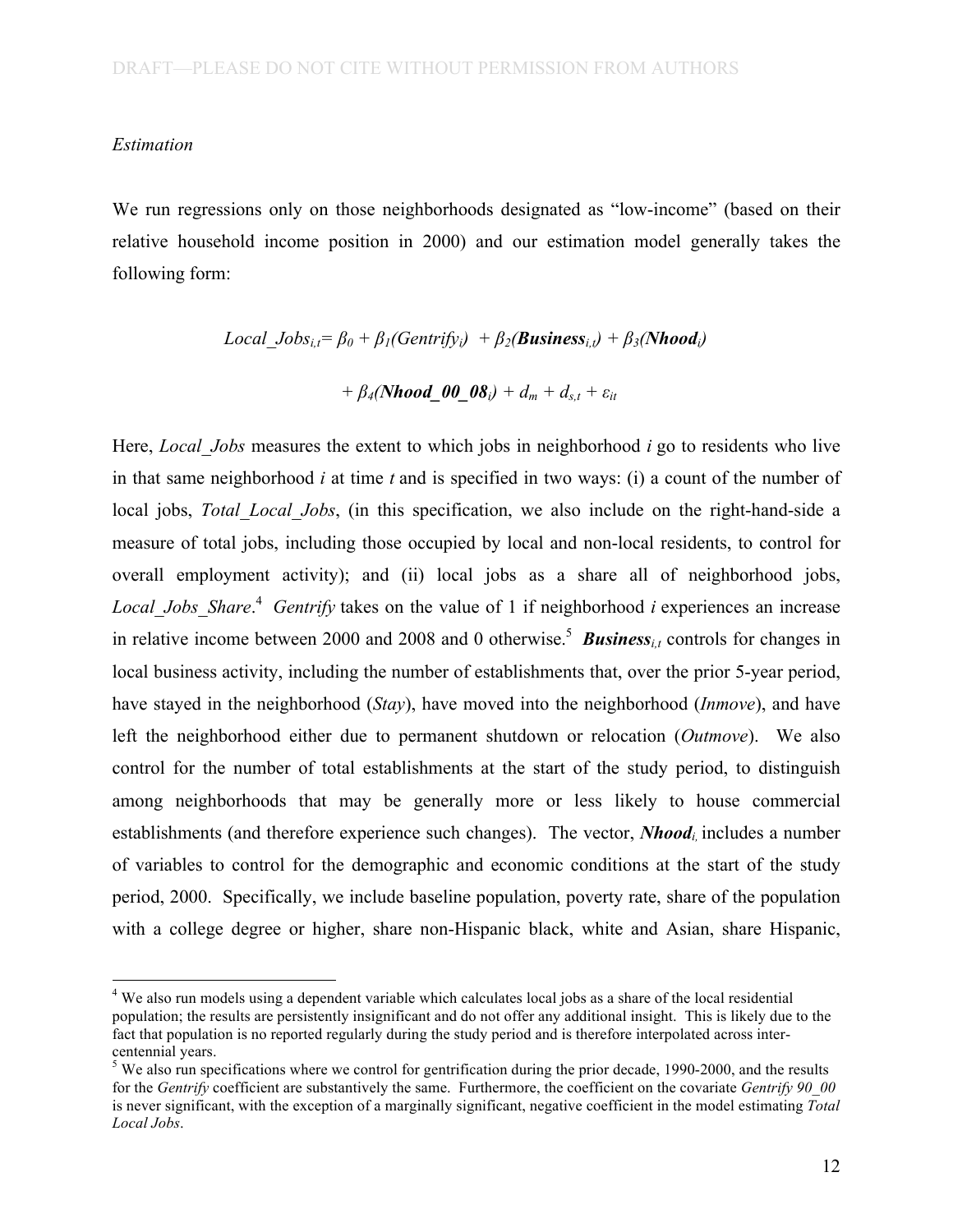unemployment rate, age and share foreign born to capture other resident characteristics that could be correlated with income and employment-readiness. We also include indicators of housing investment and tenures, such as age of the housing stock and share of the units occupied by renters, and mobility of the local population, such as the share of the working population whose travel time to work is more than 25 minutes and the share of residents that have not moved in the past five years. Likewise, *Nhood\_00\_08i* controls for changes between 2000 and 2008 for a subset of neighborhood characteristics (relative to changes in those same variables at the MSA level), such as education, median housing values and rents, poverty rate, population and housing units.<sup>6</sup> Again, we include these to control for other neighborhood changes that opportunities. Finally, we also include MSA and state-year dummy variables to control for unobserved heterogeneity across metro areas and any macro changes over time that could be correlated with neighborhood economic shifts and employment activity.<sup>7</sup> could be correlated with economic upgrading and changes in localized employment

## **VI. Preliminary Results**

#### *Comparing "low-income" definitions*

 Recall that we define "low-income" in two ways: once based on whether or not the neighborhood has an average household income in the bottom quintile of the sample distribution and once based on whether or not the neighborhood's income is in the bottom two quintiles. To provide some context for the importance of this difference, the average tract in the bottom quintile of our sample distribution has an income that is .63 of its MSA average income at the start of the study period, 2000. This same ratio for the average tract in the bottom  $40<sup>th</sup>$  percentile is .78. These amount to about \$64,000 and \$79,400, respectively—a meaningful difference. Otherwise, the differences across neighborhoods classified in either way are generally slight (and this pattern is consistent across tract- and ZIP-level analyses). The very low-income

 $6$  We also run similar models that are more parsimoniously specified, to avoid multicollinearity across some of the covariates. The correlations are not strong and the results are substantively the same; these are available from the authors upon request.

 $7$  We also run models with county dummies, instead of MSA dummies, and the results are substantively the same. Ideally, we would like to include finer controls at the neighborhood level, but since the Census-based variables do not vary across the inter-census years, we would lose those covariates in the presence of neighborhood-level fixed effects. effects.<br>13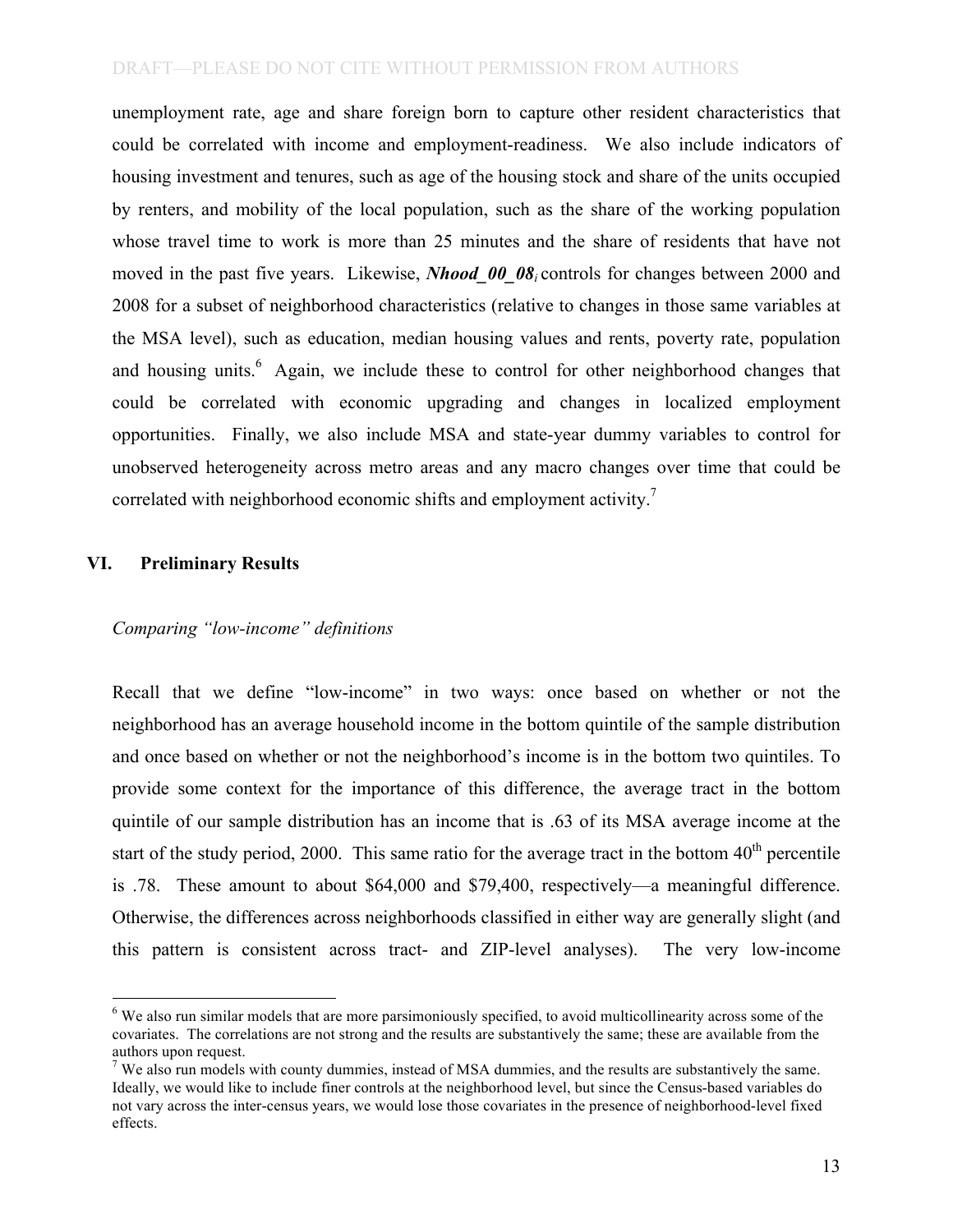neighborhoods tend to be occupied by fewer white households and more renters. The very low- income neighborhoods also tend to have slightly more jobs overall, but fewer jobs employed to local residents; and this ratio is persistent over the course of the study period. The very low- income neighborhoods also tend to have slightly more non-retail establishments, in the case of tracts. However, the two low-income samples are otherwise comparable with respect to business activity and the other baseline characteristics (see Table 2).

#### *Regressions: Baseline*

 For all of the regression models, we display results for each of the "low-income" definitions (i.e. those neighborhoods in the bottom quintile versus two quintiles of the distribution), and for tract- level and ZIP-level analyses. We will address both the consistencies and discrepancies across the findings for these sub-samples. First, we discuss the results from the baseline specification; we display results for the three dependent variables separately, for tract- and ZIP-level models. Table 3 displays the results for tract level analyses using *Total\_Local\_Jobs* as the dependent variable. The first column is the most parsimonious model, controlling only for total overall jobs in the tract (since the number of jobs going to local residents will no doubt be a function of the number of job opportunities overall). We see that in low-income neighborhoods that gentrify (i.e. experience an increase in their relative average household income), the number of local jobs increases, by about 7 jobs on average over the course of the study period. However, when we add in tract-level neighborhood controls (for both baseline characteristics and changes over the study period) the magnitude on the *Gentrify* coefficient goes down by about one-third and loses significance. When we add in year dummies and state-year controls, the sign on the coefficient changes to negative and shrinks down under 1, although it remains insignificant. Finally, we include three variables to capture annual changes in business activity (i.e. the nature of employment opportunities), *Stay*, *Inmove* and *Outmove*. While the coefficient on *Gentrify*  remains insignificant, the magnitude increases substantially. A similar pattern emerges when the regression sample relies on a more inclusive definition of "low-income"; these results are displayed in the next panel and, once again, when neighborhood, business and temporal-spatial controls are included, the coefficient on *Gentrify* reduces in magnitude and loses any significance (it does not, however, flip to a negative sign).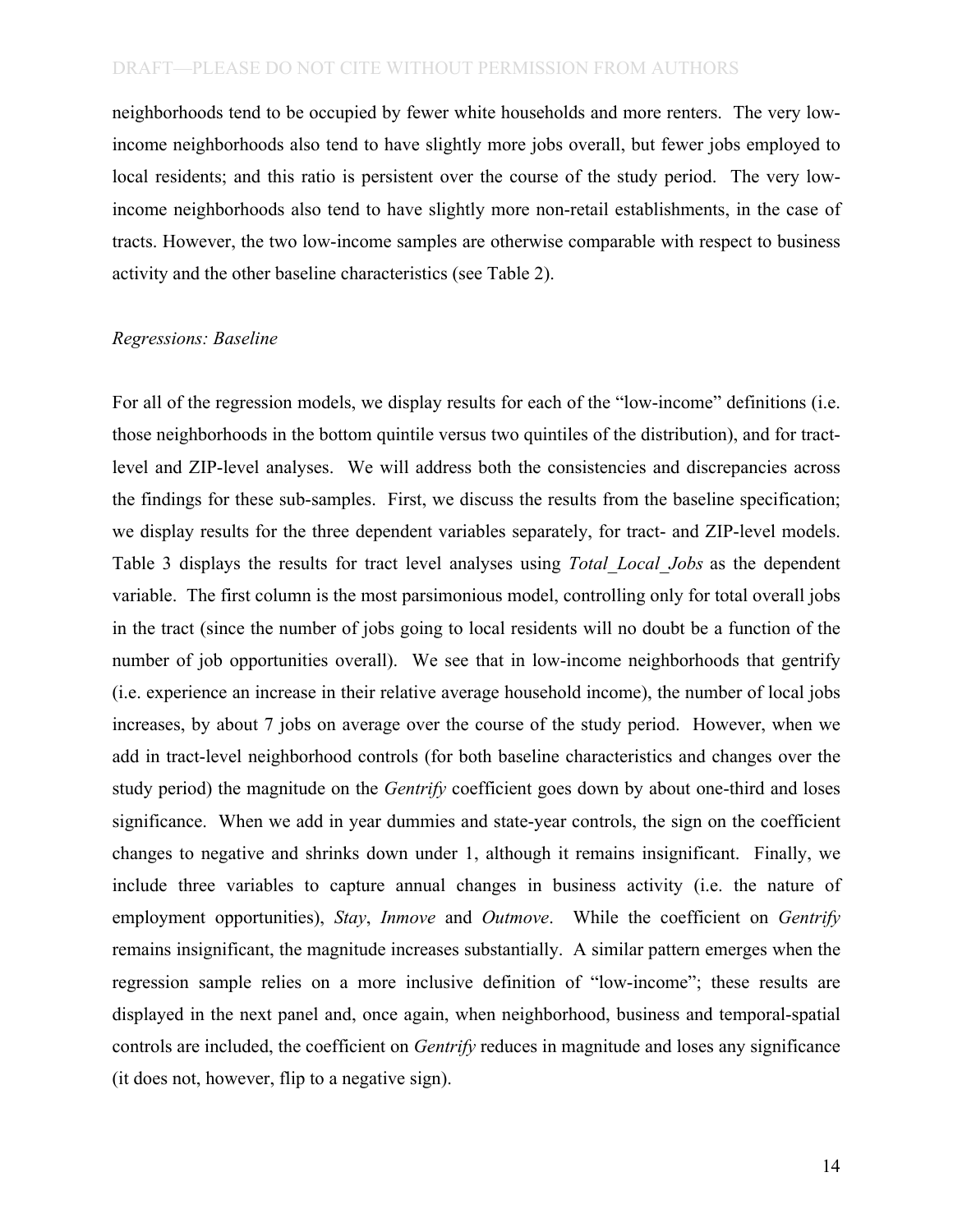We turn our attention for a moment to the coefficients on the business activity variables, and observe that for both low-income samples, the coefficient on *Stay* is positive, while the coefficients on *Inmove* and *Outmove* are negative (the coefficients are generally more significant for the more inclusive definition of low-income, displayed in the right-hand vertical panel). These findings suggest that the number of local jobs increases in cases where more businesses stay, as compared to a loss in local jobs under conditions of both business exit and entry. This evidence is consistent with the expectation that incumbent businesses will either already have hired local residents or be more likely to have ties to the community and therefore hire locally. Businesses that close obviously also take with them jobs, and new businesses are either hiring fewer people more generally or looking elsewhere to fill positions.

 Table 4 displays the results from ZIP-level models and we see that, not surprisingly, the magnitudes on *Gentrify* are much larger. This makes sense, as the live-work market is defined as a larger area. The fully specified models, displayed in the fourth and eighth columns, show significant coefficients on *Gentrify*. gentrification, the number of jobs going to local residents increases by between 52 and 77 per year, depending on the definition of "low-income." Based on the mean number of local jobs per ZIP, this amounts to between a 12.5 and 19 percent increase. This indicates that for neighborhoods undergoing.

 Next we turn to results for models using the alternative dependent variable. Table 5 displays results for tract-level analyses using *Local\_Jobs\_Share* as the dependent variable; this dependent variable measures the degree of local jobs relative to overall employment activity. As a share of all jobs, those going to local residents consistently declines over time; the coefficient on *Gentrify*  is initially highly significant, and becomes even more significant and slightly larger in magnitude in the fully specified model. This result indicates that for very low-income neighborhoods (i.e. those in the lower  $20<sup>th</sup>$  percentile of the income distribution) undergoing gentrification, the share of jobs going to local residents goes down by about .01). While negative, the coefficient on *Gentrify* for the models using the more inclusive definition of low-income is not significant and is smaller in magnitude. This suggests that any reduction in the share of localized jobs is concentrated in the very low-income neighborhoods. The parallel results for the ZIP-level models are displayed in Table 6, and the *Gentrify* coefficient is positive and insignificant in the fully specified model. Therefore, the results so far suggest that, once controlling for extensive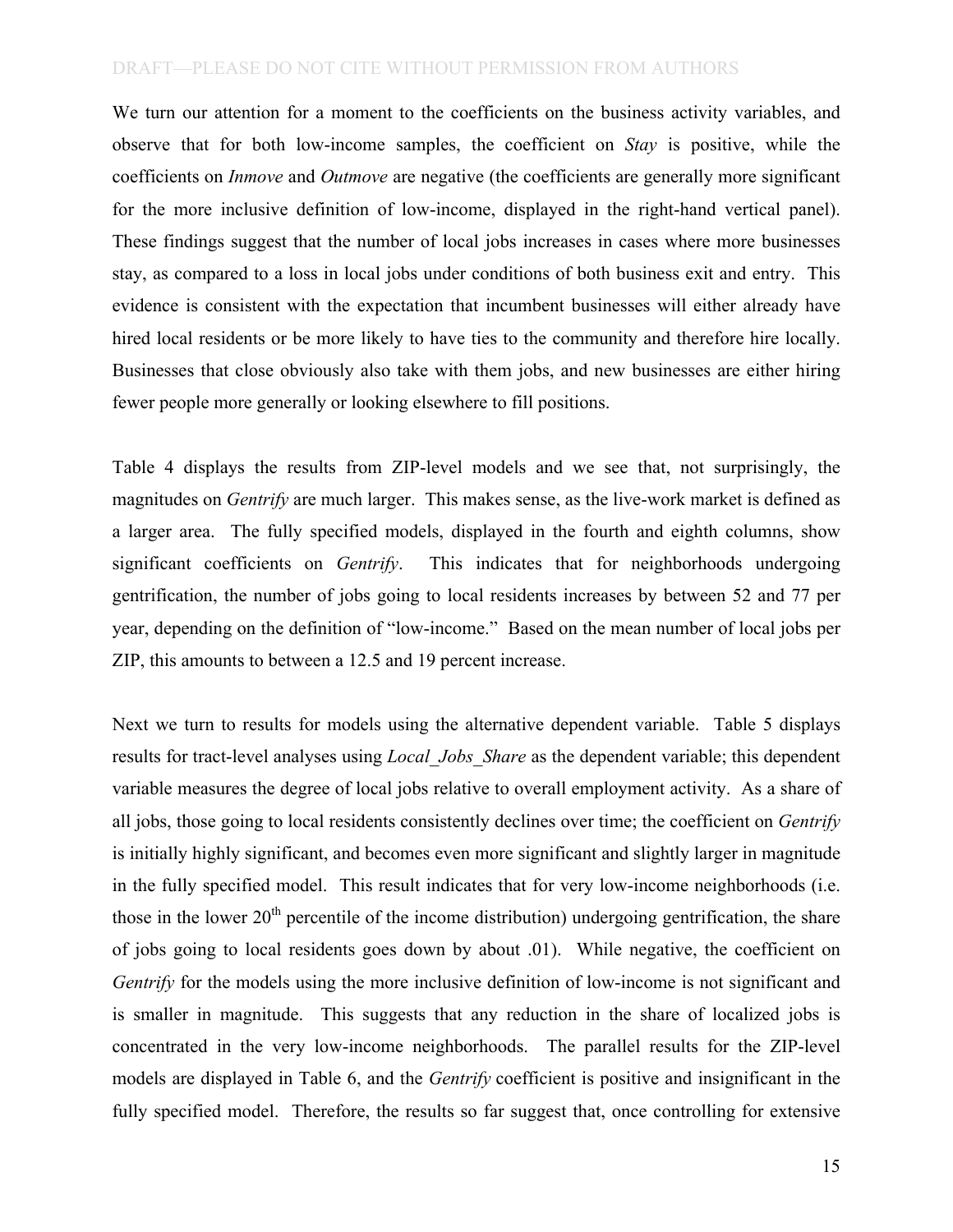neighborhood and temporal-spatial factors, the effect of gentrification on local employment opportunities is present, but inconsistently identified. There is some evidence that at larger geographies the number of local jobs increases under circumstances of gentrification, and that local jobs, as a share of total jobs, goes down in tracts undergoing gentrification.

### *Regressions: Type of Job*

 We have information not just on the aggregate number of local jobs, but also on the types of jobs that make up this total. We have information on the type of job with respect to sector (specifically goods producing or service-based) and to earnings (low are those earning \$1,250 per month or less; moderate are those earning \$1,251 to \$3,333 per month; high are those earning more than \$3,333 per month) We hypothesize that most local residents in lower-income neighborhoods will have access to jobs that require less high-skill or technical training; therefore, estimating the impact of gentrification on different types of jobs will provide a better sense of who is getting the jobs (based on their sector and earnings bracket). Tables 7(a) and 7(b) display these results for both tract- and ZIP-level analyses; we display only models for the low-income neighborhoods classified as the bottom quintile.<sup>8</sup> In very low-income tracts, there is a loss in local jobs for both goods producing and service jobs, but the magnitude of the drop in gentrifying areas is larger for service jobs (by nearly six fold). The decrease in local jobs is also most profound for lower-wage positions; jobs with higher wages did not see any significant change under conditions of gentrification (although the coefficient is negative like the others). For the ZIP-level analyses, gentrifying neighborhoods see a significant increase in service jobs, but not goods producing jobs. And while local jobs of all earnings levels see an increase under conditions of ZIP-wide gentrification, the magnitude of the gain is largest for moderate- and low- earning jobs. These would more likely go to incumbent lower-income households than more affluent or well-educated in-movers.

#### *Regressions: Stratifications*

 $8$  We run similar regressions on the more inclusive low-income sample (based off of the bottom two quintiles) and the results are substantively the same with the exception of the positive and significant coefficients for gentrification's effect on goods-producing jobs and moderate-income jobs. These results are available from the authors upon request.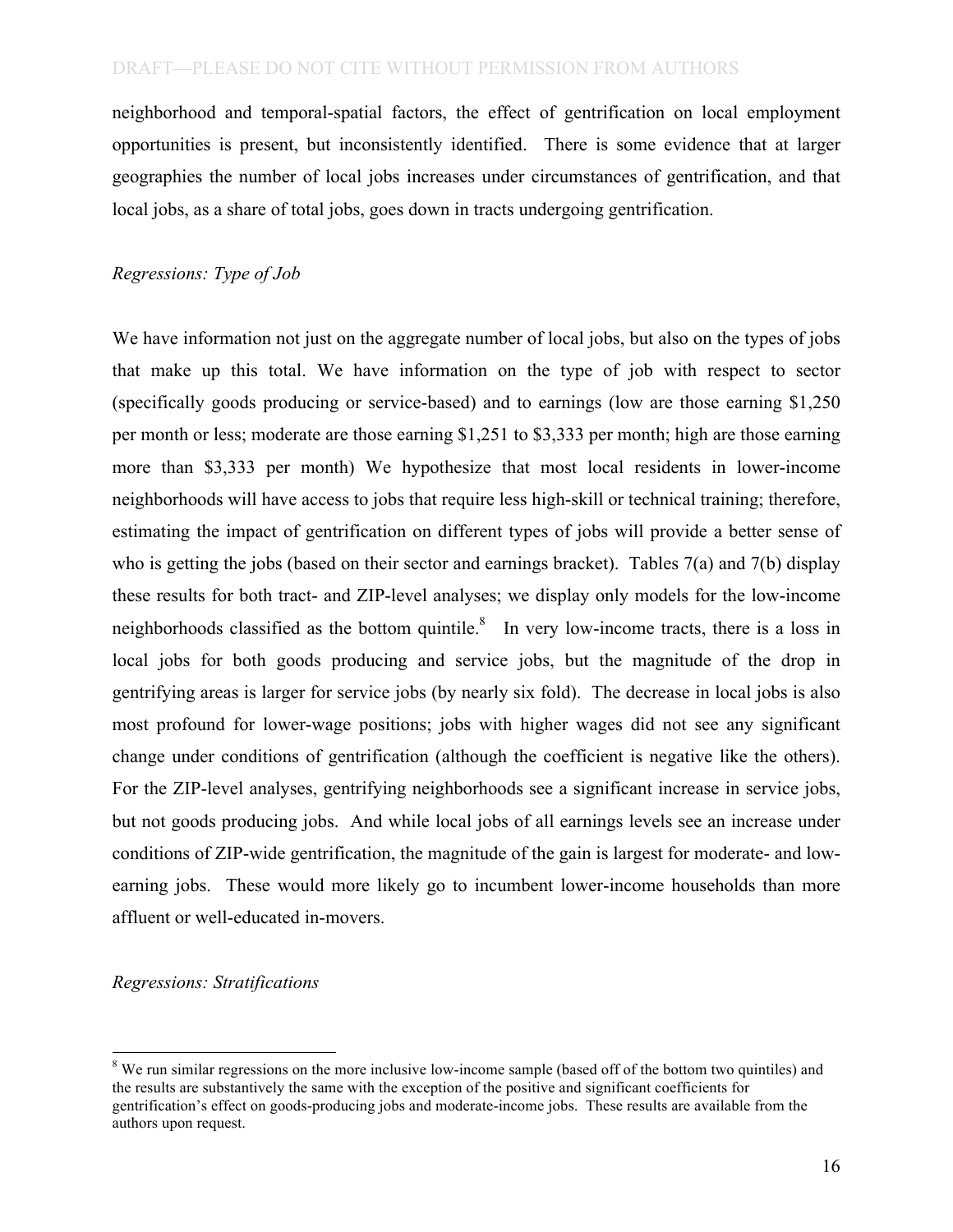We stratify the models in several ways to check whether or not the overall average effects are obscuring more fine-grained patterns of employment change. For these models, we only display the results for the dependent variable, *Local\_Jobs\_Share*, and for the more restrictive low- income sample (i.e. those neighborhoods with average household incomes in the bottom quintile of the distribution); we do run the same models for the more inclusive low-income sample and the results are substantively the same.<sup>9</sup> First, in order to test whether or not any effect on employment is driven by incumbent versus new (perhaps more affluent or more educated) in- movers, we stratify the model by the share of residents, as of 2008, that had, since 2000, moved into their current housing. Specifically, we separate the sample into those neighborhoods with more or less than the  $75<sup>th</sup>$  percentile share of households that had moved into their unit since 2000; the results for this are displayed in the first two columns of Table 8(a). While the coefficients on *Gentrify* for all of the strata are negative, it is significant only for the sub-sample with predominantly new residents. Therefore, any loss in employment (as exhibited in the un- stratified baseline regressions) is concentrated in neighborhoods with relatively fewer incumbent residents. This indicates that the newer residents are not getting hired locally and that, in neighborhoods with more longtime residents, there are no significant employment effects in either direction (although the sign on the coefficient is negative as well). The opposite pattern holds for ZIP neighborhoods with predominantly incumbent residents: these areas see significant gains in local jobs. Together, these results might suggest that incumbent residents are not necessarily gaining jobs in their immediate residential vicinity, but within the larger ZIP code area.

 area. We also test to see if the gentrification effect might differ based on baseline workforce differences. To do this we stratify the models by (i) the initial share of workers who commute more than 25 minutes, and (ii) the initial unemployment rate. These results are displayed in the subsequent four columns of Table 8(a). They show that any positive employment effect for local residents is driven by ZIP neighborhoods with initially long-distance commuters; this coefficient is positive and significant, whereas the coefficient on *Gentrify* for neighborhoods with households that predominantly travel less than 25 minutes to work is negative and highly significant. Neither coefficient is significant for the tract-level strata. This evidence weakly

 9 We replicate the stratified analyses for models with the *Total Local Jobs* dependent variable, and there are no meaningful differences across the strata that add insight to the non-stratified regression results.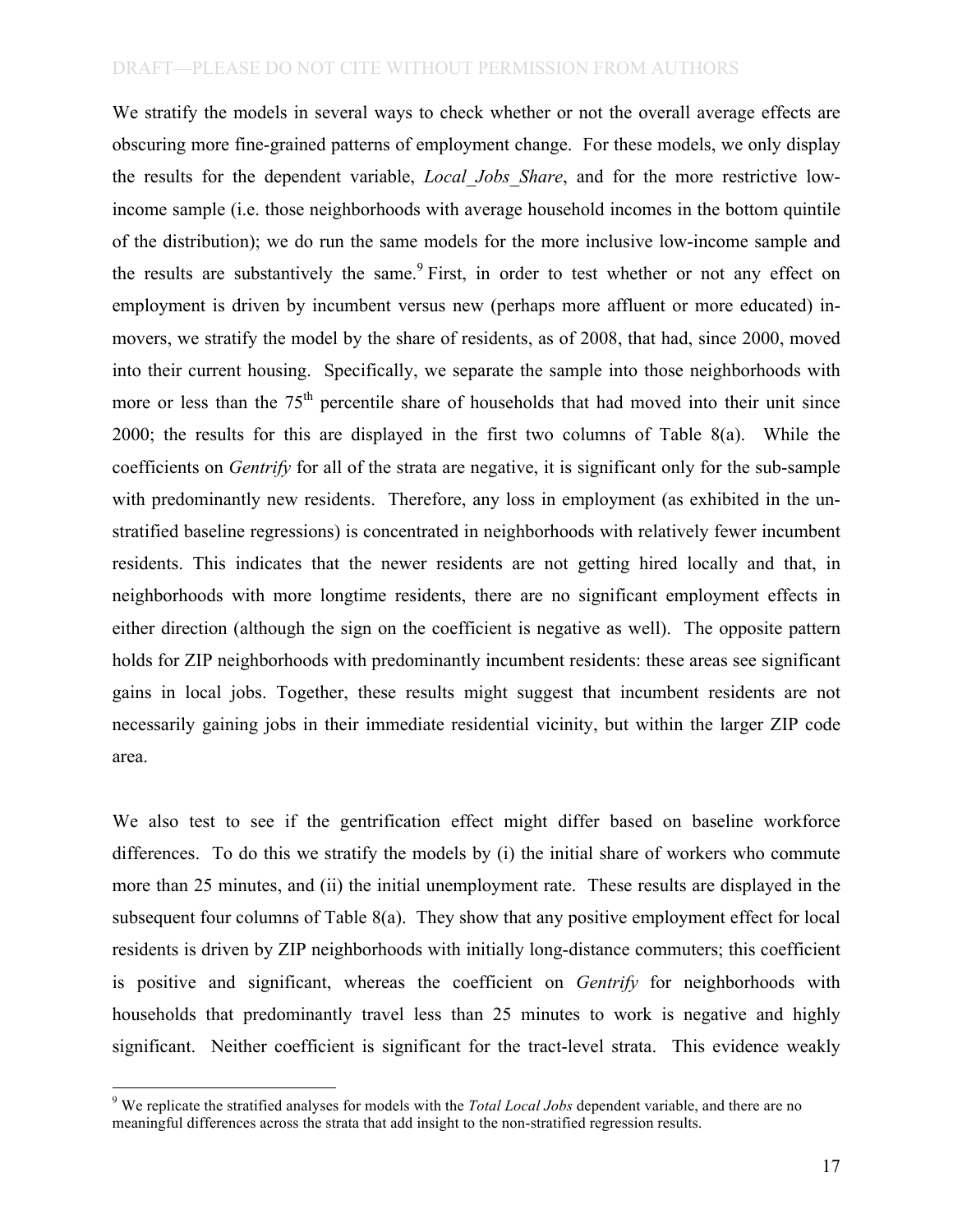suggests that gentrification could be making economic opportunity more accessible for neighborhoods that were otherwise more physically removed from employment; alternatively, those with jobs close by could be moving to these neighborhoods (perhaps to be closer to their pre-existing employment). However, at the same time, neighborhoods where residents initially had shorter commute times are losing localized jobs under conditions of gentrification. Since the business activity data shows only increases in activity in areas undergoing gentrification, this is more likely due to non-neighborhood residents obtaining the local jobs. At the tract level, there is no differential pattern in local job access across neighborhoods of relatively higher and lower unemployment rates. unemployment rates experience more pronounced local job gains, although high unemployment neighborhoods also see job gains (by about half as many per year). The ZIP level results weakly suggest that gentrification could contribute to bringing jobs to areas that had previously been physically and economically isolated. At the ZIP level, neighborhoods with relatively lower initial

#### **VII. Conclusion and policy implications**

 Since the dark days of the 1970's and 1980's, urban cores have, in general, experienced a dramatic resurgence. This turn around has brought economic prosperity to places that had not tasted it in quite some time, as well as concern over those who could not afford to sustain the rising rents and costs of living that tend to accompany gentrification. The empirical research on neighborhood change, however, has not supported the displacement hypothesis and in fact shows that some residents stay and benefit from improved quality of life. With gentrification comes increased investment and economic activity more generally, and in this paper we test whether or not local residents, in low-income neighborhoods undergoing economic upgrading, benefit from newly-created nearby employment opportunities.

 We find that, in these preliminary results, gentrifying neighborhoods on average do not experience consistent, meaningful gains in local employment, compared to other comparable low-income neighborhoods that are not undergoing economic upgrading. In fact, there is some evidence that, as a share of all jobs in the census tract, the number of local jobs (particularly those in the service sector and low- and moderate-earnings tiers) decreases under circumstances of gentrification. At larger geographies (i.e. ZIP codes), however, the number of jobs going to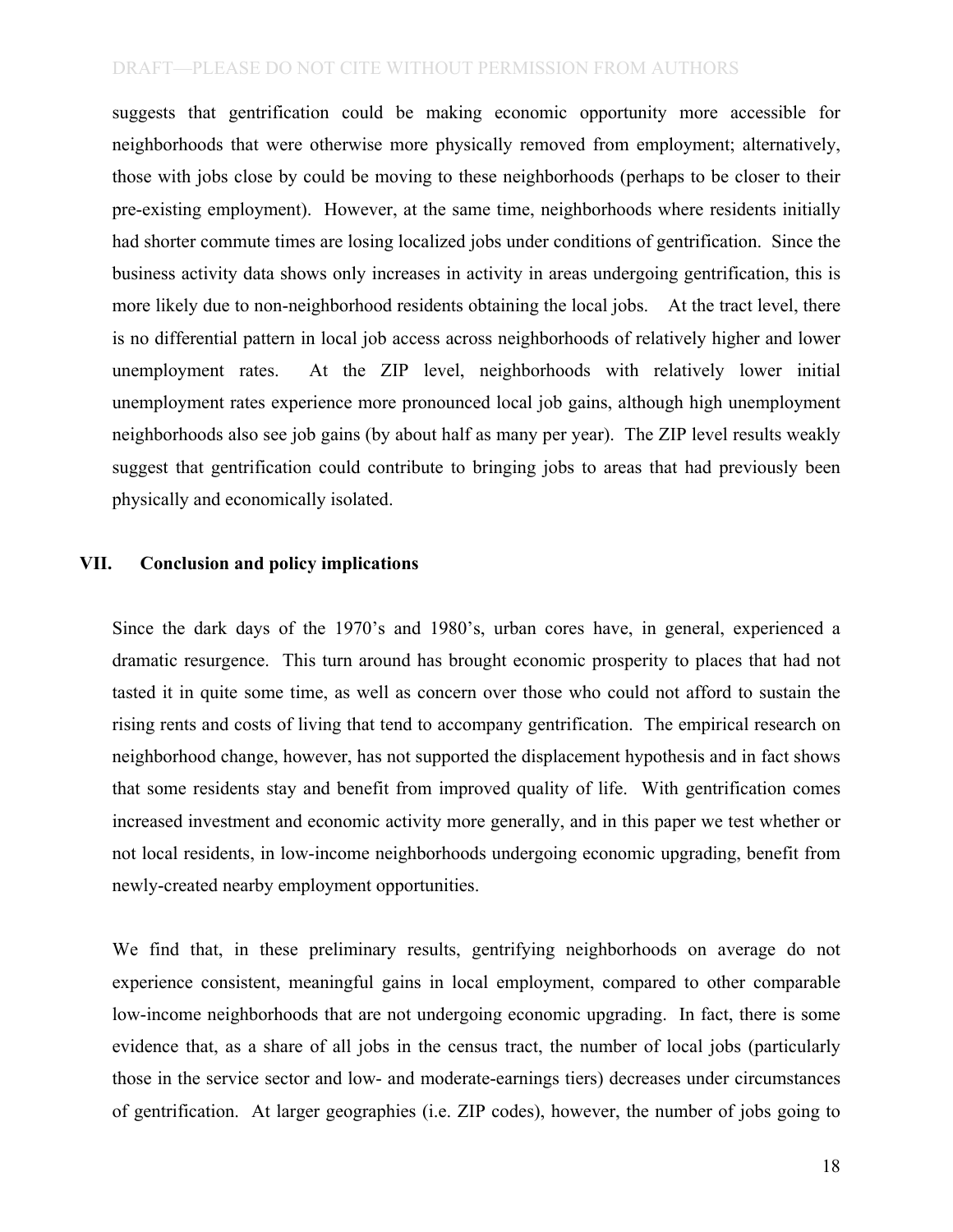local residents increases (by between 52 and 77 per year), and these jobs are primarily in service sectors and going to low- and moderate-earners (i.e. those earning less than \$3,333 per month). This is consistent with the expectation that the number of job opportunities will increase as the live-work market grows. In an attempt to better understand whether or not incumbent residents are experiencing the job losses or gains, we stratify the sample by the prevalence of new residents and find a more pronounced negative effect in neighborhoods with less established resident populations and more business churn. Therefore, local jobs are likely lost to both residential and business exits, and those residents who stay in the neighborhood don't seem to experience job effects in either direction. There is weak evidence to suggest that local jobs increase in the presence of businesses that stay in place and within the context of larger ZIP neighborhoods, perhaps suggesting stronger ties to the community and/or the ability to find jobs within a larger proximate market (and not immediately close to home). Stratified models indicate that any local job gains are concentrated in ZIP neighborhoods with initially longer commute times for their workers and are weakly associated with higher unemployment rates; both of these findings suggest that gentrification is perhaps helping to fill an initial employment gap.

 One of the most significant take-aways from the analysis thus far is the importance of defining the geographic span of the live-work market. It appears that either the tract is too small to pick up (or expect) variation in localized employment or that opportunities are indeed eluding local incumbent residents in areas undergoing gentrification. The fact that we observe (mostly) job gains at the ZIP code level suggests that a larger radius for work-live markets picks up different employment patterns; we interpret this to mean that a more flexible measure of distance-to-work would improve the precision of our estimates. The findings do indicate that where job gains occur, they tend to be in larger neighborhoods that initially are more removed from the workforce (both spatially, in terms of longer commute times, and economically, in terms of unemployment rates); this is encouraging in that any change in local economic conditions could be a remedy for employment mismatches. The lack of consistent positive effects, however, raises concerns that incumbent lower-income residents are not reaping enough benefits from changing economic circumstances.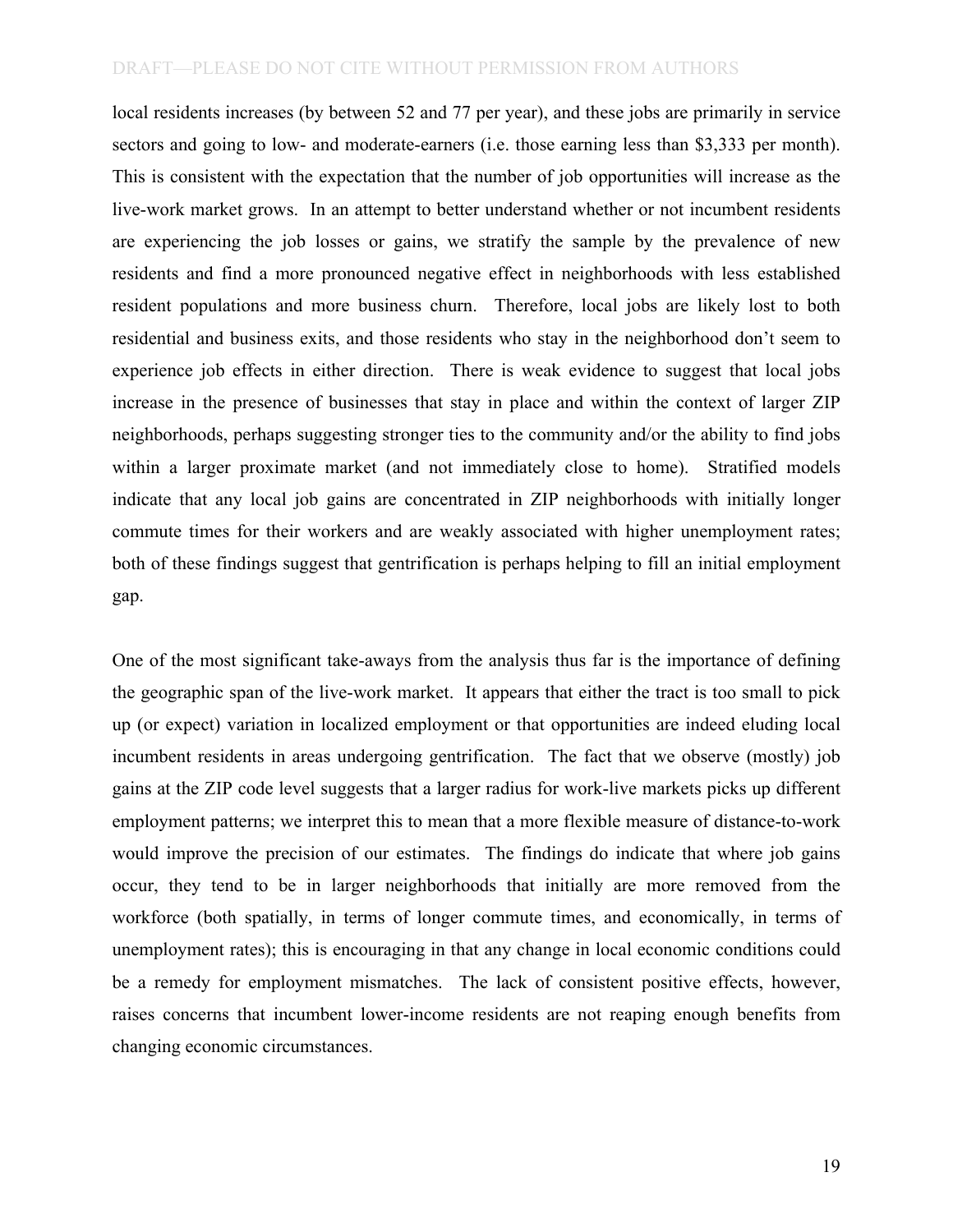This analysis is a first step in trying to disentangle the relationship between gentrification and employment opportunities, and we plan to refine the empirics to better isolate the nature and cause of any localized employment shifts. We acknowledge that the geographies for this analysis are crude and we intend to tailor the neighborhood definition to comprise a collection of census tracts that are within one mile (or thereabouts) of one another. This should broaden the live-work market beyond the restrictively small singular census tract, but keep it fine-grained enough to pick up localized variations that the ZIP code is likely obscuring. This strategy will go a long way in better identifying whether or not the incumbent residents are actually the ones who are benefitting (or missing out) from changes in local economic conditions.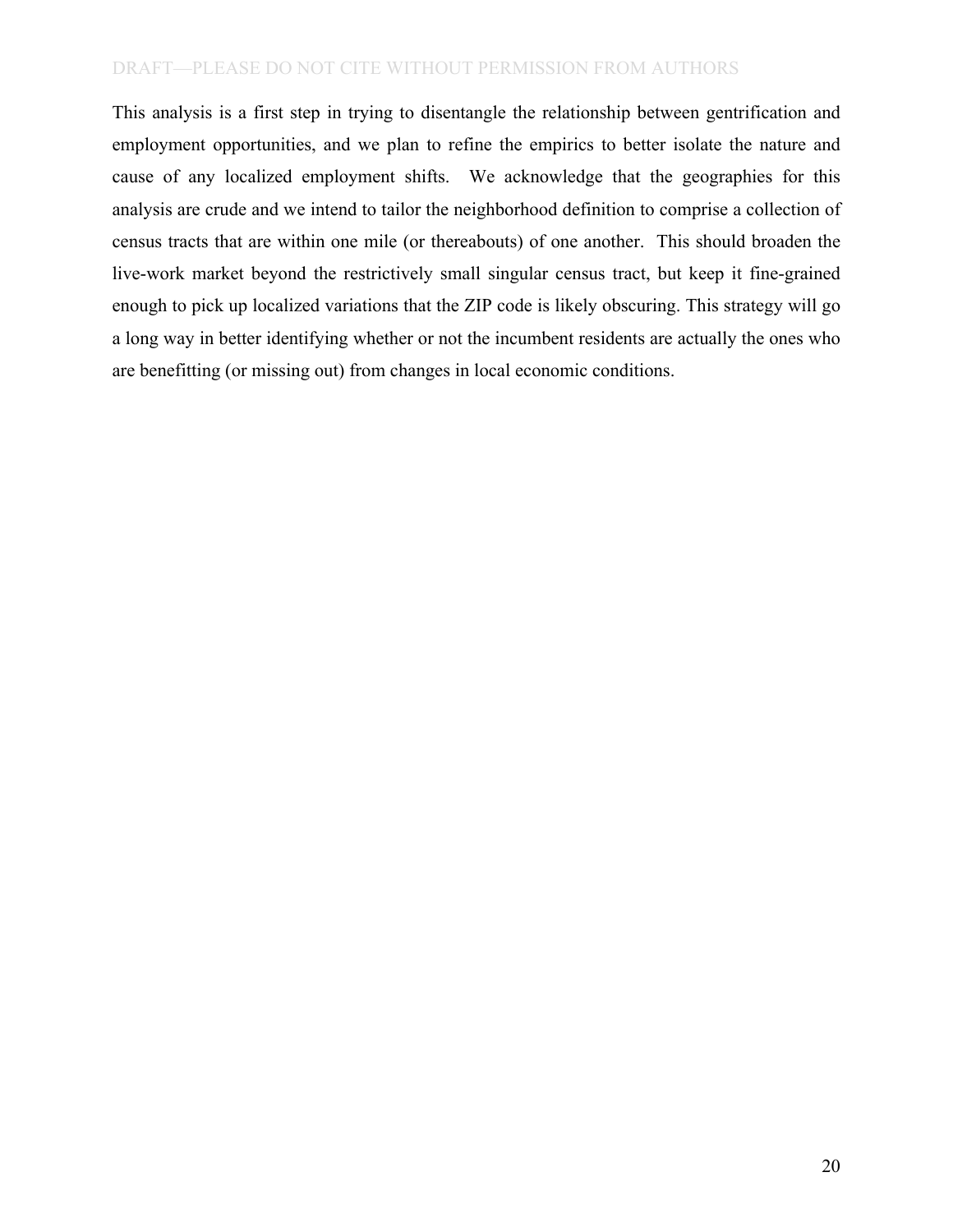# **VIII. References**

Carree, Martin, and Roy Thurik. 1996. "Entry and exit in retailing: incentives, barriers, displacement and replacement." *Review of Industrial Organization*, 11(2): 155-172.

Chapple, Karen and Rick Jacobus. 2009. "Retail Trade as a Route to Neighborhood Revitalization" In H. Wial, N. Pindus, & H. Wolman (Eds.), *Urban and Regional Policy and its Effects*. Washington D.C.: Brookings Institution-Urban Institute.

Curran, Winifred. "Gentrification and the nature of work: exploring the links in Williamsburg, Brooklyn." *ENVIRONMENT AND PLANNING A*. 36 (2004): 1243-1258.

Freeman, L., 2005. "Displacement or succession?" *Urban Affairs Review*, 40(4): 463–491.

Freeman, Lance, and Frank Braconi. 2004. "Gentrification and displacement New York City in the 1990s." *Journal of the American Planning Association*, 70(1): 39-52.

Ellen, Ingrid Gould and Katherine O'Regan. 2008. "Reversal of Fortunes: Low Income Neighborhoods in the 1990s." *Urban Studies*, 45: 845-869

Ellen, Ingrid Gould, and Katherine M. O'Regan. 2011. "How low income neighborhoods change: Entry, exit, and enhancement." *Regional Science and Urban Economics*, 41(2): 89-97.

 recent evidence." *Housing Policy Debate,* 8(4): 833-866. Ellen, Ingrid Gould, and Margery Austin Turner. 1997. "Does neighborhood matter? Assessing

Holzer, H. J. 1991. The spatial mismatch hypothesis: What has the evidence shown?. Urban Studies, 28(1), 105-122.

 studies and their implications for welfare reform." *Housing Policy Debate*, 9(4): 849-892. Ihlanfeldt, K. R., & Sjoquist, D. L. 1998. "The spatial mismatch hypothesis: a review of recent

Immergluck, Daniel. 1999. "Neighborhoods, Race, and Capital The Effects of Residential Change on Commercial Investment Patterns." *Urban Affairs Review*, 34(3): 397-411.

Ioannides, Yannis M., and Linda Datcher Loury. 2004. "Job information networks, neighborhood effects, and inequality." *Journal of Economic Literature*: 1056-1093.

Kain, John F. 1968. "Housing segregation, negro employment, and metropolitan decentralization." *The Quarterly Journal of Economics*: 175-197.

Kolko, J., 2009. *Job Location, Neighborhood Change, and Gentrification.* Public Policy Institute of California working paper.

 Theory and Empirics." *Journal of Economic Literature*, 50(4): 1-48. Lang, Kevin and Jee-Yeon K. Lehmann. 2012. "Racial Discrimination in the Labor Market: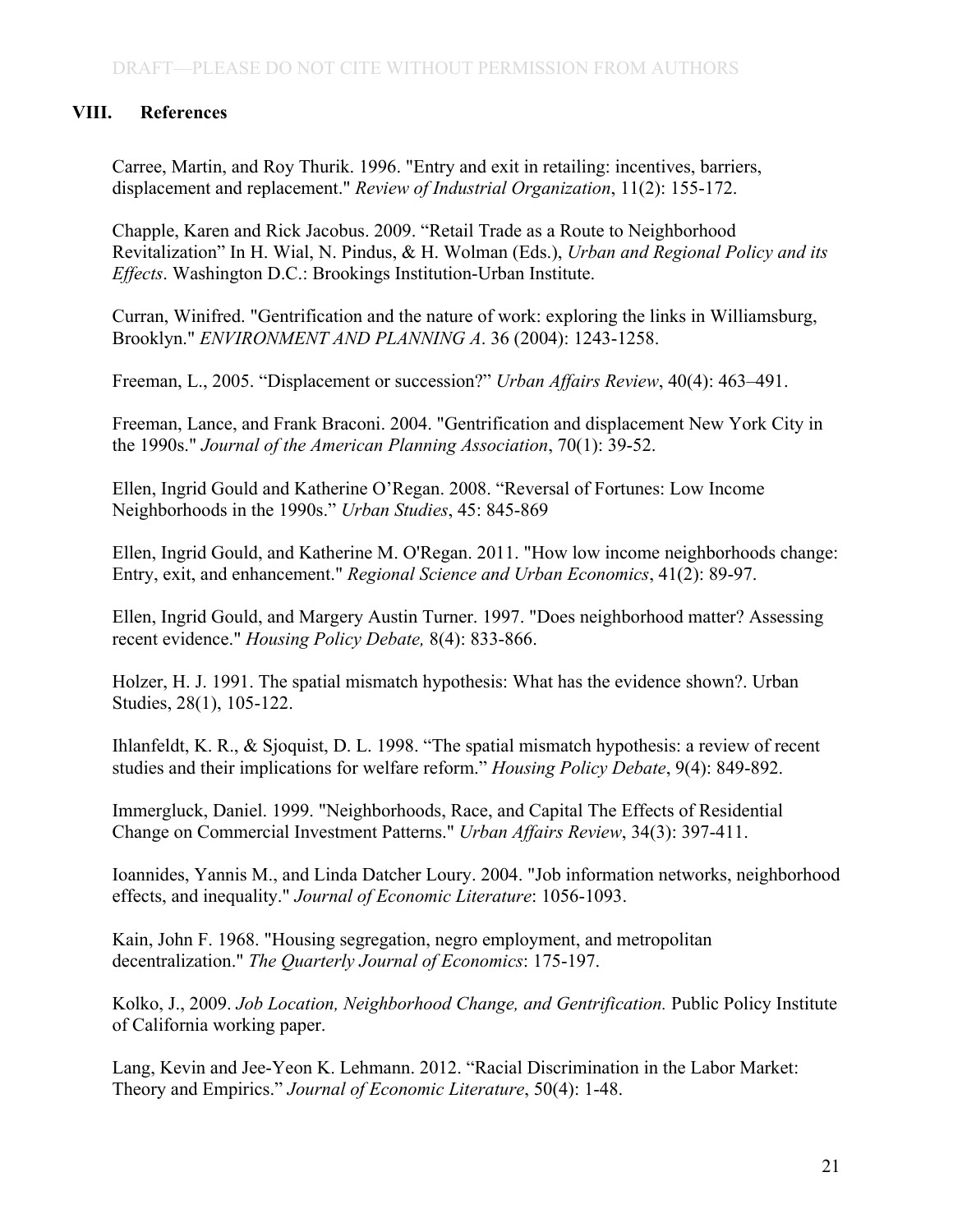Lester, T. William, and Daniel A. Hartley. 2014. "The long term employment impacts of gentrification in the 1990s." *Regional Science and Urban Economics*, 45: 80-89.

 suburbanisation in the US: Is there a spatial mismatch?." *Urban Studies*: 0042098011405695. Liu, Cathy Yang, and Gary Painter. 2011. "Immigrant settlement and employment

Meltzer, Rachel and Sean Capperis. 2014. *Neighborhood Differences in Retail Turnover: Evidence from New York City*. Working paper.

McKinnish, T., Walsh, R., White, K.T. 2010. Who gentrifies low-income neighborhoods? *Journal of Urban Economics*, 67(2), 180–193.

Meltzer, R., Schuetz, J., 2012. Bodegas or Bagel Shops? Neighborhood Differences in Retail & Household Services. *Economic Development Quarterly* 26: 0891242411430328.

Raphael, S., and M. A. Stoll. 2002. *Modest Progress: The Narrowing Spatial Mismatch between Blacks and Jobs in the 1990s*. The Brookings Institution, Living Cities Census Series.

Rosenthal, Stuart S. 2008 "Old homes, externalities, and poor neighborhoods. A model of urban decline and renewal." *Journal of Urban Economics*, 63(3): 816-840.

Schuetz, Jenny, Jed Kolko and Rachel Meltzer. 2012. "Are Poor Neighborhoods 'Retail Deserts'?" *Regional Science and Urban Economics*, 42(1): 269-285.

Sullivan, Daniel Monroe, and Samuel C. Shaw. 2011. "Retail gentrification and race: The case of Alberta Street in Portland, Oregon." *Urban Affairs Review*, 47(3): 413-432.

Vigdor, Jacob L., Douglas S. Massey, and Alice M. Rivlin. 2002. "Does gentrification harm the poor?[with Comments]." *Brookings-Wharton Papers on Urban Affairs*: 133-182.

 *Community*, 8(1): 47–64. Zukin, S., Trujillo, V., Frase, P., Jackson, D., Recuber, T., Walker, A., 2009. New retail capital and neighborhood change: boutiques and gentrification in New York City. *City and*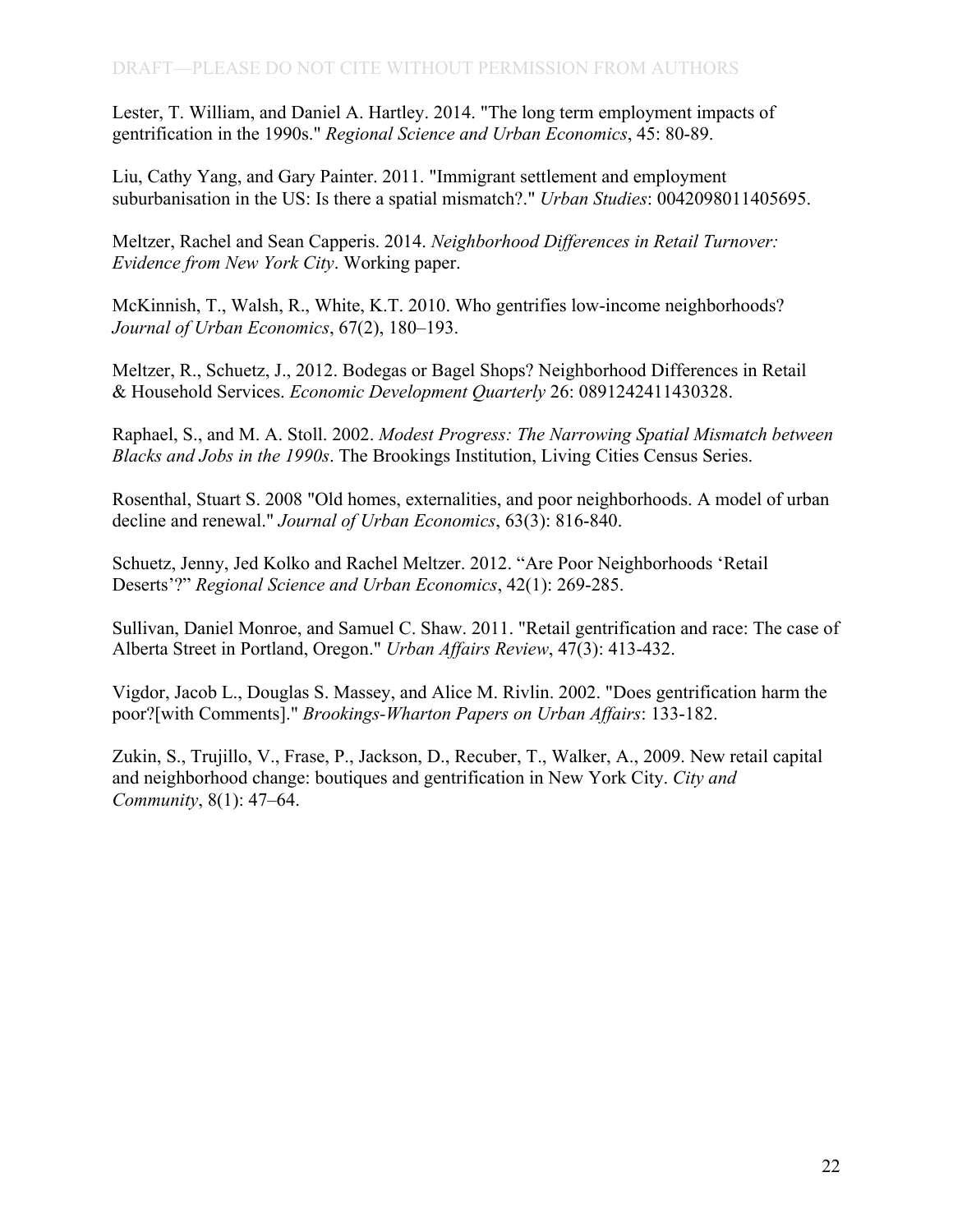| Variable                                             |       | <b>Mod-High-Income Tracts</b><br>(Top 80 Pctl) |          |      | <b>Low-Income Tracts</b><br>(Bottom 20 Pctl) |          | Sig.<br>Diff. |
|------------------------------------------------------|-------|------------------------------------------------|----------|------|----------------------------------------------|----------|---------------|
|                                                      | Obs   | Mean                                           | Std.Dev. | Obs  | Mean                                         | Std.Dev. |               |
| All Jobs                                             | 42068 | 1906                                           | 4437     | 8772 | 1339                                         | 3926     | ***           |
| <b>Total Local Jobs</b>                              | 42068 | 64.31                                          | 73.89    | 8772 | 30.70                                        | 45.83    | ***           |
| <b>Total Population</b>                              | 42068 | 4224                                           | 1844     | 8772 | 4215                                         | 1892     |               |
| Poverty Rate                                         | 42052 | 0.0958                                         | 0.0874   | 8772 | 0.303                                        | 0.129    | ***           |
| Prop. Adults w/ a College Degree<br>or More          | 42052 | 0.324                                          | 0.179    | 8772 | 0.115                                        | 0.0768   | ***           |
| Prop. Non-Hispanic Black                             | 42052 | 0.131                                          | 0.228    | 8772 | 0.377                                        | 0.311    | ***           |
| Prop. Non-Hispanic Asian                             | 42052 | 0.0784                                         | 0.0985   | 8772 | 0.0483                                       | 0.105    | ***           |
| Prop. Non-Hispanic White                             | 42052 | 0.646                                          | 0.306    | 8772 | 0.201                                        | 0.257    | ***           |
| Prop. Hispanic                                       | 42052 | 0.138                                          | 0.162    | 8772 | 0.365                                        | 0.252    | ***           |
| Prop. Foreign-Born                                   | 42052 | 0.235                                          | 0.170    | 8772 | 0.296                                        | 0.166    | ***           |
| Prop. of Units Built Before 1970                     | 42052 | 1161                                           | 729.8    | 8772 | 1198                                         | 616.3    | ***           |
| Prop. Renters                                        | 42052 | 0.371                                          | 0.256    | 8772 | 0.731                                        | 0.179    | ***           |
| Unemployment Rate                                    | 42052 | 0.0587                                         | 0.0514   | 8772 | 0.146                                        | 0.0732   | ***           |
| Prop. Commuting Longer than 45<br>mins to Work       | 42051 | 0.547                                          | 0.149    | 8772 | 0.597                                        | 0.178    | ***           |
| Prop. Living in the Same Unit for<br>5+ Years        | 42052 | 0.617                                          | 0.102    | 8772 | 0.581                                        | 0.101    | ***           |
| Prop. Younger than 18                                | 42052 | 0.236                                          | 0.0625   | 8772 | 0.290                                        | 0.0769   | ***           |
| Prop. Older than 65                                  | 42052 | 0.133                                          | 0.0615   | 8772 | 0.109                                        | 0.0990   | ***           |
| Relative Change in College Grads<br>2000-2008        | 30057 | 0.243                                          | 0.392    | 8099 | 0.603                                        | 0.915    | ***           |
| Relative Change in Median<br>Housing Value 2000-2008 | 29122 | 3.076                                          | 119.6    | 7015 | 7.916                                        | 154.3    | ***           |
| Relative Change in Median Gross<br>Rent 2000-2008    | 30027 | 0.161                                          | 0.267    | 8119 | 0.224                                        | 0.201    | ***           |
| Relative Change in Poverty Rate<br>2000-2008         | 30047 | 0.142                                          | 0.850    | 8119 | $-0.00549$                                   | 0.466    | ***           |
| Prop. Housing Units Built 2000-<br>2010              | 30067 | 103.7                                          | 171.9    | 8119 | 94.70                                        | 139.1    | ***           |
| Relative Change in Total<br>Population 2000-2008     | 30057 | 0.0943                                         | 0.811    | 8119 | 0.0123                                       | 0.175    | ***           |
| Employees per Establishment,<br>Retail               | 37451 | 5.810449                                       | 5.245651 | 7778 | 4.458996                                     | 6.46203  | ***           |
| Employees per Establishment, Non-<br>Retail          | 37196 | 7.295351                                       | 10.19404 | 7730 | 10.66445                                     | 36.78539 | ***           |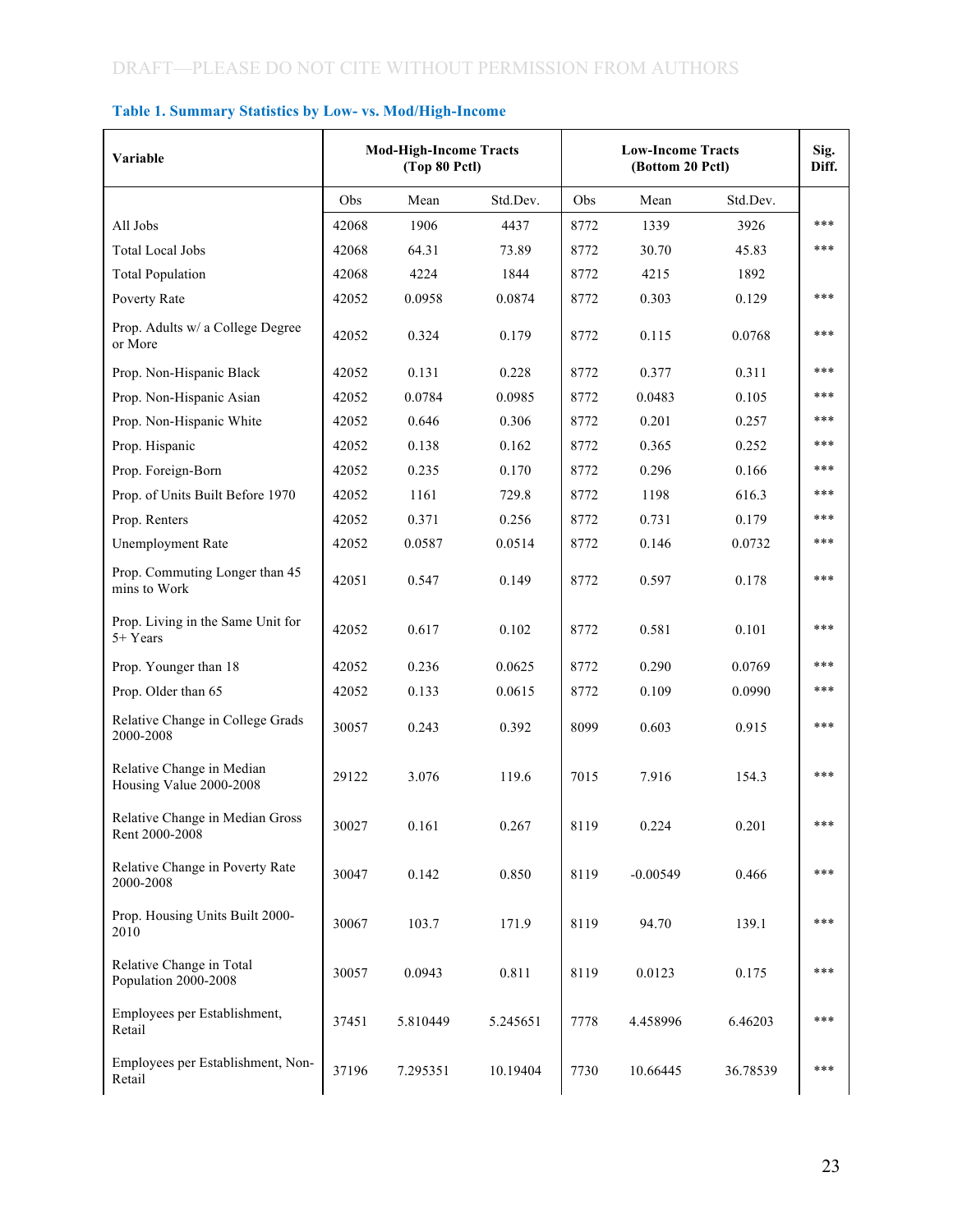| Prop. Establishments Stayed over<br>the Past 5 Years              | 35934 | 0.720214  | 0.6863655 | 7446 | 0.6973652 | 0.1879222 | *** |
|-------------------------------------------------------------------|-------|-----------|-----------|------|-----------|-----------|-----|
| Prop. Establishments Moved In<br>during the Past 5 Years          | 40407 | 0.9099488 | 7.003499  | 8390 | 0.8187428 | 0.488483  |     |
| Prop. Establishments Closed/<br>Moved Out during the past 5 Years | 40407 | 0.196699  | 1.564084  | 8390 | 0.1689067 | 0.1042067 |     |

| Variable                                         |      | <b>Mod-High-Income ZIPs</b><br>(Bottom 20 Pctl) |          |      | <b>Low-Income ZIPs</b><br>(Bottom 20 Pctl) |          |       |  |
|--------------------------------------------------|------|-------------------------------------------------|----------|------|--------------------------------------------|----------|-------|--|
|                                                  | Obs  | Mean                                            | Std.Dev. | Obs  | Mean                                       | Std.Dev. |       |  |
| All Jobs                                         | 9847 | 8630                                            | 15701    | 1220 | 4855                                       | 6988     | ***   |  |
| <b>Total Local Jobs</b>                          | 9859 | 755.7                                           | 1028     | 1220 | 405                                        | 411.8    | ***   |  |
| <b>Total Population</b>                          | 8703 | 19906                                           | 18552    | 1220 | 11655                                      | 7244     | ***   |  |
| Poverty Rate                                     | 5352 | 0.0453                                          | 0.0308   | 1220 | 0.118                                      | 0.0972   | ***   |  |
| Prop. Adults w/ a College Degree<br>or More      | 5352 | 0.406                                           | 0.159    | 1220 | 0.199                                      | 0.119    | ***   |  |
| Prop. Non-Hispanic Black                         | 5352 | 0.0387                                          | 0.0720   | 1220 | 0.165                                      | 0.224    | ***   |  |
| Prop. Non-Hispanic Asian                         | 5352 | 0.0509                                          | 0.0588   | 1220 | 0.0447                                     | 0.0678   | ***   |  |
| Prop. Non-Hispanic White                         | 5352 | 0.851                                           | 0.129    | 1220 | 0.625                                      | 0.309    | ***   |  |
| Prop. Hispanic                                   | 5352 | 0.0550                                          | 0.0535   | 1220 | 0.174                                      | 0.167    | ***   |  |
| Prop. Foreign-Born                               | 5352 | 0.123                                           | 0.0890   | 1220 | 0.185                                      | 0.125    | ***   |  |
| Prop. of Units Built Before 1970                 | 5352 | 2479                                            | 2122     | 1220 | 3544                                       | 2260     | ***   |  |
| Prop. Renters                                    | 5352 | 0.204                                           | 0.145    | 1220 | 0.389                                      | 0.208    | ***   |  |
| Unemployment Rate                                | 5342 | 0.0373                                          | 0.0252   | 1220 | 0.0780                                     | 0.0971   | ***   |  |
| Prop. Commuting Longer than 45<br>mins to Work   | 5342 | 0.486                                           | 0.101    | 1220 | 0.468                                      | 0.181    | ***   |  |
| Prop. Living in the Same Unit for<br>5+ Years    | 5352 | 0.633                                           | 0.0886   | 1220 | 0.603                                      | 0.144    | ***   |  |
| Prop. Younger than 18                            | 5352 | 0.245                                           | 0.0452   | 1220 | 0.245                                      | 0.0563   |       |  |
| Prop. Older than 65                              | 5352 | 0.134                                           | 0.0515   | 1220 | 0.142                                      | 0.0641   | ***   |  |
| Relative Change in College Grads<br>2000-2008    | 3093 | 0.153                                           | 0.165    | 720  | 0.291                                      | 0.266    | ***   |  |
| Relative Change in Poverty Rate<br>2000-2008     | 3093 | 0.131                                           | 0.838    | 720  | 0.125                                      | 0.451    |       |  |
| Prop. Housing Units Built 2000-<br>2010          | 8703 | 546.7                                           | 659.9    | 1110 | 309.6                                      | 369.6    | ***   |  |
| Relative Change in Total<br>Population 2000-2008 | 3093 | $-0.1000$                                       | 0.448    | 720  | $-0.0601$                                  | 0.204    | $***$ |  |
| Employees per Establishment,<br>Retail           | 8532 | 6.232097                                        | 5.349024 | 1098 | 6.560924                                   | 3.52583  | $***$ |  |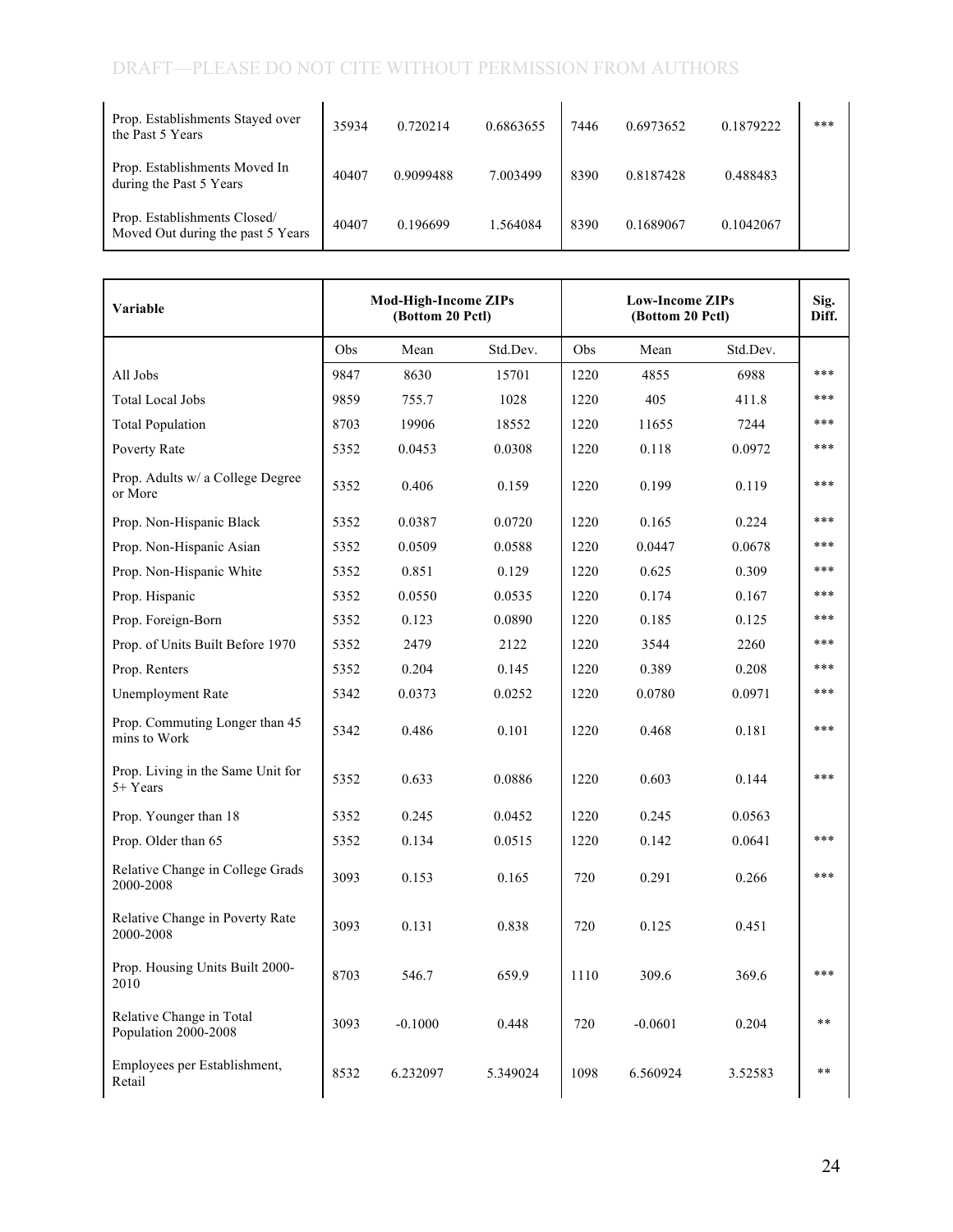| Employees per Establishment, Non-<br>Retail                       | 8159 | 8.916173  | 34.16012  | 1066 | 8.079621  | 5.249776  |       |
|-------------------------------------------------------------------|------|-----------|-----------|------|-----------|-----------|-------|
| Prop. Establishments Stayed over<br>the Past 5 Years              | 7827 | 0.6802789 | 0.0553133 | 1062 | 0.6717079 | 0.0496938 | $***$ |
| Prop. Establishments Moved In<br>during the Past 5 Years          | 8972 | 0.6692538 | 0.3195911 | 1188 | 0.6594964 | 0.2855166 |       |
| Prop. Establishments Closed/<br>Moved Out during the past 5 Years | 8972 | 0.1694618 | 0.0765898 | 1188 | 0.1753175 | 0.0746199 | $**$  |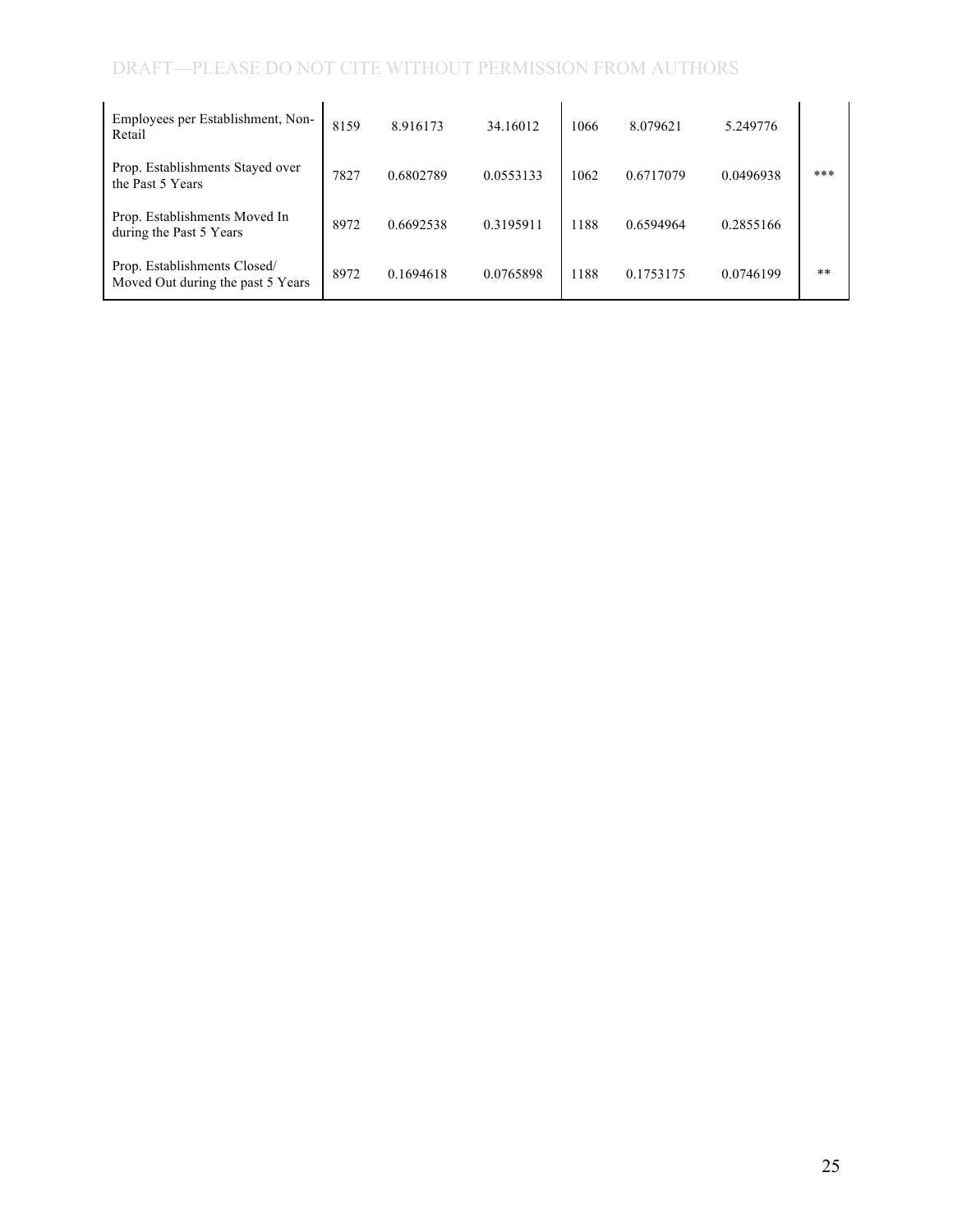| Variable                                                         |      | <b>Low-Income Tracts</b><br>(Bottom 20 Pctl) |           |       | <b>Low-Income Tracts</b><br>(Bottom 40 Pctl) |           |
|------------------------------------------------------------------|------|----------------------------------------------|-----------|-------|----------------------------------------------|-----------|
|                                                                  | Obs  | Mean                                         | Std. Dev. | Obs   | Mean                                         | Std. Dev. |
| All Jobs                                                         | 8772 | 1339                                         | 3926      | 17569 | 1264                                         | 3222      |
| <b>Total Local Jobs</b>                                          | 8772 | 30.70                                        | 45.83     | 17569 | 37.56                                        | 53.82     |
| <b>Total Population</b>                                          | 8772 | 4215                                         | 1892      | 17569 | 4216                                         | 1908      |
| Poverty Rate                                                     | 8772 | 0.303                                        | 0.129     | 17569 | 0.228                                        | 0.131     |
| Prop. Adults w/ a College Degree or                              |      |                                              |           |       |                                              |           |
| More                                                             | 8772 | 0.115                                        | 0.0768    | 17569 | 0.155                                        | 0.0930    |
| Prop. Non-Hispanic Black                                         | 8772 | 0.377                                        | 0.311     | 17569 | 0.292                                        | 0.306     |
| Prop. Non-Hispanic Asian                                         | 8772 | 0.0483                                       | 0.105     | 17569 | 0.0708                                       | 0.114     |
| Prop. Non-Hispanic White                                         | 8772 | 0.201                                        | 0.257     | 17569 | 0.332                                        | 0.316     |
| Prop. Hispanic                                                   | 8772 | 0.365                                        | 0.252     | 17569 | 0.296                                        | 0.239     |
| Prop. Foreign-Born                                               | 8772 | 0.296                                        | 0.166     | 17569 | 0.315                                        | 0.180     |
| Prop. of Units Built Before 1970                                 | 8772 | 1198                                         | 616.3     | 17569 | 1221                                         | 638.5     |
| Prop. Renters                                                    | 8772 | 0.731                                        | 0.179     | 17569 | 0.637                                        | 0.216     |
| Unemployment Rate                                                | 8772 | 0.146                                        | 0.0732    | 17569 | 0.112                                        | 0.0693    |
| Prop. Commuting Longer than 45                                   |      |                                              |           |       |                                              |           |
| mins to Work                                                     | 8772 | 0.597                                        | 0.178     | 17569 | 0.588                                        | 0.173     |
| Prop. Living in the Same Unit for 5+                             |      |                                              |           |       |                                              |           |
| Years                                                            | 8772 | 0.581                                        | 0.101     | 17569 | 0.585                                        | 0.0934    |
| Prop. Younger than 18                                            | 8772 | 0.290                                        | 0.0769    | 17569 | 0.267                                        | 0.0717    |
| Prop. Older than 65                                              | 8772 | 0.109                                        | 0.0990    | 17569 | 0.118                                        | 0.0843    |
| Employees per Establishment, Retail                              | 7778 | 4.458996                                     | 6.46203   | 15625 | 4.662688                                     | 5.143249  |
| Employees per Establishment, Non-<br>Retail                      | 7730 | 10.66445                                     | 36.78539  | 15558 | 8.800557                                     | 26.47163  |
| Prop. Establishments Stayed over the<br>Past 5 Years             | 7446 | 0.6973652                                    | 0.1879222 | 15085 | 0.6884355                                    | 0.1738526 |
| Prop. Establishments Moved In<br>during the Past 5 Years         | 8390 | 0.8187428                                    | 0.488483  | 16953 | 0.8079267                                    | 0.4721724 |
| Prop. Establishments Closed/Moved<br>Out during the past 5 Years | 8390 | 0.1689067                                    | 0.1042067 | 16953 | 0.1705207                                    | 0.1005457 |

## **Table 2. Summary Statistics by Low Income Definition**

| Variable         |      | Low Income ZIPs<br>(Bottom 20 Pctl) |          | Low Income ZIPs<br>(Bottom 40 Pctl) |       |          |  |
|------------------|------|-------------------------------------|----------|-------------------------------------|-------|----------|--|
|                  | Obs  | Mean                                | Std.Dev. | Obs                                 | Mean  | Std.Dev. |  |
| All Jobs         | 1220 | 4855                                | 6988     | 2447                                | 4756  | 6762     |  |
| Total Local Jobs | 1220 | 405                                 | 411.8    | 2447                                | 416.8 | 433.0    |  |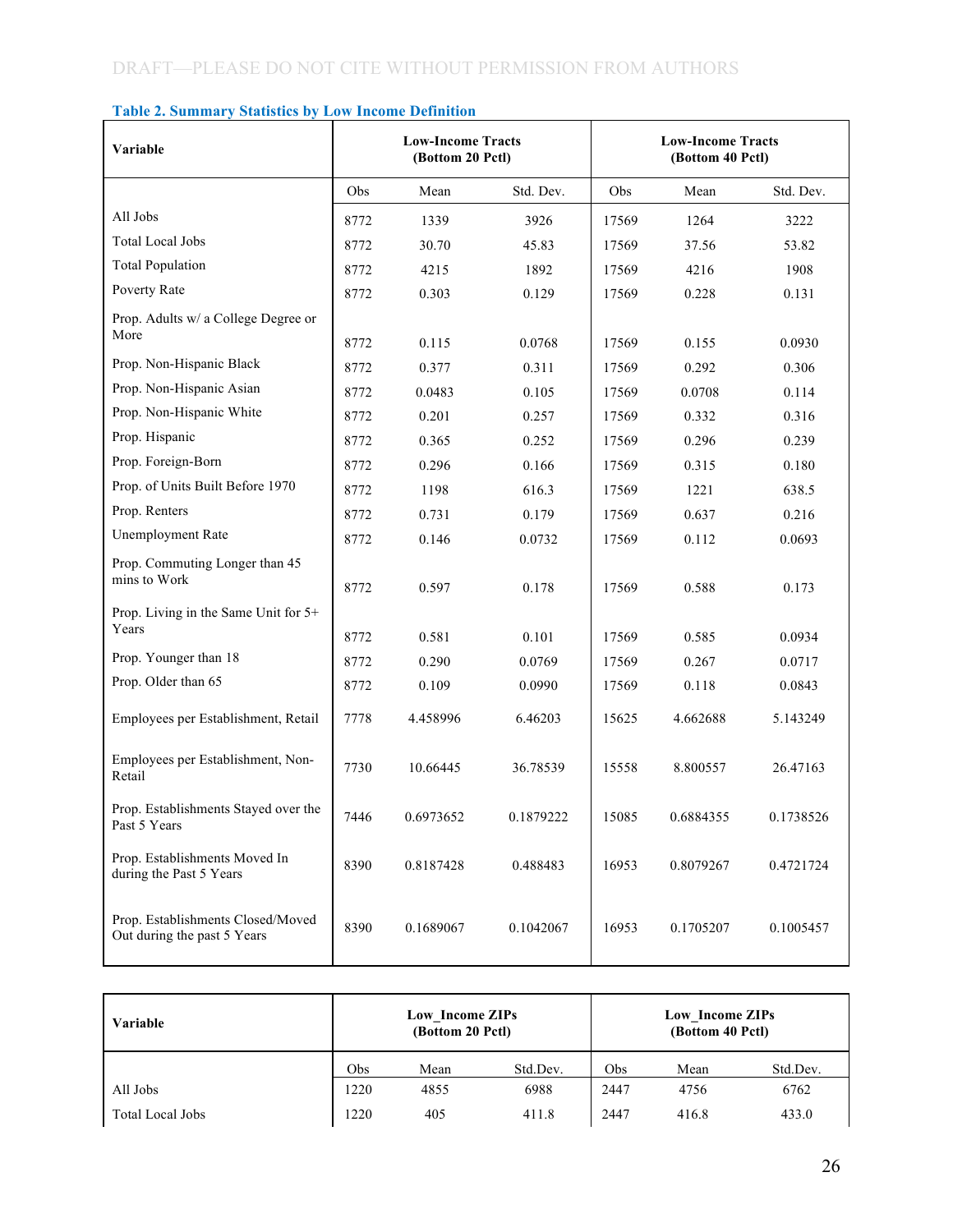| <b>Total Population</b>                                          | 1220 | 11655     | 7244      | 2447 | 10366     | 6874      |
|------------------------------------------------------------------|------|-----------|-----------|------|-----------|-----------|
| Poverty Rate                                                     | 1220 | 0.118     | 0.0972    | 2447 | 0.0878    | 0.0791    |
| Prop. Adults w/ a College Degree or<br>More                      | 1220 | 0.199     | 0.119     | 2447 | 0.229     | 0.104     |
| Prop. Non-Hispanic Black                                         | 1220 | 0.165     | 0.224     | 2447 | 0.109     | 0.183     |
| Prop. Non-Hispanic Asian                                         | 1220 | 0.0447    | 0.0678    | 2447 | 0.0419    | 0.0602    |
| Prop. Non-Hispanic White                                         | 1220 | 0.625     | 0.309     | 2447 | 0.726     | 0.265     |
| Prop. Hispanic                                                   | 1220 | 0.174     | 0.167     | 2447 | 0.124     | 0.137     |
| Prop. Foreign-Born                                               | 1220 | 0.185     | 0.125     | 2447 | 0.150     | 0.112     |
| Prop. of Units Built Before 1970                                 | 1220 | 3544      | 2260      | 2447 | 3160      | 2170      |
| Prop. Renters                                                    | 1220 | 0.389     | 0.208     | 2447 | 0.316     | 0.188     |
| Unemployment Rate                                                | 1220 | 0.0780    | 0.0971    | 2447 | 0.0620    | 0.0736    |
| Prop. Commuting Longer than 45<br>mins to Work                   | 1220 | 0.468     | 0.181     | 2447 | 0.468     | 0.146     |
| Prop. Living in the Same Unit for 5+<br>Years                    | 1220 | 0.603     | 0.144     | 2447 | 0.619     | 0.113     |
| Prop. Younger than 18                                            | 1220 | 0.245     | 0.0563    | 2447 | 0.242     | 0.0463    |
| Prop. Older than 65                                              | 1220 | 0.142     | 0.0641    | 2447 | 0.139     | 0.0547    |
| Employees per Establishment, Retail                              | 1098 | 6.560924  | 3.52583   | 2188 | 6.308049  | 3.418425  |
| Employees per Establishment, Non-<br>Retail                      | 1066 | 8.079621  | 5.249776  | 2157 | 8.434451  | 14.43981  |
| Prop. Establishments Stayed over the<br>Past 5 Years             | 1062 | 0.6717079 | 0.0496938 | 2141 | 0.6760515 | 0.0471604 |
| Prop. Establishments Moved In<br>during the Past 5 Years         | 1188 | 0.6594964 | 0.2855166 | 2393 | 0.6543791 | 0.2768929 |
| Prop. Establishments Closed/Moved<br>Out during the past 5 Years | 1188 | 0.1753175 | 0.0746199 | 2393 | 0.1725621 | 0.074474  |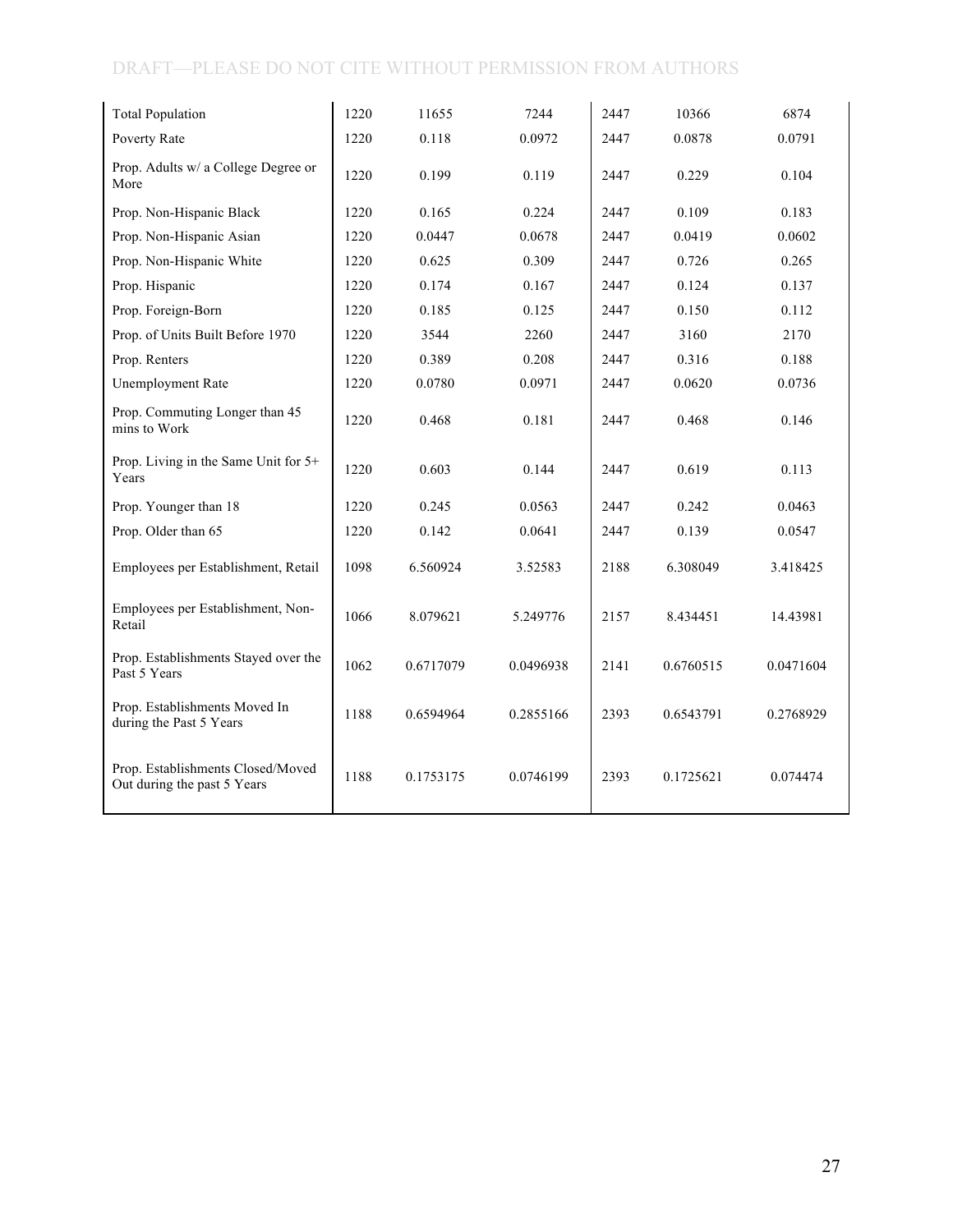#### **Table 3. Regression Results: Baseline Model, Total Local Jobs, Tract Level**

|                                                | <b>Low-Income Tracts</b><br>(Bottom 20 Pctl) |                                |                                | <b>Low-Income Tracts</b><br>(Bottom 40 Pctl) |                                |                               |                               |                               |
|------------------------------------------------|----------------------------------------------|--------------------------------|--------------------------------|----------------------------------------------|--------------------------------|-------------------------------|-------------------------------|-------------------------------|
| <b>VARIABLES</b>                               | (1)<br>Total<br>Local<br>Jobs                | (2)<br>Total<br>Local<br>Jobs  | (3)<br>Total<br>Local<br>Jobs  | (4)<br>Total<br>Local<br>Jobs                | (5)<br>Total<br>Local<br>Jobs  | (6)<br>Total<br>Local<br>Jobs | (7)<br>Total<br>Local<br>Jobs | (8)<br>Total<br>Local<br>Jobs |
| Gentrify 2000-2008                             | $6.967**$                                    | 2.368                          | $-0.290$                       | $-4.567$                                     | 13.18***                       | 3.175                         | 3.220                         | 1.647                         |
| All Jobs                                       | (2.918)<br>$0.00444*$<br>$***$               | (2.557)<br>$0.00735*$<br>$***$ | (2.465)<br>$0.00693*$<br>$***$ | (3.142)<br>0.00199                           | (2.348)<br>$0.00666*$<br>$***$ | (2.115)<br>0.00986*<br>$***$  | (2.306)<br>0.00952*<br>$***$  | (2.690)<br>$0.00502*$         |
|                                                | (0.00118)                                    | (0.00245)<br>$0.00831*$        | (0.00229)<br>$0.00476*$        | (0.00144)<br>$0.00392*$                      | (0.00153)                      | (0.00227)<br>0.00598*         | (0.00224)<br>$0.00360*$       | (0.00214)<br>$0.00455*$       |
| <b>Total Population</b>                        |                                              | **<br>(0.00145)                | **<br>(0.00150)                | (0.00152)                                    |                                | $***$<br>(0.00157)            | (0.00173)                     | (0.00185)                     |
| Poverty Rate                                   |                                              | $-10.03$<br>(17.73)            | 12.95<br>(18.23)               | 2.784<br>(21.22)                             |                                | $-26.22$<br>(18.54)           | $-26.39$<br>(17.62)           | $-27.34$<br>(17.05)           |
| Prop. Adults w/ a College Degree<br>or More    |                                              | $-0.320$                       | 0.944                          | 4.709                                        |                                | $-2.845$                      | $-7.650$                      | $-5.603$                      |
| Prop. Non-Hispanic Black                       |                                              | (28.08)<br>$-83.23$            | (29.13)<br>$-58.07$            | (27.07)<br>$-25.45$                          |                                | (21.86)<br>$-53.51$           | (22.19)<br>$-65.31$           | (21.54)<br>$-45.06$           |
|                                                |                                              | (143.1)                        | (147.1)                        | (169.4)                                      |                                | (62.59)                       | (64.32)                       | (71.21)                       |
| Prop. Non-Hispanic Asian                       |                                              | $-100.1$<br>(147.6)            | $-68.86$<br>(149.3)            | $-30.23$<br>(168.7)                          |                                | $-63.18$<br>(70.34)           | $-67.13$<br>(71.60)           | $-36.39$<br>(75.60)           |
| Prop. Non-Hispanic White                       |                                              | $-42.32$<br>(141.5)            | $-25.14$<br>(145.2)            | 3.503<br>(167.6)                             |                                | $-11.55$<br>(61.18)           | $-30.21$<br>(62.82)           | $-15.22$<br>(70.13)           |
| Prop. Hispanic                                 |                                              | $-87.54$                       | $-62.34$                       | $-20.48$                                     |                                | $-49.78$                      | $-63.66$                      | $-41.09$                      |
| Prop. Foreign-Born                             |                                              | (143.9)<br>7.703               | (147.7)<br>15.67               | (170.0)<br>7.761                             |                                | (62.81)<br>$-1.901$           | (64.46)<br>$-2.974$           | (71.62)<br>$-3.620$           |
| Prop. of Units Built Before 1970               |                                              | (10.09)<br>$-0.00318$          | (10.09)<br>0.00378             | (9.961)<br>0.00494                           |                                | (7.629)<br>$0.0100**$         | (7.536)<br>$0.0155**$         | (8.550)<br>$0.0136**$         |
|                                                |                                              | (0.00459)                      | (0.00465)                      | (0.00447)                                    |                                | (0.00496)                     | (0.00483)                     | $\ast$<br>(0.00460)           |
| Prop. Renters                                  |                                              | $-9.141$<br>(17.15)            | 8.447<br>(16.61)               | $-21.21$<br>(18.59)                          |                                | $-12.36$<br>(10.90)           | $-0.960$<br>(10.51)           | $-20.71*$<br>(11.68)          |
| <b>Unemployment Rate</b>                       |                                              | $-31.75$                       | $-22.64$                       | 8.441                                        |                                | $-26.69$                      | $-7.471$                      | 18.85                         |
| Prop. Commuting Longer than 25<br>mins to Work |                                              | (19.47)<br>44.64***            | (18.32)<br>47.60***            | (24.65)<br>$-22.48$                          |                                | (19.94)<br>33.27***           | (20.28)<br>48.93***           | (25.59)<br>$-33.61**$         |
| Prop. Living in the Same Unit for              |                                              | (12.44)                        | (16.70)                        | (15.04)                                      |                                | (9.543)                       | (14.86)                       | (16.53)                       |
| 5+ Years                                       |                                              | 2.248<br>(13.87)               | 1.618<br>(16.23)               | $-1.767$<br>(19.48)                          |                                | $-1.999$<br>(12.44)           | $-4.882$<br>(12.99)           | $-9.922$<br>(14.85)           |
| Prop. Younger than 18                          |                                              | $-9.430$                       | 5.680                          | 65.71**                                      |                                | 66.73**                       | 65.20**                       | $103.2***$                    |
| Prop. Older than 65                            |                                              | (28.10)<br>$-55.50**$          | (28.66)<br>$-23.46$            | (31.50)<br>4.203                             |                                | (31.13)<br>$-15.89$           | (29.55)<br>$-7.494$           | (30.60)<br>24.40              |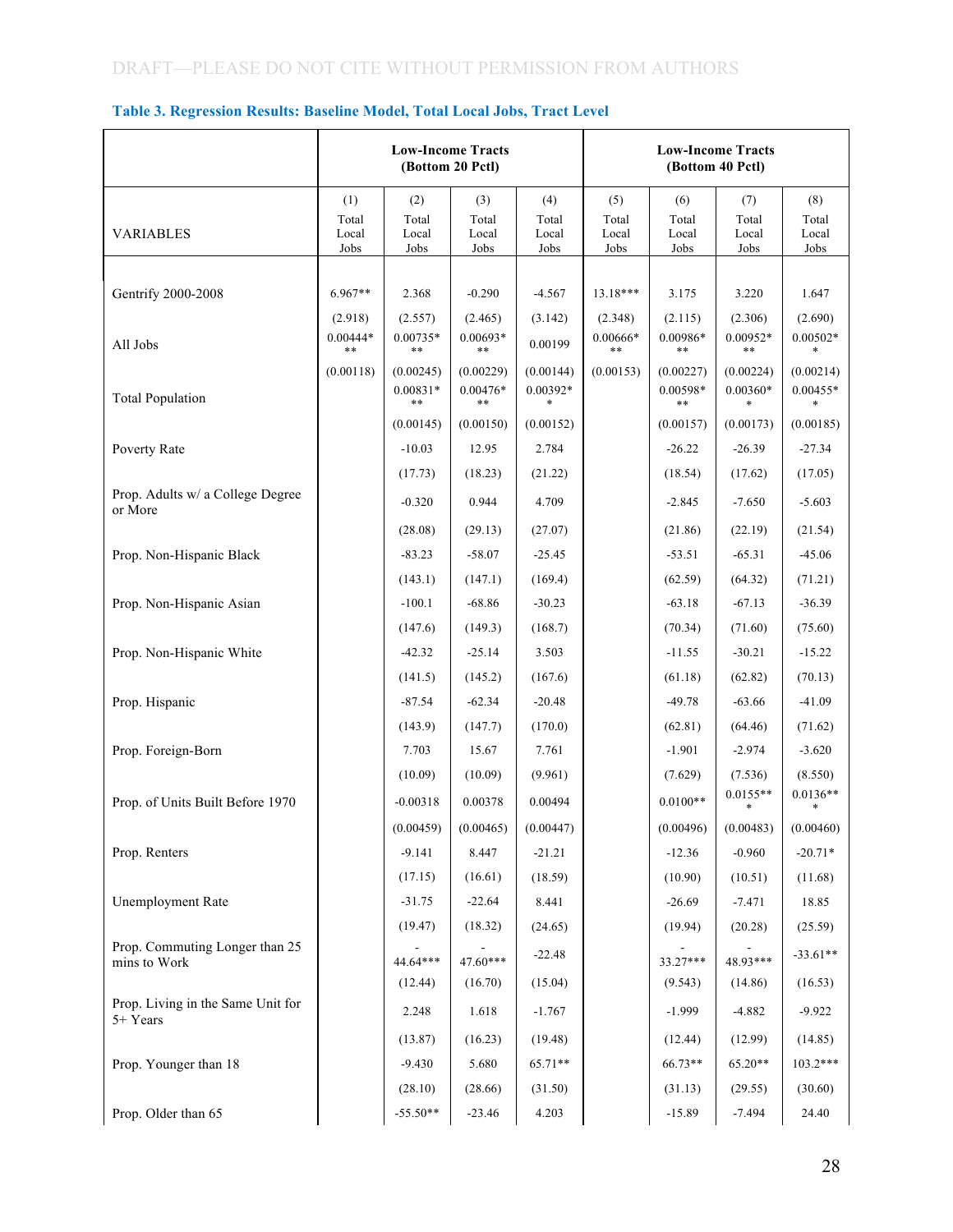|                                                            |             | (24.68)    | (26.22)    | (27.25)      |             | (24.61)          | (26.35)    | (30.02)    |
|------------------------------------------------------------|-------------|------------|------------|--------------|-------------|------------------|------------|------------|
| Relative Change in College Grads<br>2000-2008              |             | 0.910      | 0.356      | 1.288        |             | 0.708            | 0.0871     | 0.982      |
|                                                            |             | (0.723)    | (0.702)    | (0.847)      |             | (0.832)          | (0.865)    | (1.014)    |
| Relative Change in Median<br>Housing Value 2000-2008       |             | $0.00302*$ | $0.00365*$ | $-6.81e-0.5$ |             | 0.000694         | 0.000309   | $0.00232*$ |
|                                                            |             | (0.00129)  | (0.00166)  | (0.00130)    |             | (0.00093)<br>(0) | (0.00125)  | (0.00118)  |
| Relative Change in Median Gross<br>Rent 2000-2008          |             | 1.633      | 6.308      | 6.580        |             | $-9.014*$        | $-10.39*$  | $-9.754$   |
|                                                            |             | (5.315)    | (4.685)    | (6.348)      |             | (5.333)          | (5.475)    | (5.998)    |
| Relative Change in Poverty Rate<br>2000-2008               |             | $-0.492$   | 0.273      | 2.316        |             | $-1.322$         | 0.323      | 0.969      |
|                                                            |             | (3.083)    | (2.908)    | (2.929)      |             | (1.494)          | (1.545)    | (1.542)    |
| Prop. Housing Units Built 2000-<br>2010                    |             | $0.0432**$ | $0.0375**$ | $0.0254**$   |             | $0.0541**$       | $0.0481**$ | $0.0442**$ |
|                                                            |             | (0.0131)   | (0.0110)   | (0.0114)     |             | (0.0165)         | (0.0156)   | (0.0161)   |
| Relative Change in Total<br>Population 2000-2008           |             | $-14.74**$ | $-13.03**$ | $-10.92$     |             | $-6.129$         | $-2.445$   | $-0.542$   |
|                                                            |             | (6.697)    | (5.800)    | (7.971)      |             | (4.680)          | (4.180)    | (4.421)    |
| Establishments Stayed over the<br>Past 5 Years             |             |            |            | $0.159*$     |             |                  |            | $0.182**$  |
|                                                            |             |            |            | (0.0955)     |             |                  |            | (0.0822)   |
| Establishments Moved In during<br>the Past 5 Years         |             |            |            | $-0.122**$   |             |                  |            | $0.161***$ |
|                                                            |             |            |            | (0.0538)     |             |                  |            | (0.0463)   |
| Establishments Closed/Moved Out<br>during the Past 5 Years |             |            |            | $-0.147$     |             |                  |            | $0.174***$ |
|                                                            |             |            |            | (0.101)      |             |                  |            | (0.0557)   |
| Total Establishments in 2002                               |             |            |            | 0.154        |             |                  |            | $0.131**$  |
|                                                            |             |            |            | (0.0965)     |             |                  |            | (0.0539)   |
| Constant                                                   | 21.98***    | 107.6      | 79.70      | $-8.941$     | $23.62***$  | 45.60            | 92.24      | 41.39      |
|                                                            | (1.572)     | (138.5)    | (139.1)    | (157.6)      | (1.648)     | (62.66)          | (64.21)    | (67.65)    |
| Clustered S.E.'s?                                          | Y           | Y          | Y          | Y            | Y           | Y                | Y          | Y          |
| MSA and State-Yr Dummies?                                  | $\mathbf N$ | N          | Y          | Y            | $\mathbf N$ | N                | Y          | Y          |
| Observations                                               | 8,772       | 7,005      | 7,005      | 4,553        | 17,569      | 14,458           | 14,458     | 10,149     |
| R-squared                                                  | 0.158       | 0.498      | 0.577      | 0.688        | 0.186       | 0.533            | 0.570      | 0.625      |

Robust standard errors in

parentheses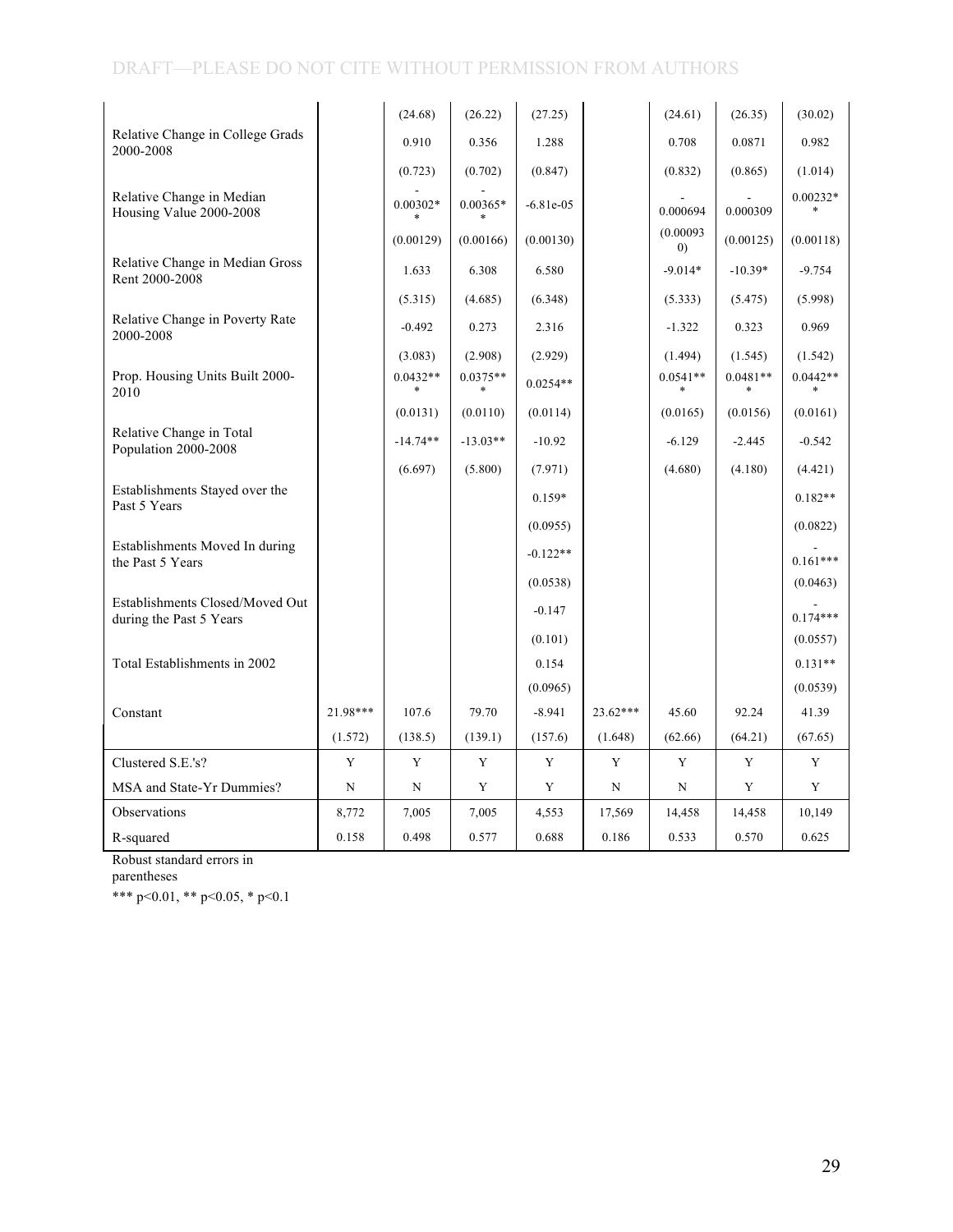| Table 4. Regression Results: Baseline Model, Total Local Jobs, ZIP Level |  |  |  |  |
|--------------------------------------------------------------------------|--|--|--|--|
|                                                                          |  |  |  |  |

|                                                |                     | <b>Low-Income ZIPs</b> | (Bottom 20 Pctl)    |                     |                     |                     | <b>Low-Income ZIPs</b><br>(Bottom 40 Pctl) |                     |
|------------------------------------------------|---------------------|------------------------|---------------------|---------------------|---------------------|---------------------|--------------------------------------------|---------------------|
|                                                | (1)                 | (2)                    | (3)                 | (4)                 | (5)                 | (6)                 | (7)                                        | (8)                 |
| <b>VARIABLES</b>                               | Total<br>Local Jobs | Total<br>Local Jobs    | Total<br>Local Jobs | Total<br>Local Jobs | Total<br>Local Jobs | Total<br>Local Jobs | Total<br>Local Jobs                        | Total<br>Local Jobs |
|                                                |                     |                        |                     |                     |                     |                     |                                            |                     |
| Gentrify 2000-2008                             | 240.6***            | 72.00*                 | 87.42*              | $77.21**$           | $204.8***$          | 34.65               | 70.36*                                     | 52.26*              |
|                                                | (50.39)             | (42.16)                | (51.52)             | (30.39)             | (37.80)             | (31.51)             | (39.96)                                    | (27.72)             |
| All Jobs                                       | $0.0186**$          | $0.0260***$            | $0.0265***$         | $-0.0207**$         | $0.0244***$         | $0.0239***$         | $0.0247***$                                | $-0.0207**$         |
|                                                | (0.00804)           | (0.00275)              | (0.00305)           | (0.00859)           | (0.00711)           | (0.00347)           | (0.00376)                                  | (0.0101)            |
| <b>Total Population</b>                        |                     | $0.0226***$            | $0.0239***$         | $0.0241***$         |                     | $0.0164**$          | $0.0228***$                                | 0.0140              |
|                                                |                     | (0.00735)              | (0.00649)           | (0.00493)           |                     | (0.00769)           | (0.00723)                                  | (0.00971)           |
| Poverty Rate                                   |                     | $-569.0$               | $-180.1$            | 56.28               |                     | 1,210               | 1,926*                                     | 448.9               |
|                                                |                     | (674.3)                | (636.0)             | (547.2)             |                     | (1,062)             | (1,059)                                    | (695.1)             |
| Prop. Adults w/ a College Degree or<br>More    |                     | 144.9                  | 372.3               | $-261.3$            |                     | 477.8               | 693.3**                                    | $-345.6*$           |
|                                                |                     | (254.8)                | (230.4)             | (202.4)             |                     | (373.3)             | (344.2)                                    | (203.2)             |
| Prop. Non-Hispanic Black                       |                     | 5,088*                 | 6,929**             | 8,122**             |                     | $-11,062**$         | $-9,740**$                                 | 1,149               |
|                                                |                     | (2,919)                | (3,199)             | (3, 374)            |                     | (4,918)             | (4,608)                                    | (3, 411)            |
| Prop. Non-Hispanic Asian                       |                     | 3,467                  | 5,220               | 7,228**             |                     | $-12,818**$         | $-11,835**$                                | 175.6               |
|                                                |                     | (2,939)                | (3, 183)            | (3,385)             |                     | (4,918)             | (4,596)                                    | (3, 453)            |
| Prop. Non-Hispanic White                       |                     | 5,539*                 | 7,307**             | 8,289**             |                     | $-10,608**$         | $-9,367**$                                 | 1,193               |
|                                                |                     | (2,891)                | (3,201)             | (3,383)             |                     | (4,918)             | (4,598)                                    | (3,365)             |
| Prop. Hispanic                                 |                     | 5,082*                 | 6,878**             | 8,212**             |                     | $-11,155**$         | $-9,921**$                                 | 899.1               |
|                                                |                     | (2, 851)               | (3,177)             | (3, 408)            |                     | (4,885)             | (4, 553)                                   | (3, 367)            |
| Prop. Foreign-Born                             |                     | 567.7**                | 765.0***            | 431.2*              |                     | 902.9***            | $1,083***$                                 | 715.2***            |
|                                                |                     | (238.2)                | (258.5)             | (216.4)             |                     | (312.7)             | (331.8)                                    | (247.1)             |
| Prop. of Units Built Before 1970               |                     | 0.00486                | $-0.00629$          | $-0.031***$         |                     | 0.0489*             | 0.0313                                     | 0.00546             |
|                                                |                     | (0.0190)               | (0.0154)            | (0.0102)            |                     | (0.0271)            | (0.0233)                                   | (0.0218)            |
| Prop. Renters                                  |                     | $-10.48$               | $-133.5$            | $-182.3$            |                     | -447.9*             | $-567.6**$                                 | $-412.1***$         |
|                                                |                     | (202.7)                | (167.4)             | (115.7)             |                     | (244.7)             | (244.6)                                    | (156.7)             |
| Unemployment Rate                              |                     | 878.1                  | 707.4               | 37.74               |                     | $-681.7$            | $-1,204$                                   | $-707.3$            |
|                                                |                     | (658.3)                | (609.6)             | (704.0)             |                     | (1,062)             | (979.0)                                    | (664.9)             |
| Prop. Commuting Longer than 25<br>mins to Work |                     | $-287.3*$              | $-260.0$            | $-69.05$            |                     | $-669.5**$          | $-858.4**$                                 | $-298.6$            |
|                                                |                     | (159.9)                | (259.9)             | (177.9)             |                     | (294.1)             | (354.2)                                    | (188.4)             |
| Prop. Living in the Same Unit for 5+<br>Years  |                     | $-80.16$               | $-150.0$            | 425.9               |                     | 164.8               | 26.34                                      | $-15.97$            |
|                                                |                     | (225.0)                | (351.3)             | (267.7)             |                     | (338.2)             | (336.3)                                    | (260.3)             |
| Prop. Younger than 18                          |                     | 1,893***               | $1,627**$           | $-656.6$            |                     | 474.6               | 131.7                                      | $-645.5$            |
|                                                |                     | (708.7)                | (815.8)             | (720.0)             |                     | (679.8)             | (851.4)                                    | (599.0)             |
| Prop. Older than 65                            |                     | 584.5                  | 561.4               | $-4.600$            |                     | $-516.7$            | $-390.0$                                   | $-78.78$            |
|                                                |                     | (488.8)                | (612.3)             | (488.7)             |                     | (690.7)             | (779.5)                                    | (535.6)             |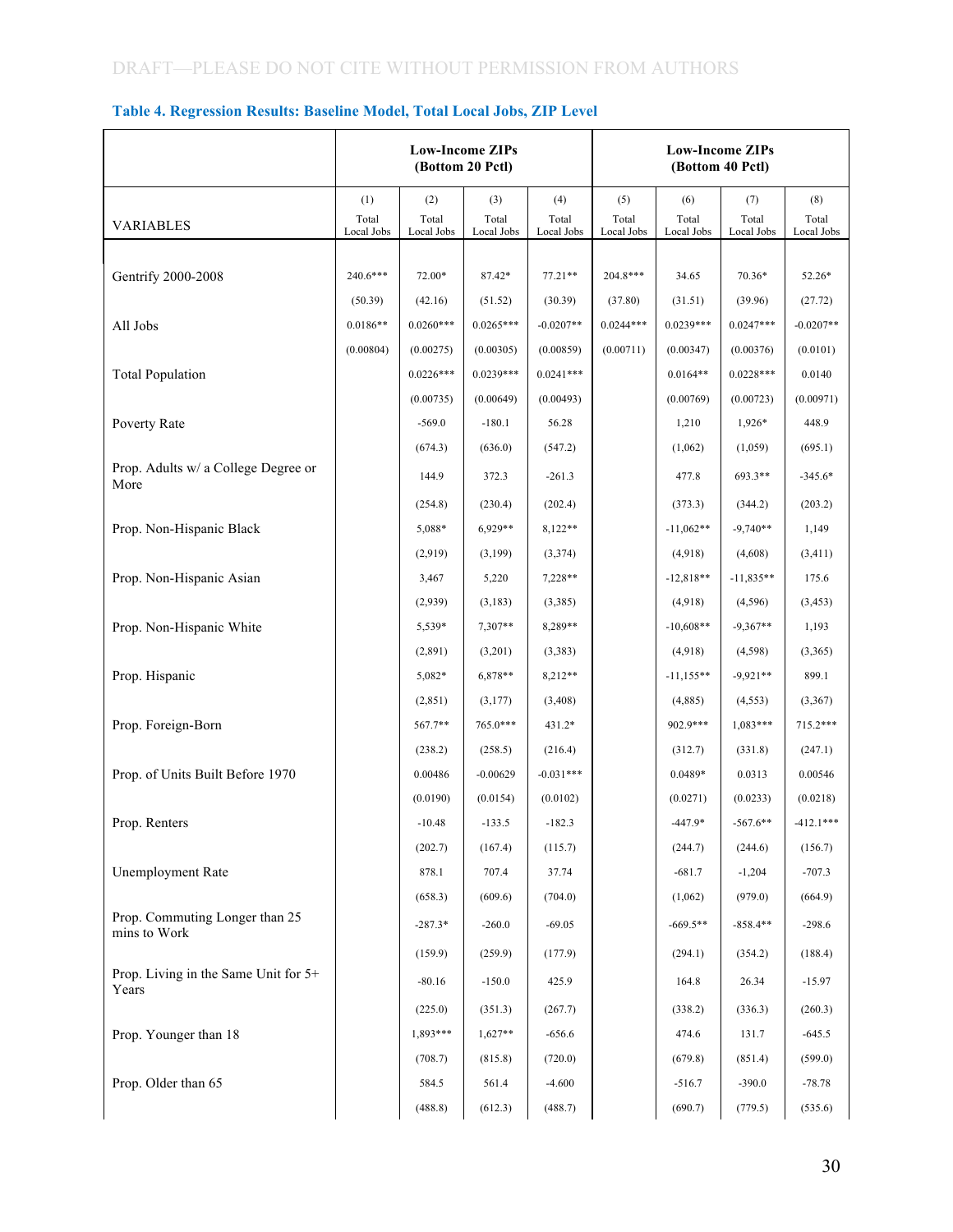| Relative Change in College Grads<br>2000-2008              |             | $-22.55$    | 62.44      | 84.55*      |             | 72.07       | $142.8**$ | 81.52*      |
|------------------------------------------------------------|-------------|-------------|------------|-------------|-------------|-------------|-----------|-------------|
|                                                            |             | (48.10)     | (53.59)    | (46.42)     |             | (54.14)     | (71.05)   | (43.46)     |
| Relative Change in Poverty Rate<br>2000-2008               |             | $-5.396$    | 14.60      | 16.80       |             | $-17.08$    | 2.849     | 23.47       |
|                                                            |             | (48.32)     | (52.35)    | (31.44)     |             | (22.24)     | (20.02)   | (16.02)     |
| Prop. Housing Units Built 2000-2010                        |             | $0.128***$  | $0.131***$ | $0.0985***$ |             | $0.177*$    | $0.190*$  | $0.146**$   |
|                                                            |             | (0.0377)    | (0.0471)   | (0.0310)    |             | (0.0962)    | (0.0980)  | (0.0579)    |
| Relative Change in Total Population<br>2000-2008           |             | $-180.7$    | $-234.6*$  | $-92.23$    |             | 38.31       | 35.06     | 39.02***    |
|                                                            |             | (149.0)     | (136.0)    | (78.58)     |             | (24.27)     | (24.33)   | (14.87)     |
| Establishments Stayed over the Past 5<br>Years             |             |             |            | $0.734**$   |             |             |           | $1.059***$  |
|                                                            |             |             |            | (0.330)     |             |             |           | (0.261)     |
| Establishments Moved In during the<br>Past 5 Years         |             |             |            | $-0.422***$ |             |             |           | $-0.533***$ |
|                                                            |             |             |            | (0.128)     |             |             |           | (0.134)     |
| Establishments Closed/Moved Out<br>during the Past 5 Years |             |             |            | $-0.621***$ |             |             |           | $-1.340***$ |
|                                                            |             |             |            | (0.211)     |             |             |           | (0.233)     |
| Total Establishments in 2002                               |             |             |            | $0.558***$  |             |             |           | $0.672***$  |
|                                                            |             |             |            | (0.207)     |             |             |           | (0.160)     |
| Constant                                                   | 135.3***    | $-5,876**$  | $-7,641**$ | $-8,230**$  | $142.5***$  | $10,643**$  | 9,512**   | $-769.0$    |
|                                                            | (42.26)     | (2,927)     | (3,207)    | (3, 414)    | (33.86)     | (4,904)     | (4, 554)  | (3,246)     |
| Clustered S.E.'s?                                          | $\mathbf Y$ | Y           | Y          | Y           | $\mathbf Y$ | Y           | Y         | Y           |
| MSA and State-Yr Dummies?                                  | $\mathbf N$ | $\mathbf N$ | Y          | Y           | $\mathbf N$ | $\mathbf N$ | Y         | Y           |
| Observations                                               | 1,220       | 720         | 720        | 617         | 2,447       | 1,468       | 1,468     | 1,250       |
| R-squared                                                  | 0.179       | 0.656       | 0.740      | 0.863       | 0.196       | 0.630       | 0.683     | 0.841       |

Robust standard errors in parentheses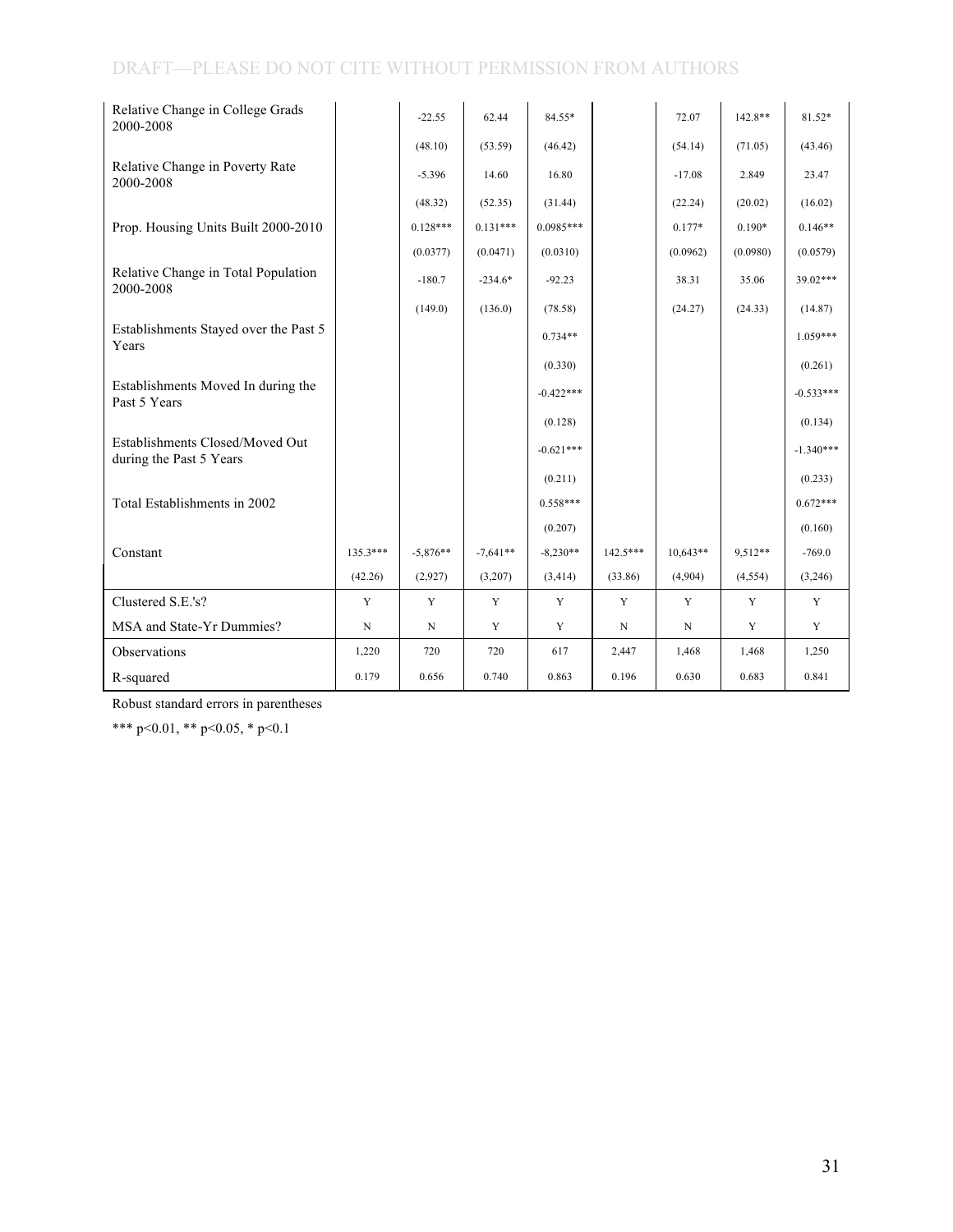|                                                |                            |                                                | <b>Low_Income Tracts</b><br>(Bottom 20 Pctl)   |                                                  |                            |                                          | <b>Low_Income Tracts</b><br>(Bottom 40 Pctl) |                                          |
|------------------------------------------------|----------------------------|------------------------------------------------|------------------------------------------------|--------------------------------------------------|----------------------------|------------------------------------------|----------------------------------------------|------------------------------------------|
| <b>VARIABLES</b>                               | (1)<br>Local Jobs<br>Share | (2)<br>Local Jobs<br>Share                     | (3)<br>Local Jobs<br>Share                     | (4)<br>Local Jobs<br>Share                       | (5)<br>Local Jobs<br>Share | (6)<br>Local Jobs<br>Share               | (7)<br>Local Jobs<br>Share                   | (8)<br>Local Jobs<br>Share               |
| Gentrify 2000-2008                             | $-0.011***$                | $-0.0064**$                                    | $-0.00602*$                                    | $-0.004***$                                      | $-0.00319$                 | $-0.00481*$                              | $-0.00135$                                   | $-0.00112$                               |
| <b>Total Population</b>                        | (0.00303)                  | (0.00325)<br>4.69e-<br>$06***$<br>$(1.38e-06)$ | (0.00345)<br>4.07e-<br>$06***$<br>$(1.52e-06)$ | (0.00324)<br>$4.35e-$<br>$06***$<br>$(1.60e-06)$ | (0.00250)                  | (0.00289)<br>$-7.09e-07$<br>$(1.23e-06)$ | (0.00324)<br>$-1.03e-06$<br>$(1.27e-06)$     | (0.00297)<br>$-5.16e-08$<br>$(1.33e-06)$ |
| Poverty Rate                                   |                            | $-0.0178$                                      | $-0.0266$                                      | 0.0214                                           |                            | $-0.00933$                               | $-0.0165$                                    | 0.00503                                  |
| Prop. Adults w/ a College Degree or<br>More    |                            | (0.0276)<br>$-0.0117$                          | (0.0307)<br>$-0.0133$                          | (0.0273)<br>$-0.0273$                            |                            | (0.0202)<br>0.00257                      | (0.0207)<br>0.00919                          | (0.0202)<br>0.00631                      |
| Prop. Non-Hispanic Black                       |                            | (0.0288)<br>0.0666                             | (0.0317)<br>0.0113                             | (0.0263)<br>0.0186                               |                            | (0.0198)<br>0.106                        | (0.0206)<br>0.0928                           | (0.0187)<br>0.107                        |
|                                                |                            | (0.151)                                        | (0.160)                                        | (0.169)                                          |                            | (0.0827)                                 | (0.0835)                                     | (0.0764)                                 |
| Prop. Non-Hispanic Asian                       |                            | 0.0433<br>(0.150)                              | $-0.0169$<br>(0.158)                           | $-0.00610$<br>(0.167)                            |                            | 0.108<br>(0.0852)                        | 0.0908<br>(0.0860)                           | 0.109<br>(0.0797)                        |
| Prop. Non-Hispanic White                       |                            | 0.0875<br>(0.153)                              | 0.0279<br>(0.162)                              | 0.0389<br>(0.170)                                |                            | $0.140*$<br>(0.0837)                     | 0.120<br>(0.0843)                            | $0.148*$<br>(0.0766)                     |
| Prop. Hispanic                                 |                            | 0.0610<br>(0.149)                              | 0.00403<br>(0.158)                             | 0.00237<br>(0.166)                               |                            | 0.114<br>(0.0822)                        | 0.0978<br>(0.0830)                           | 0.102<br>(0.0760)                        |
| Prop. Foreign-Born                             |                            | 0.00648                                        | 0.00368                                        | 0.0163                                           |                            | 0.0150                                   | 0.0153                                       | $0.0263**$                               |
| Prop. of Units Built Before 1970               |                            | (0.0162)<br>5.87e-06                           | (0.0168)<br>7.40e-06                           | (0.0143)<br>$1.26e-$<br>$05**$                   |                            | (0.0114)<br>1.45e-<br>$05***$            | (0.0121)<br>1.56e-<br>$05***$                | (0.0106)<br>$2.00e-$<br>$05***$          |
| Prop. Renters                                  |                            | $(4.76e-06)$<br>$-0.0338**$                    | $(5.28e-06)$<br>$-0.0378**$                    | $(5.21e-06)$<br>$-0.0377**$                      |                            | $(4.02e-06)$<br>$0.0444***$              | $(3.97e-06)$<br>$0.0453***$                  | $(3.94e-06)$<br>$0.0354***$              |
| <b>Unemployment Rate</b>                       |                            | (0.0164)<br>$-0.0184$                          | (0.0168)<br>$-0.00447$                         | (0.0166)<br>$-0.0374$                            |                            | (0.0120)<br>$-0.0207$                    | (0.0125)<br>$-0.00718$                       | (0.0116)<br>$-0.0117$                    |
| Prop. Commuting Longer than 25<br>mins to Work |                            | (0.0378)<br>$0.0561***$                        | (0.0390)<br>$0.0331*$                          | (0.0317)<br>0.0135                               |                            | (0.0302)<br>$0.0588***$                  | (0.0312)<br>$0.0365**$                       | (0.0279)<br>0.0147                       |
| Prop. Living in the Same Unit for 5+           |                            | (0.0131)<br>0.00651                            | (0.0200)<br>$-0.000947$                        | (0.0186)<br>$-0.0287$                            |                            | (0.00978)<br>0.0144                      | (0.0144)<br>0.0142                           | (0.0145)<br>$-0.0197$                    |
| Years                                          |                            | (0.0201)                                       | (0.0235)                                       | (0.0224)                                         |                            | (0.0174)                                 | (0.0188)                                     | (0.0173)                                 |
| Prop. Younger than 18                          |                            | $0.0928**$<br>(0.0420)                         | 0.0672<br>(0.0419)                             | 0.0130<br>(0.0398)                               |                            | $0.126***$<br>(0.0343)                   | $0.106***$<br>(0.0342)                       | $0.0777**$<br>(0.0347)                   |
| Prop. Older than 65                            |                            | $-0.00413$<br>(0.0452)                         | $-0.0352$<br>(0.0459)                          | $-0.0654**$<br>(0.0297)                          |                            | $-0.00570$<br>(0.0350)                   | $-0.0343$<br>(0.0344)                        | $-0.0548**$<br>(0.0249)                  |
| Relative Change in College Grads<br>2000-2008  |                            | $-0.00137$                                     | $-0.00202$                                     | $-0.00149$                                       |                            | $-0.000925$                              | $-0.00162$                                   | $-0.001000$                              |
|                                                |                            | (0.00130)                                      | (0.00126)                                      | (0.00126)                                        |                            | (0.00155)                                | (0.00152)                                    | (0.00143)                                |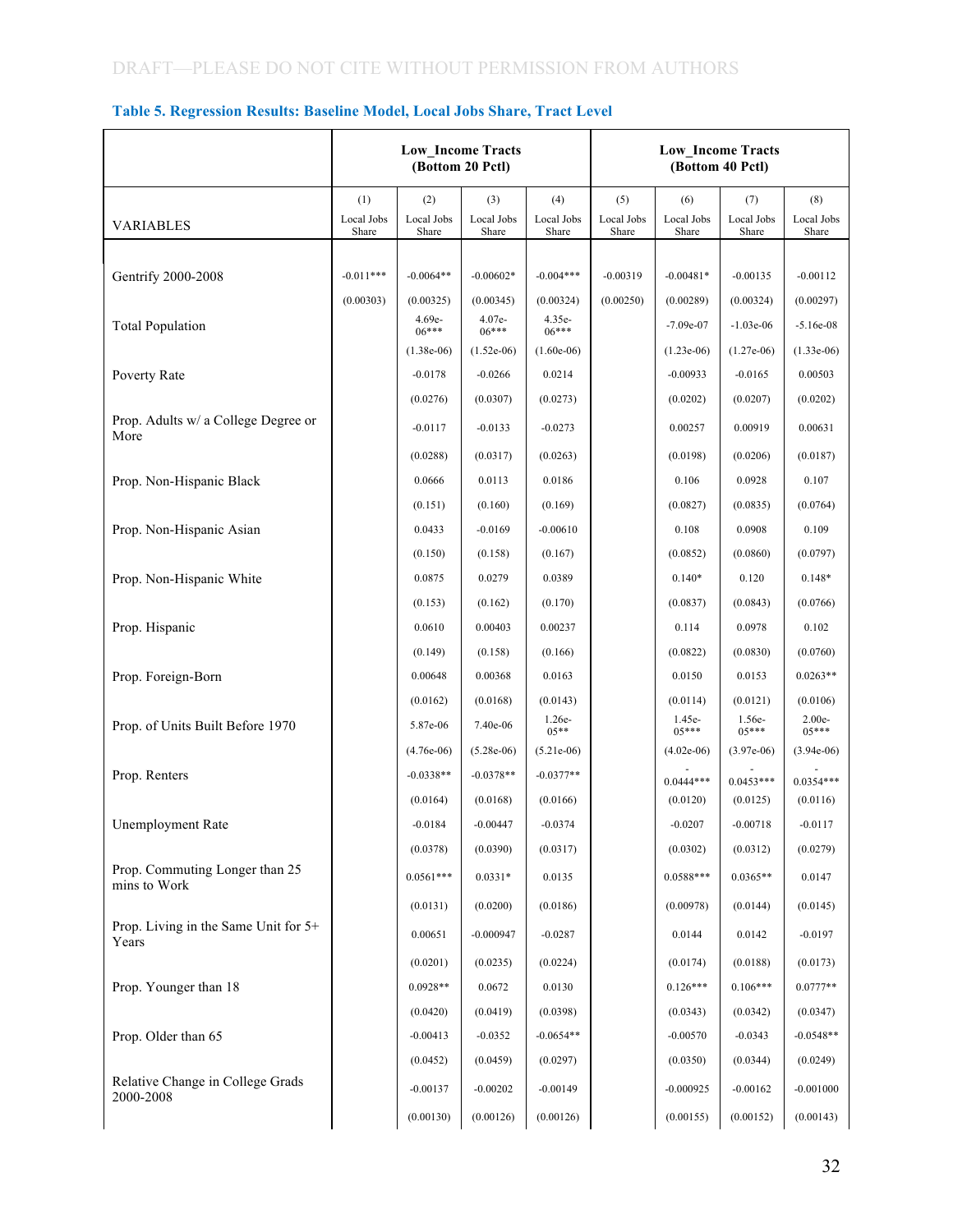| Relative Change in Median Housing<br>Value 2000-2008       |             | $-4.07e-06*$        | $-2.84e-06$          | $-2.72e-06$  |             | $-6.71e-$<br>$06***$ | $-5.54e-$<br>$06***$ | $-7.33e-$<br>$06***$ |
|------------------------------------------------------------|-------------|---------------------|----------------------|--------------|-------------|----------------------|----------------------|----------------------|
|                                                            |             | $(2.35e-06)$        | $(2.57e-06)$         | $(1.90e-06)$ |             | $(1.56e-06)$         | $(1.59e-06)$         | $(1.51e-06)$         |
| Relative Change in Median Gross<br>Rent 2000-2008          |             | 0.00696             | 0.00301              | 0.0109       |             | $-0.0117$            | $-0.0166**$          | $-0.0142*$           |
|                                                            |             | (0.00947)           | (0.0100)             | (0.00978)    |             | (0.00756)            | (0.00782)            | (0.00774)            |
| Relative Change in Poverty Rate<br>2000-2008               |             | $-0.00320$          | $-0.00242$           | $-0.00187$   |             | $-0.00283$           | $-0.00163$           | $-0.00164$           |
|                                                            |             | (0.00298)           | (0.00283)            | (0.00241)    |             | (0.00184)            | (0.00185)            | (0.00169)            |
| Prop. Housing Units Built 2000-2010                        |             | $-2.28e-$<br>$05**$ | $-2.19e-$<br>$0.5**$ | $-5.99e-06$  |             | 2.05e-05             | 1.64e-05             | $3.81e-$<br>$0.5***$ |
|                                                            |             | $(9.48e-06)$        | $(9.66e-06)$         | $(9.22e-06)$ |             | $(1.40e-05)$         | $(1.37e-05)$         | $(1.42e-05)$         |
| Relative Change in Total Population<br>2000-2008           |             | 0.00527             | 0.00610              | 0.00376      |             | 0.0189               | $0.0201*$            | 0.0202               |
|                                                            |             | (0.00747)           | (0.00763)            | (0.00851)    |             | (0.0122)             | (0.0119)             | (0.0142)             |
| Establishments Stayed over the Past<br>5 Years             |             |                     |                      | $1.21e-06$   |             |                      |                      | 1.60e-05             |
|                                                            |             |                     |                      | $(5.92e-05)$ |             |                      |                      | $(4.80e-05)$         |
| Establishments Moved In during the<br>Past 5 Years         |             |                     |                      | $-6.24e-05$  |             |                      |                      | $-5.48e-$<br>$0.5**$ |
|                                                            |             |                     |                      | $(3.96e-05)$ |             |                      |                      | $(2.79e-05)$         |
| Establishments Closed/Moved Out<br>during the Past 5 Years |             |                     |                      | $-8.22e-06$  |             |                      |                      | $-3.42e-05$          |
|                                                            |             |                     |                      | $(4.17e-05)$ |             |                      |                      | $(3.37e-05)$         |
| Total Establishments in 2002                               |             |                     |                      | $-3.88e-06$  |             |                      |                      | $-3.92e-05$          |
|                                                            |             |                     |                      | $(3.81e-05)$ |             |                      |                      | $(2.62e-05)$         |
| Constant                                                   | $0.0565***$ | $-0.0703$           | 0.00770              | 0.0337       | $0.0596***$ | $-0.121$             | $-0.0912$            | $-0.0794$            |
|                                                            | (0.00212)   | (0.152)             | (0.164)              | (0.169)      | (0.00147)   | (0.0823)             | (0.0835)             | (0.0762)             |
| Clustered S.E.'s?                                          | Y           | Y                   | Y                    | Y            | Y           | Y                    | Y                    | Y                    |
| MSA and State-Yr Dummies?                                  | N           | N                   | Y                    | Y            | N           | N                    | Y                    | Y                    |
| Observations                                               | 8,772       | 7,005               | 7,005                | 4,553        | 17,569      | 14,458               | 14,458               | 10,149               |
| R-squared                                                  | 0.009       | 0.083               | 0.107                | 0.163        | 0.001       | 0.081                | 0.102                | 0.187                |

Robust standard errors in parentheses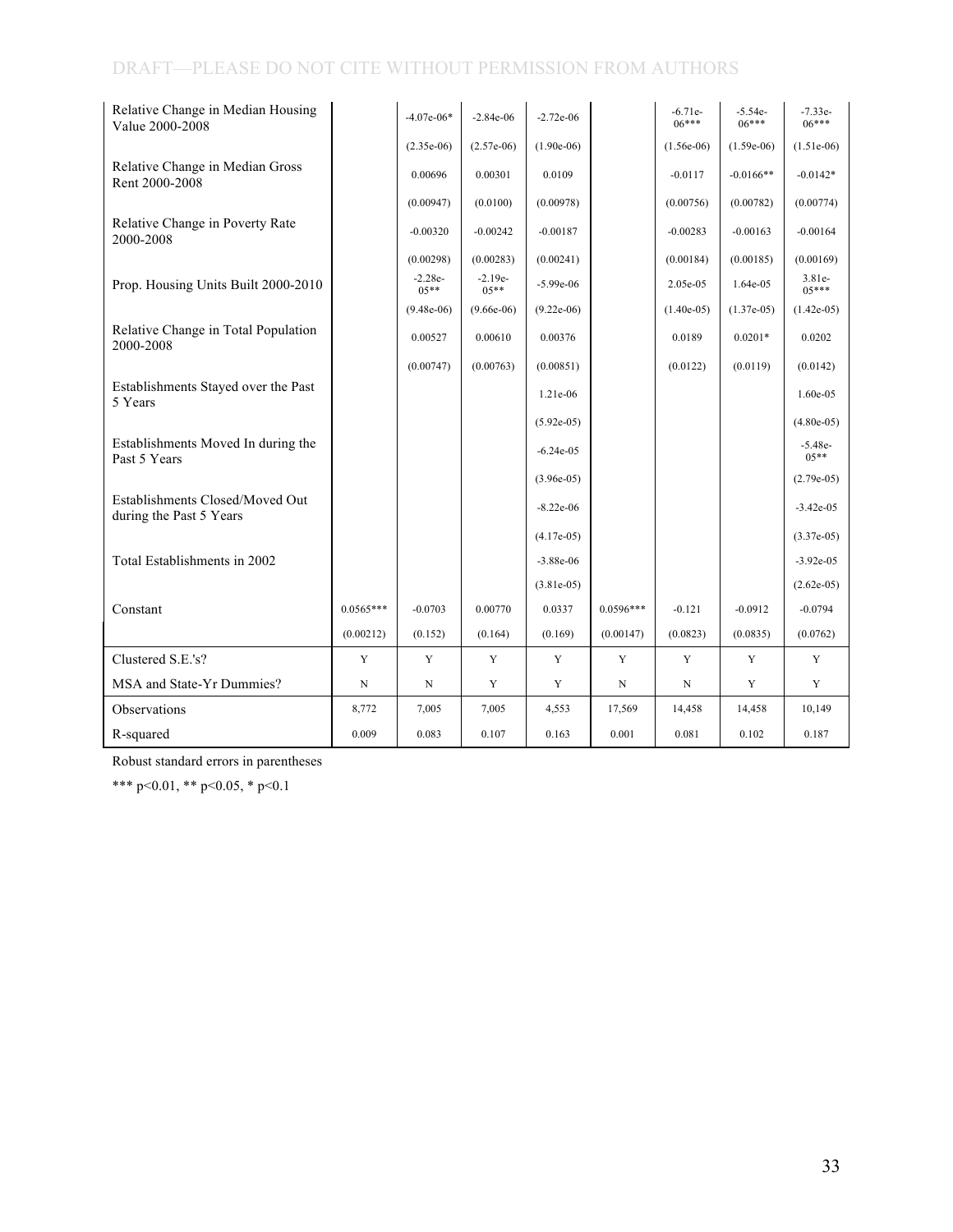|                                                | Low Income ZIPs<br>(Bottom 20 Pctl) |                                      |                                      |                                     |                            | <b>Low_Income ZIPs</b><br>(Bottom 40 Pctl) |                                         |                                      |
|------------------------------------------------|-------------------------------------|--------------------------------------|--------------------------------------|-------------------------------------|----------------------------|--------------------------------------------|-----------------------------------------|--------------------------------------|
| <b>VARIABLES</b>                               | (1)<br>Local Jobs<br>Share          | (2)<br>Local Jobs<br>Share           | (3)<br>Local Jobs<br>Share           | (4)<br>Local Jobs<br>Share          | (5)<br>Local Jobs<br>Share | (6)<br>Local Jobs<br>Share                 | (7)<br>Local Jobs<br>Share              | (8)<br>Local Jobs<br>Share           |
| <b>Gentrify 2000-2008</b>                      | $0.0416***$                         | 0.000355                             | 0.00458                              | 0.00138                             | 0.0192                     | $-0.0108$                                  | 0.00792                                 | 0.00139                              |
| <b>Total Population</b>                        | (0.0145)                            | (0.0155)<br>1.86e-06                 | (0.0179)<br>3.65e-06*                | (0.0189)<br>$6.59e-06**$            | (0.0135)                   | (0.0143)<br>$-2.19e-06$                    | (0.0152)<br>4.90e-07                    | (0.0138)<br>3.75e-06                 |
| Poverty Rate                                   |                                     | $(2.22e-06)$<br>$-0.0342$            | $(1.98e-06)$<br>0.118                | $(2.98e-06)$<br>0.340               |                            | $(2.41e-06)$<br>0.0455                     | $(2.43e-06)$<br>0.327                   | $(3.25e-06)$<br>0.385                |
| Prop. Adults w/ a College Degree or More       |                                     | (0.284)<br>0.152                     | (0.289)<br>$0.263**$                 | (0.358)<br>$0.285**$                |                            | (0.290)<br>0.0872                          | (0.292)<br>$0.209**$                    | (0.334)<br>$0.182**$                 |
| Prop. Non-Hispanic Black                       |                                     | (0.111)<br>1.208                     | (0.119)<br>0.959                     | (0.129)<br>1.412                    |                            | (0.0928)<br>$-1.151$                       | (0.0974)<br>$-1.186$                    | (0.0892)<br>$-0.272$                 |
| Prop. Non-Hispanic Asian                       |                                     | (1.043)<br>0.641                     | (1.337)<br>0.359                     | (1.514)<br>0.926                    |                            | (0.839)<br>$-1.561*$                       | (0.868)<br>$-1.757**$                   | (1.014)<br>$-0.704$                  |
| Prop. Non-Hispanic White                       |                                     | (1.087)<br>1.385                     | (1.400)<br>1.115                     | (1.601)<br>1.585                    |                            | (0.823)<br>$-0.972$                        | (0.867)<br>$-1.051$                     | (1.029)<br>$-0.138$                  |
| Prop. Hispanic                                 |                                     | (1.038)<br>1.085                     | (1.334)<br>0.814                     | (1.514)<br>1.403                    |                            | (0.833)<br>$-1.184$                        | (0.868)<br>$-1.232$                     | (1.011)<br>$-0.257$                  |
| Prop. Foreign-Born                             |                                     | (1.036)<br>$0.243***$                | (1.347)<br>$0.276***$                | (1.530)<br>0.159                    |                            | (0.821)<br>0.147                           | (0.849)<br>$0.225**$                    | (0.998)<br>$0.178**$                 |
| Prop. of Units Built Before 1970               |                                     | (0.0893)<br>9.66e-06<br>$(7.03e-06)$ | (0.0872)<br>4.33e-06<br>$(6.46e-06)$ | (0.107)<br>2.95e-07<br>$(6.99e-06)$ |                            | (0.106)<br>2.18e-05***<br>$(8.15e-06)$     | (0.0921)<br>$1.40e-05*$<br>$(8.27e-06)$ | (0.0872)<br>8.50e-06<br>$(9.21e-06)$ |
| Prop. Renters                                  |                                     | $-0.0814$<br>(0.0775)                | $-0.0611$<br>(0.0699)                | $-0.0890$<br>(0.0652)               |                            | $-0.0683$<br>(0.0803)                      | $-0.133*$<br>(0.0769)                   | $-0.139*$<br>(0.0733)                |
| <b>Unemployment Rate</b>                       |                                     | 0.472<br>(0.313)                     | 0.421<br>(0.331)                     | 0.304<br>(0.416)                    |                            | 0.0163<br>(0.285)                          | $-0.204$<br>(0.311)                     | $-0.266$<br>(0.347)                  |
| Prop. Commuting Longer than 25 mins to<br>Work |                                     | $-0.0618$                            | $-0.0683$                            | $-0.0447$                           |                            | 0.0255                                     | 0.0331                                  | 0.0317                               |
| Prop. Living in the Same Unit for 5+ Years     |                                     | (0.0605)<br>$-0.118$                 | (0.0836)<br>$-0.0932$                | (0.0892)<br>0.0153                  |                            | (0.0613)<br>$-0.165$                       | (0.0798)<br>$-0.166$                    | (0.0769)<br>$-0.127$                 |
| Prop. Younger than 18                          |                                     | (0.101)<br>$0.717**$                 | (0.128)<br>0.748*                    | (0.133)<br>0.366                    |                            | (0.101)<br>$0.644**$                       | (0.121)<br>$0.761**$                    | (0.128)<br>0.502                     |
| Prop. Older than 65                            |                                     | (0.332)<br>0.183                     | (0.391)<br>0.226                     | (0.460)<br>0.0459                   |                            | (0.284)<br>0.0180                          | (0.312)<br>0.200                        | (0.306)<br>0.0473                    |
| Relative Change in College Grads 2000-<br>2008 |                                     | (0.274)<br>0.00318                   | (0.314)<br>0.0184                    | (0.339)<br>0.0373                   |                            | (0.262)<br>0.00517                         | (0.293)<br>0.0103                       | (0.285)<br>0.0165                    |

#### **Table 6. Regression Results: Baseline Model, Local Jobs Share, ZIP Level**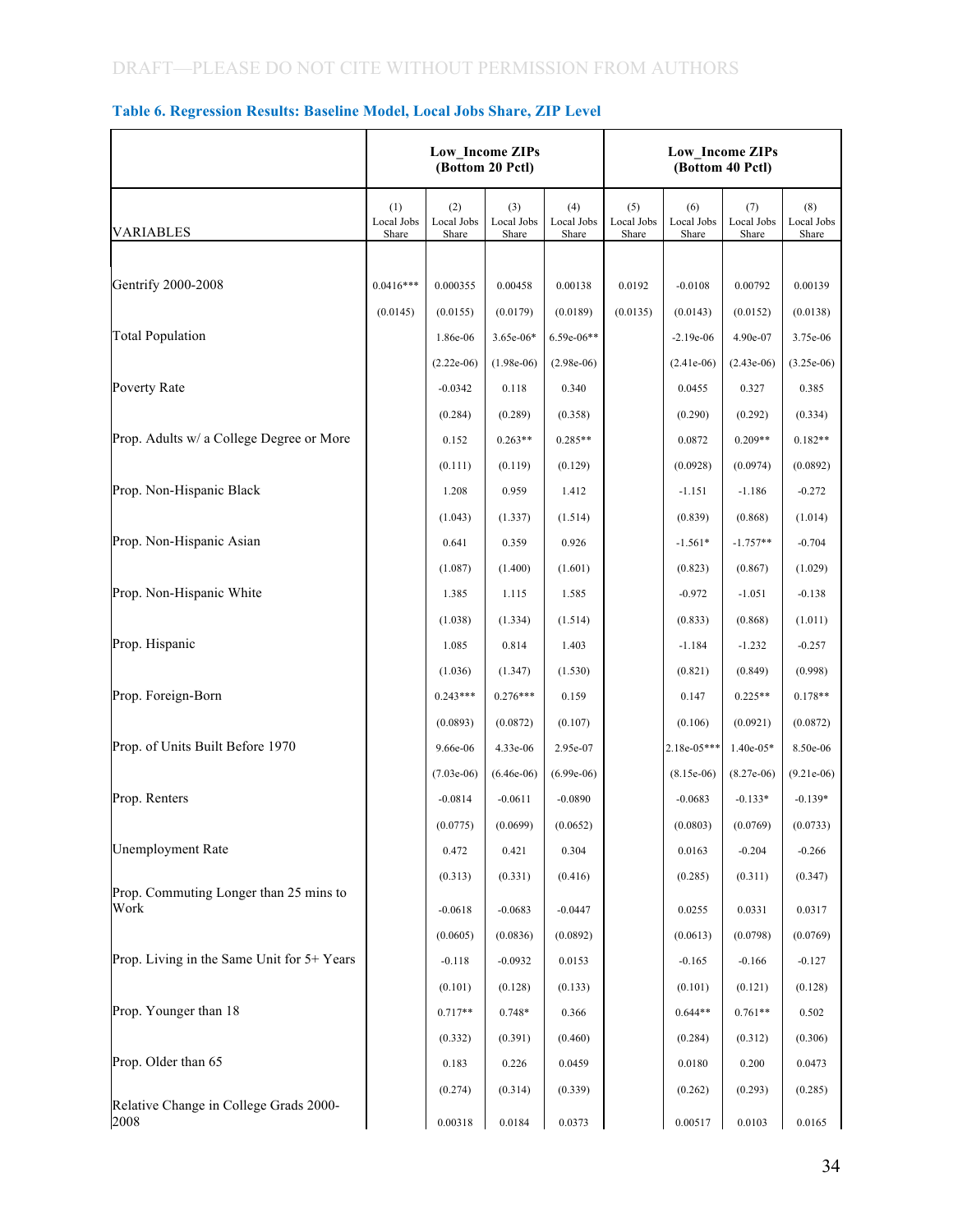|                                                            |             | (0.0221)     | (0.0275)     | (0.0286)     |             | (0.0242)     | (0.0268)     | (0.0267)                  |
|------------------------------------------------------------|-------------|--------------|--------------|--------------|-------------|--------------|--------------|---------------------------|
| Relative Change in Poverty Rate 2000-2008                  |             | $-0.0394**$  | $-0.0391**$  | $-0.0432**$  |             | $-0.0180*$   | $-0.0122$    | $-0.0138$                 |
|                                                            |             | (0.0167)     | (0.0171)     | (0.0163)     |             | (0.00998)    | (0.00878)    | (0.00878)                 |
| Prop. Housing Units Built 2000-2010                        |             | 3.91e-05*    | 3.47e-05*    | 3.46e-05     |             | 3.83e-05     | $3.64e-05*$  | 3.71e-05*                 |
|                                                            |             | $(2.13e-05)$ | $(2.05e-05)$ | $(2.08e-05)$ |             | $(2.40e-05)$ | $(2.04e-05)$ | $(2.02e-05)$              |
| Relative Change in Total Population 2000-<br>2008          |             | $-0.00299$   | $-0.00243$   | 0.0116       |             | $-0.00776$   | $-0.00946$   | $-0.00553$                |
|                                                            |             | (0.0393)     | (0.0408)     | (0.0412)     |             | (0.00858)    | (0.00825)    | (0.00732)<br>$0.000369**$ |
| Establishments Stayed over the Past 5 Years                |             |              |              | 0.000229     |             |              |              |                           |
|                                                            |             |              |              | (0.000151)   |             |              |              | (0.000109)                |
| Establishments Moved In during the Past 5<br>Years         |             |              |              | $-3.03e-05$  |             |              |              | $-8.81e-05*$              |
|                                                            |             |              |              | $(6.09e-05)$ |             |              |              | $(5.19e-05)$              |
| Establishments Closed/Moved Out during<br>the Past 5 Years |             |              |              | $-0.000133$  |             |              |              | $-0.000245**$             |
|                                                            |             |              |              | (0.000105)   |             |              |              | (0.000107)                |
| Total Establishments in 2002                               |             |              |              | $-0.000109$  |             |              |              | $0.000148**$              |
|                                                            |             |              |              | $(7.14e-05)$ |             |              |              | $(4.92e-05)$              |
| Constant                                                   | $0.0877***$ | $-1.381$     | $-1.235$     | $-1.673$     | $0.113***$  | 1.026        | 0.980        | 0.113                     |
|                                                            | (0.0115)    | (1.040)      | (1.333)      | (1.516)      | (0.0120)    | (0.822)      | (0.837)      | (1.004)                   |
| Clustered S.E.'s?                                          | Y           | Y            | $\mathbf Y$  | Y            | $\mathbf Y$ | Y            | Y            | Y                         |
| MSA and State-Yr Dummies?                                  | N           | N            | Y            | Y            | N           | N            | Y            | Y                         |
| Observations                                               | 1,220       | 720          | 720          | 617          | 2,447       | 1,468        | 1,468        | 1,250                     |
| R-squared                                                  | 0.048       | 0.548        | 0.639        | 0.665        | 0.009       | 0.353        | 0.436        | 0.477                     |

Robust standard errors in parentheses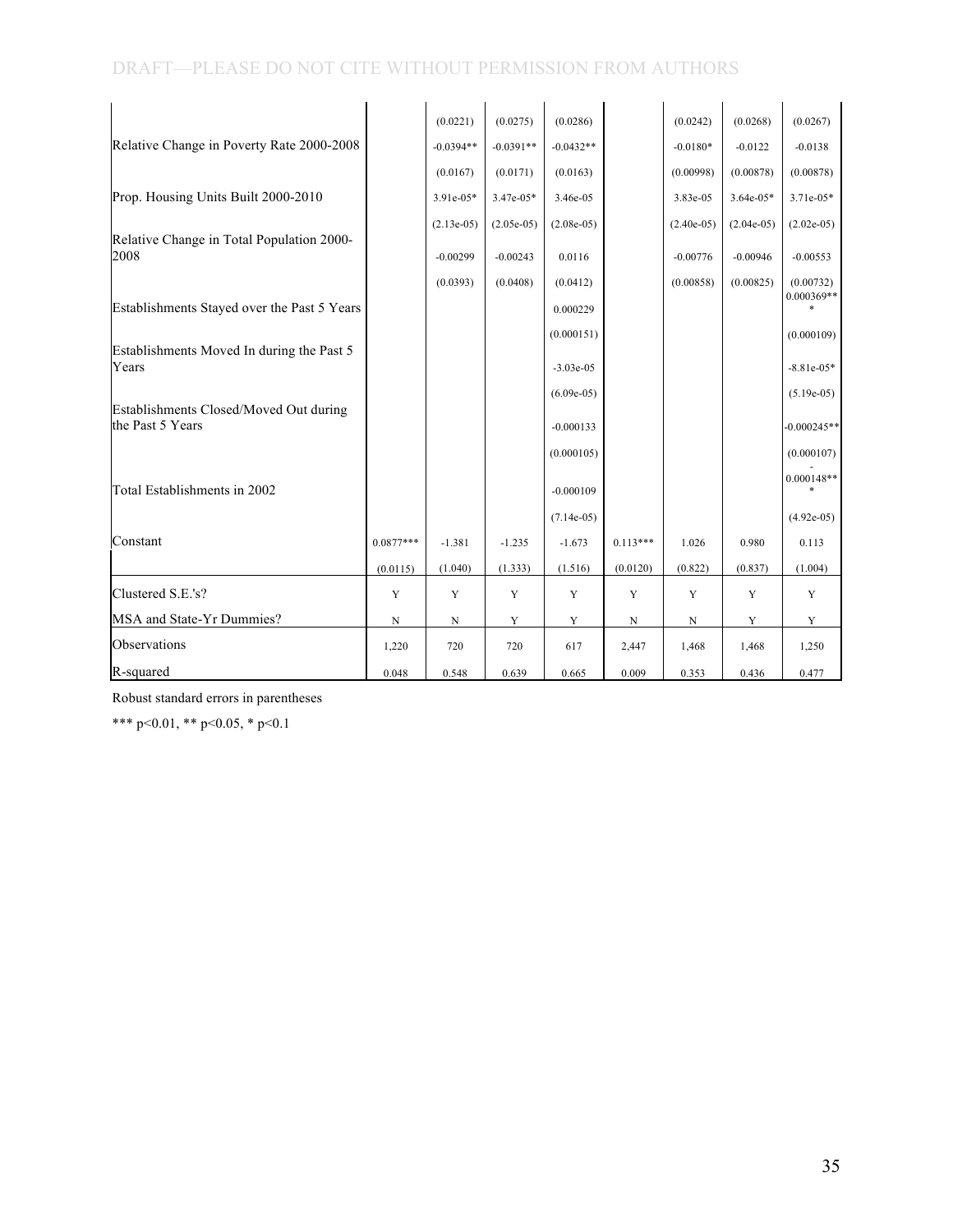|  |  | <b>Table 7.a. Regression Results: By Job Type, Tract Level</b> |
|--|--|----------------------------------------------------------------|
|  |  |                                                                |

| <b>TRACT</b>              | Low-Income Tracts<br>(Bottom 20 Pctl) |                 |             |             |             |  |  |  |
|---------------------------|---------------------------------------|-----------------|-------------|-------------|-------------|--|--|--|
|                           | (1)                                   | (2)             | (3)         | (4)         | (5)         |  |  |  |
|                           | Jobs:                                 | Jobs:           | Low         | Mod         | High        |  |  |  |
| <b>VARIABLES</b>          | Goods                                 | <b>Services</b> | Earnings    | Earnings    | Earnings    |  |  |  |
|                           |                                       |                 |             |             |             |  |  |  |
| Gentrify 2000-2008        | $-0.455**$                            | $-2.986***$     | $-1.669***$ | $-1.511***$ | $-0.0791$   |  |  |  |
|                           | (0.215)                               | (0.832)         | (0.368)     | (0.428)     | (0.396)     |  |  |  |
| Constant                  | $-47.06***$                           | 36.76           | $70.13**$   | $-74.62***$ | $-25.42***$ |  |  |  |
|                           | (6.493)                               | (42.19)         | (35.22)     | (11.25)     | (9.767)     |  |  |  |
| Clustered S.E.'s?         |                                       | Y               |             |             | Y           |  |  |  |
| MSA and State-Yr Dummies? | v                                     | v               | v           | Y           | Y           |  |  |  |
| <b>Observations</b>       | 5,820                                 | 5,820           | 5,820       | 5,820       | 5,820       |  |  |  |
| R-squared                 | 0.653                                 | 0.613           | 0.649       | 0.625       | 0.547       |  |  |  |

Clustered standard errors in

parentheses

\*\*\* p<0.01, \*\* p<0.05, \* p<0.1

#### **Table 7.b. Regression Results: By Job Type, ZIP Level**

| Low-Income ZIPs<br><b>ZIP</b> |             |             |                                                                                                                                                                                                                                                                                                                   |       |          |  |  |  |
|-------------------------------|-------------|-------------|-------------------------------------------------------------------------------------------------------------------------------------------------------------------------------------------------------------------------------------------------------------------------------------------------------------------|-------|----------|--|--|--|
|                               |             |             | (Bottom 20 Pctl)<br>(2)<br>(5)<br>(4)<br>(3)<br>High<br>Jobs:<br>Mod<br>Low<br><b>Services</b><br>Earnings<br>Earnings<br>Earnings<br>$24.50***$<br>$18.65***$<br>$22.32***$<br>(5.399)<br>(4.239)<br>(10.30)<br>(5.867)<br>$-2,103***$<br>$-2,132***$<br>$-3,975***$<br>(1,122)<br>(574.1)<br>(545.6)<br>(475.0) |       |          |  |  |  |
|                               | (1)         |             |                                                                                                                                                                                                                                                                                                                   |       |          |  |  |  |
|                               | Jobs:       |             |                                                                                                                                                                                                                                                                                                                   |       |          |  |  |  |
| <b>VARIABLES</b>              | Goods       |             |                                                                                                                                                                                                                                                                                                                   |       |          |  |  |  |
|                               |             |             |                                                                                                                                                                                                                                                                                                                   |       |          |  |  |  |
| Gentrify 2000-2008            | 3.687       | $36.49***$  |                                                                                                                                                                                                                                                                                                                   |       |          |  |  |  |
|                               | (3.513)     |             |                                                                                                                                                                                                                                                                                                                   |       |          |  |  |  |
| Constant                      | $-1,778***$ | $-4,038***$ |                                                                                                                                                                                                                                                                                                                   |       |          |  |  |  |
|                               | (393.6)     |             |                                                                                                                                                                                                                                                                                                                   |       |          |  |  |  |
| Clustered S.E.'s?             | Y           |             |                                                                                                                                                                                                                                                                                                                   |       |          |  |  |  |
| MSA and State-Yr Dummies?     | Y           | v           |                                                                                                                                                                                                                                                                                                                   | v     | $\bf{V}$ |  |  |  |
| <b>Observations</b>           | 621         | 621         | 621                                                                                                                                                                                                                                                                                                               | 621   | 621      |  |  |  |
| R-squared                     | 0.731       | 0.826       | 0.832                                                                                                                                                                                                                                                                                                             | 0.801 | 0.823    |  |  |  |

Clustered standard errors in

parentheses